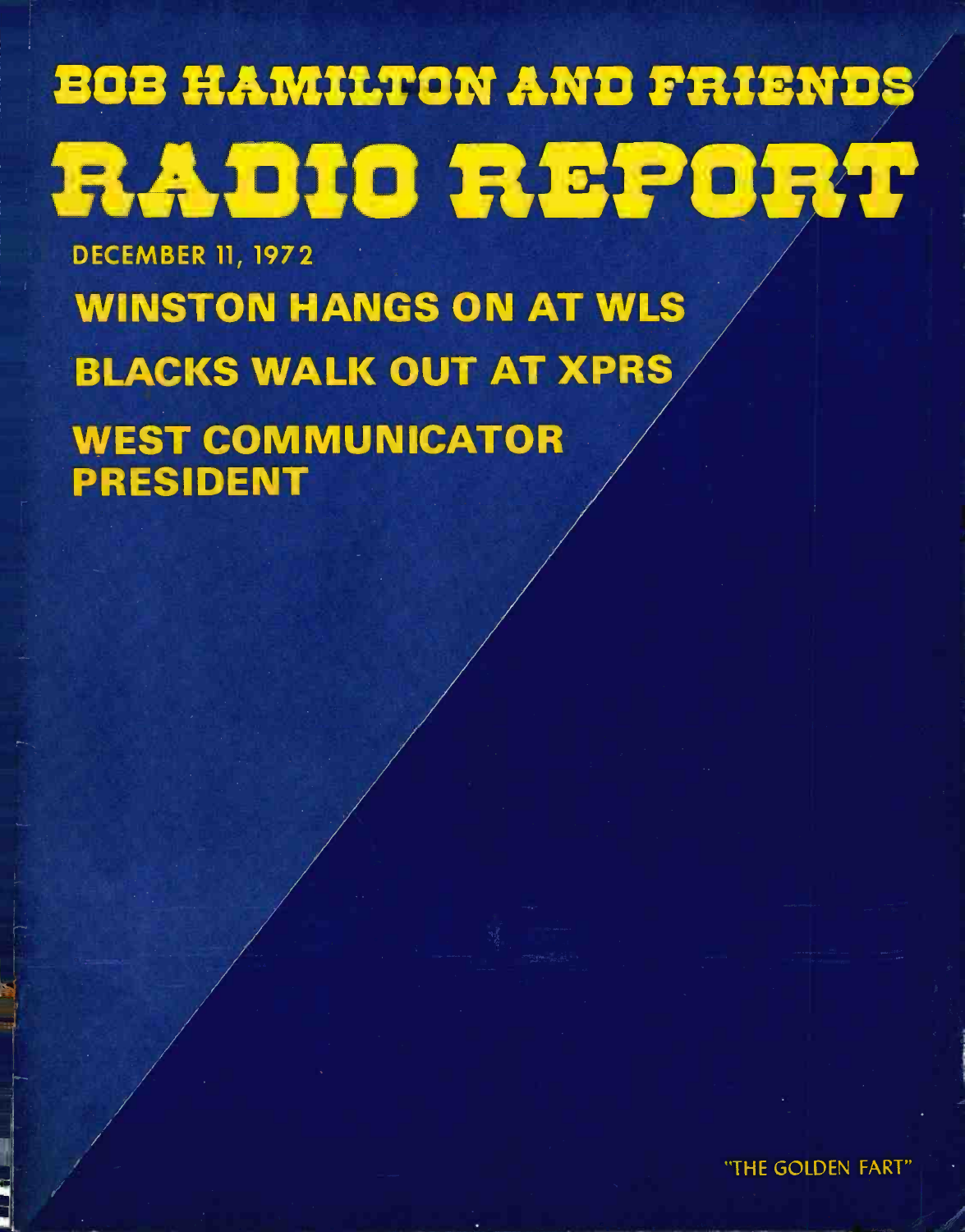# TOP OF THE HOUR

ON THE COVER--We are particularly pleased to announce one of the most important discoveries in the months of choosing covers for the report. We have been able to simulate, most undoubtedly the very first picture...certainly ever featured on the cover of a magazine...of a fart...That's right, one of the most disgusting and little used WORDS....FART....or fart...if you prefer to keep it a lower case. What has this to do with our industry:...Well...if you will excuse the use of the terms we would like<br>to introduce a little portion of a part of a to introduce a little portion of a part of a studier reorganization (for the most part story that I have written for the the growth kind) in the ABC Operating Manual...about an evening I spent last week in the home of Dr. Marshall McLuhan...an evening I would describe as a fart...not necessarily a big one...but, certainly a golden one...The blue on the cover is the background...The letters are in gold to suggest the true, as yet unable to be perceived by the naked eye, color of the fart...For a further explanation of the cover...and how it relates to our radio and record biz lives...turn a few pages...You'll also find<br>there a bit of a discussion taking place on the morning side of the day...a few of the words of explanation from the President of the Radio Advertising Bureau...another of the features in the January 15th edition of the Operating Manual for Starship Radio...

KRUX in Phoenix is leaving for KTSA, San Antonio to assist PD Todd Wallace. He will also be  $MD$  and do the  $3-6$  PM shift. John Flanagan of KTKT, Tucson will take Stone's place and Roger Collins will take over as PD at KTKT.

KHJ confirmed info on Dec. 7 that Don service announcements for the Fox (using Sonny Fox here) from KCBQ, community...ln their press release the Fox (using Sonny Fox here) from KCBQ, San Diego will be doing the noon to 3 and Mark Elliot weekends...new Promotion Director is Jim Alley.

BUFFALO-- WGR -FM will be WGRQ as of Jan. 1, 1973. They will be going live from automation and will change the Drake Solid Gold format to a basic "Q" walkout and the subsequent lack of format. J. J. Jordan told the Report on-the-air disc jockeys. The station is now office... "For years this has been a personality radio town with a gap for a tight Top 40 station. Jordan, after being off the air for a year, will be doing the <sup>3</sup>-7 PM shift temporarily. Roger Christian, formerly WYSI. will be MD...George Hamberger from WYSL-middays and "Mother Bear" will be 7-midnight. Station will be stereo and will go on the air I min. past midnight,

Jan. 1 as "Super 'Q' 97, "Giving Away the World."

upped to Director of operations for resources to investigate and resolve the WABC, a new position created in an ABC situation...According to the Los Angeles WABC, a new position created in an ABC board meeting last week...Sklar will be virtually in charge of every aspect of the station except sales and business...A new program director has yet to be named and probably will not be named for awhile...There have been heavy rumors of the growth kind) in the ABC organization.

TUSCON-PHOENIX--Jay Stone, PD of (NARBA). Only in the one specific area LOS ANGELES--Bill Watson, PD of nor is it required to broadcast public has been termed "intolerable grievances," 6 black employees of radio station XPRS in Los Angeles walked off their jobs Friday, December 1, in protest to policies of the white -leased, white-managed station which programs a "black-oriented" format. The 50,000-watt AM facility is owned by a citizen of Mexico with its transmitter located in that country. The station is known in Southern California as "The Soul Express", 1090 AM...XPRS Radio operates under the aegis of a legal ability given by the governments of the United States and Mexico called the North American Radio Broadcasting Agreement of "live" news broadcasts does the Federal Communications Commission have jurisdiction over this station. The F.C.C. issued a news broadcast permit to XPRS Radio in June of 1972. The 50,000 -watt, clear channel station, is not required to allocate a designated number<br>of hours for public affairs programming, service announcements for the owners of the U.S. sales rights and lease of the station stated that as of November the station employed 18 persons, 12 of which were black and that the dismissal of two employees was not for racial reasons. This dismissal caused the disgruntled ex-employees, according to the white owners, to organize the walkout and the subsequent lack of playing back-to-back music...Leading the thrust to pinpoint and make accountable the board. No decision at press time had<br>those individuals responsible for the the peen reached as to how to determine a those individuals responsible for the alleged injustices suffered by XPRS black personnel are Reverend Jesse Boyd, Los Angeles Director of Operation P.U.S.H. (People United to Save Humanity)? Conrad Smith, Western Regional Chairman of C.O.R.E. (Congress of Racial Equality)? and Reverend Al Dortch,

NEW YORK--Rick Sklar has been their individual as well as collective LOS ANGELES--Stemming from what future yet refused to meet with the Executive Director of Operation Breadbasket. These groups have agreed that the problems involved with XPRS warrant an issue alliance and will utilize resources to investigate and resolve the C.O.R.E. office, the community organizations want grievance meetings concerning the Randal-Sharon Consulting Firm, lack of black executives, more professional programming, and other issues which include the reinstatement of the two fired employees. Some of the issues have been taken to F.C.C. Commissioner Hooks by the community groups...The owners expect to have operations returned to normal in the near community groups on December 1st because the atmosphere would not have been conducive to discussions. The community groups will not settle for normal operations until the grievances have been settled if it takes the F.C.C., Federal Courts, and higher bodies to resolve them.

> LOS ANGELES, CALIF.--Thursday, December 7th, marked the end of an eight week nationwide election campaign to form the first Communicator Network Board of Directors. From the voting which was done by each network member the following gentlemen have been named

 $P$ resident - Steve West -KJRB-Spokane, Wash.

 $Vice-President$  - Alan Burns -WTBC-Tuscaloosa, Ala.

 $Sercretary - Gene Werley -$ WAEB-Allentown, Penn.

Regional Rep Northeast - Doug Jones - WCHB-Mr. Pleasant, Mich.

Regional Rep Midwest - Bob Roberts - KLEO-Wichita, Kansas.

Regional Rep West  $-$  Alan Hague  $-$ KRSP-Salt Lake City, Utah.

Regional Rep South  $-$  Joe London  $-$ WRNC-Raleigh, N.C.

In the Southwest race, Gary Diamond, KQEO- Albuquerque and James Lynn, KROK -Shrevesport, La. tied for the position of Southwest representative to the board. No decision at press time had winner. All board members will be contacted the first of the week to set up the first of the weekly conference calls the board will take part in. All decisions concerning the Communicator Network will be handled by the Board of Directors in coordination with the Report office.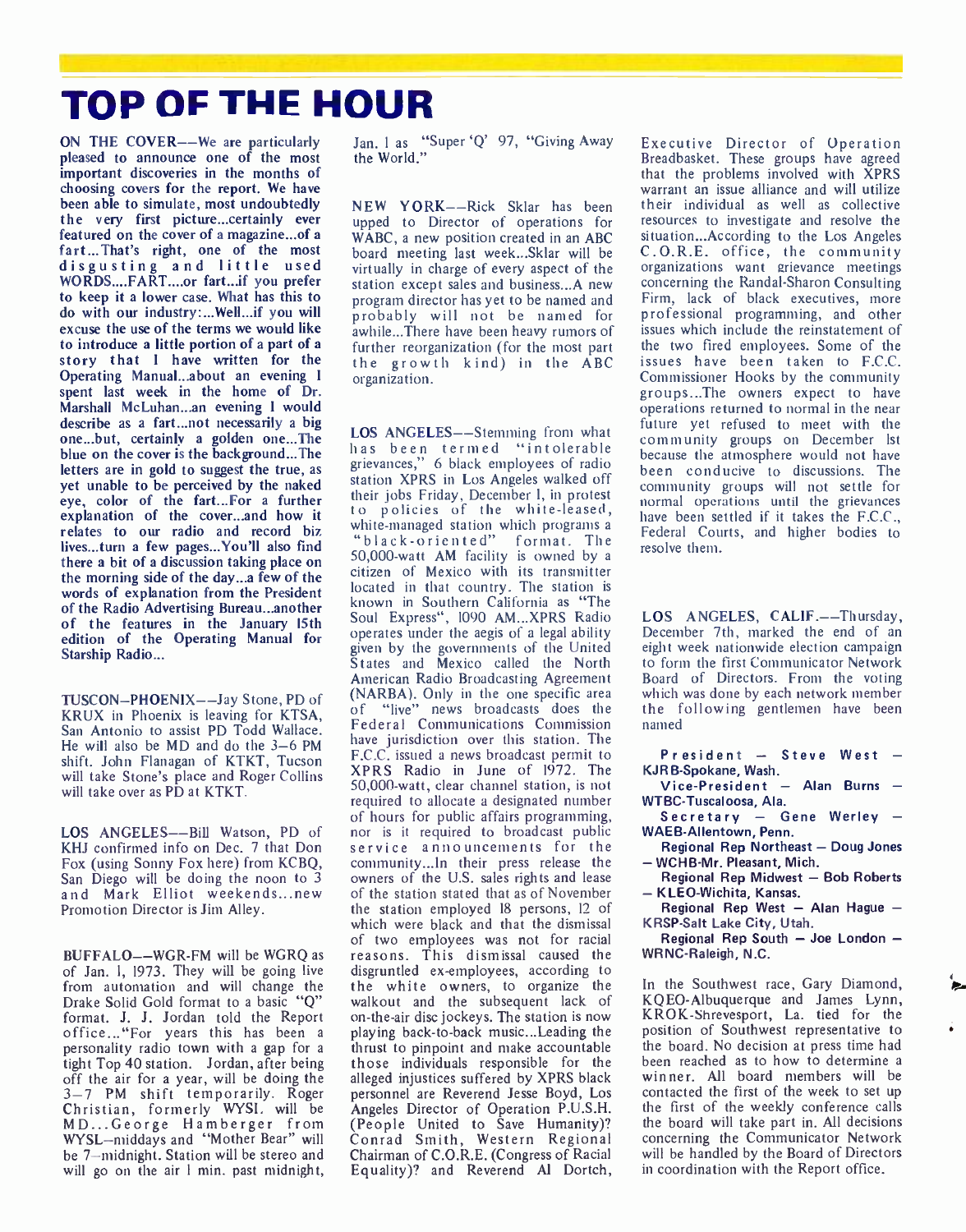# BOB HAMILTON AND FRIENDS RAMO REPORT

### PUBLISHER Bob Hamilton

MANAGING EDITOR Denny Carhart EXECUTIVE EDITOR Mike Kagan ASSOCIATE EDITOR Kaye Tipton

MUSIC RESEARCH **DIRECTOR** Bruce Brantseg

ART /PRODUCTION Creative License

**CIRCULATION** MANAGER Alison Toeppen

# PROGRESSIVE MOR

Steve Cheny P. O. Box 10,000 St. Petersburg, Fla. 33738 (813) 525 -1111

# CANADA

Chuck Azzarello 133 Curtis Street St. Thomas, Ontario (519) 631 -5682

# PROGRESSIVE **COUNTRY**

Jimmy & Penny Rabbitt 7142 Hockey Trail Hollywood, Calif. 90028 (213) 874-8355

# BLACK MARKET

Yvonne Taylor P.O. Box 5674 Philadelphia, Pa. 19129 (215) VI 9-0736

 $\vec{q}$ 

# BOB HAMILTON & FRIENDS

RADIO REPORT December 11, 1972 Vol, No. 37 Weekly Publication Subscription Rate: \$130.00 per year. \$35.00 per quarter 9255 Sunset, No. 411 Los Angeles, Calif. 90069

Application to mail at second -class postage rate is pending at Los Angeles, California 90012

# THE HIT SINGLES

|               |            | ME & MRS. JONES/Billy Paul                  |
|---------------|------------|---------------------------------------------|
|               | 2.         | I'M STONE IN LOVE WITH YOU/Stylistics       |
|               | 3.         | PAPA WAS A ROLLING STONE/Temptations        |
| $\frac{2}{3}$ | 4.         | <b>CLAIR/Gilbert O'Sullivan</b>             |
| 8             | 5.         | <b>ROCKIN PNEUMONIA/Johnny Rivers</b>       |
| 17            | 6.         | YOU'RE SO VAIN/Carly Simon                  |
|               | 7.         | SOMETHING'S WRONG/Austin Roberts            |
| 6             | 8.         | IT NEVER RAINS IN SO. CALIF./Albert Hammond |
|               | 9.         | IF YOU DON'T KNOW ME BY NOW/Harold Melvin   |
| 15            | 10.        | <b>SUPER FLY / Curtis Mayfield</b>          |
| 10            | 11.        | YOU OUGHTA BE WITH ME/Al Green              |
| 9             | 12.        | VENTURA HIGHWAY/America                     |
| 13            | 13.        | <b>SWEET SURRENDER/Bread</b>                |
| 21            | 14.        | <b>KEEPER OF CASTLE/4 Tops</b>              |
| 16            | 15.        | FUNNY FACE/Donna Fargo                      |
| 11            | 16.        | <b>SUMMER BREEZE/Seals &amp; Crofts</b>     |
| 18            | 17.        | <b>WALK ON WATER/Neil Diamond</b>           |
| 12            | 18.        | I AM 'WOMAN/Helen Reddy                     |
|               | 19.        | <b>SUPERSTITION/Stevie Wonder</b>           |
| 14            | <b>20.</b> | I CAN SEE CLEARLY NOW/Johnny Nash           |
|               | 21.        | YOUR MAMA DON'T DANCE/Loggins & Messina     |
|               |            |                                             |



MOODY BLUES NO. 1 HIT



BREAD NO. 13 HIT SINGLE

# **HIT ALBUMS**

- 1. MOODY BLUES /Seventh Sojourn (Threshold)...I'm Just A Singer... For My Lady...
- 2. CAT STEVENS /Catch Bull At Four (A&M)... \*SITTIN' (The single) ..\* Angel Sea...Can't Keep It In... Eighteenth Avenue...
- 3. JETHRO TULL /Living In The Past (Chrysalis)...Title Cut...
- 4. CAROLE KING/Rhymes and Reason (Ode)...Been To Canaan... \*Come Down Easy...Bitter and Sweet...Peace in the Valley...Goodbye...
- 5. SUPERFLY /Curtis Mayfield (Lurtom)... \*Freddie's Dead...Title Cut...
- 6. SANTANA /Caravanserai...La Fuente del Ritmo... \*Just In Time To See The Sun...Stoneflower...
- 7. JAMES TAYLOR /One Man Dog (WB)...Cuts...All...
- 8. CARLY SIMON/No Secrets (Elektra)... \*You're So Vain...Night Owl...
- 9. AMERICA/Homecoming...Ventura Highway...(WB)...
- 10. LOGGINS & MESSINA (Columbia) ... \*Your Mama Don't Dance...Good Friends and Angry Eyes...
- 11. GRAND FUNK RAILROAD/ Phoenix (Capitol)... \*Rock and Roll Soul...
- 12. WAR/All Day Music (UA)...\*Cuts... All...
- 13. JONI MITCHELL (Asylum)
- 14. TEMPTATIONS/All Directions (Gordy)... \*Papa Was A Rollin' Stone...Funky Music...Do Your Thing...
- 15. GRATEFUL DEAD/Europe '72 (WB)...Cuts...A11...
- 16. BREAD/Guitar Man...Sweet Surrender...Title Cut... (Elektra)...
- 17. TOMMY (Ode)...Cuts...Pinball Wizzard...
- 18. CHICAGO /Chicago V (Columbia) ...\*Dialogue 1 & 2...All Is Well... While The City Sleeps...
- 19. JOHN DENVER /Rocky Mountain High (RCA)...Cuts...All...
- 20. SEALS & CROFTS /Summer Breeze (WB)...Hummingbird...Funny Little Man...Fiddle In The Sky...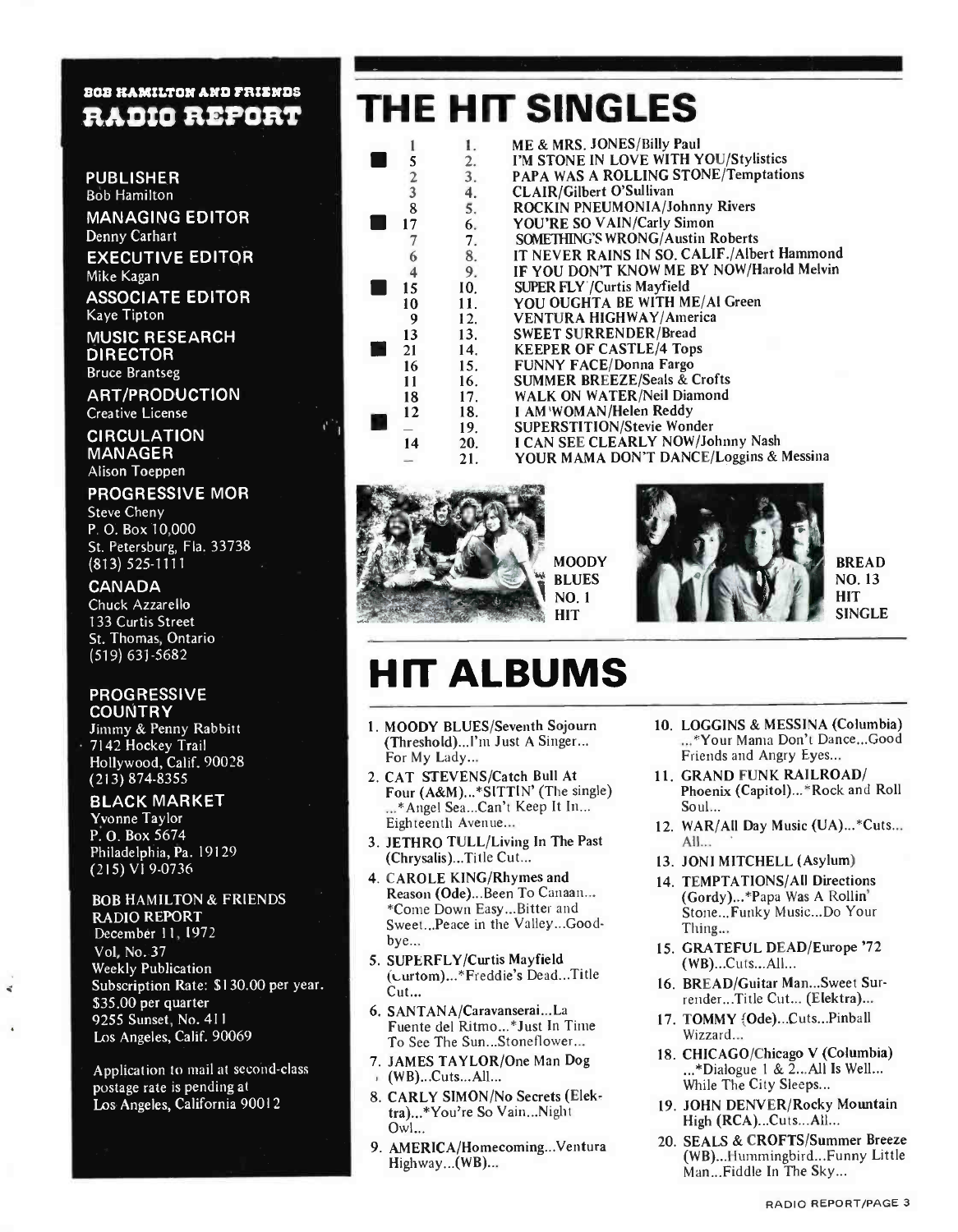# FRESH AIR EVENTS ... SERVICES ... TRENDS ... PROMOTION ... BEDTIME STORIES

changing call letters to WQDR -FM on Jan. 4th. Carl Venors, President and acting station manager, told the Report office that J. Michael Stone, from WMYQ<br>(Miami) is coming in to PD the new  $\lim_{x \to a}$  Change will include 2-track synthesis into quad, 24 hours and they will be playing all available quad material relative to the format. They are changing to album cuts  $\cdot$  hitting between Top 40 and Progressive. Fhe new sales manager is Bob Jones...and Dave Berry will be working in sales. Licensee is Durham Life Broadcasting Service and Venors will work directly with Stone and Jones.

JACKSONVILLE, FLA. -- WPDQ is Canadian Christmas music. One PD told making a complete change to All Black us he had 3 LP's that were holiday making a complete change to All Black Radio. All present personnel have been o<br>"relieved''! with severence pay. The re apparent reason is that Henderson Belk, President and sole owner plans to make PDQ part of a advertising package buy<br>with WAOK in Atlanta. Belk also owns WRNA-FM in Charlotte and is the formel owner of WIST in the same city. The personnel have gone in different directions with some of them making the decision to get out of radio due to "disillusionment." Seems no one at the station was made aware of the change in time to find another job. Belk was not available for comment.

Television Commission has approved CHUM's application to purchase CKVN in Vancouver, currently a contemporary station...details on changes are as yet future programming plans undecided but should be available for next Report issue...

PORTSMOUTH-NORFOLK -- William F. Rust, Jr., President of Rust Communications Group has announced<br>the appointments of Jack M. Rattigan as Programming Coordinator for the group's "Blue Team" (WHAM/WHFM, Rochester, F N.Y.; WKLX, Portsmouth -Norfolk, Va.; and WRNL -(AM /WRLX -(FM), Richmond) and Harvey Guenther as General Manager of WKLX. Guenther was formerly GM of WKAZ in Charlestown. Rattigan was previously with NBC Group W, Westinghouse (KYW), and Metromedia (WIP & WMMR) in programming and sales. He will also serve as Director of Operations for WRNL temporarily.

NEW YORK -- RAB president Miles David informed the Report that the

RALEIGH, N. C.--WPTF-FM here is Organization is beginning a study on Organization is beginning a study on signed contracts with Oakland Athletics psychographics and its relationship to  $-$  Golden State Warriors. Miller has been radio. No word on when results of the study will be made available.

> OTTAWA-- Problems in programming to Canadian Content standards come to a head when Christmas time comes with little relief in sight. The CRTC did unofficially confirm to the Canadian Association of Broadcasters that they will not be asking for air checks of Christmas Eve and Christmas Day...allowing stations (though unofficially) to kind of forget about the necessity of 30% of their music being written, produced or performed by <sup>a</sup>Canadian....There is virtually no Canadian Christmas music. One PD told oriented and qualified Canadian...A request to relegate Canadian music to neutral status went unanswered by the CRTC...so little Christmas music will be heard on Canadian stations this year...As if there weren't enough problems the qualifications get tougher January 15th. 5% of all music will have to be written by a Canadian, in addition to the 30% content requiring 2 of 4 areas (lyrics, music, performance, production) in all station programming.

approved by the CRTC last week bringing<br>CANADA -- The Canadian Radio the companies number of stations up to VANCOUVER-- CHUM Limited's purchase of CKVN in this city was the companies number of stations up to 6. CKVN is 50,000 watts at 1410, programming top 40. Jack Titolman owned the station. No word as yet on future programming plans CHUM Ltd owns CHUM (AM) and (FM) in Toronto, CKOT in Peterborough, CFRA and CFGO in Ottawa and CJCH in Halifax.

> CLEVELAND-- WKYC AM and FM has changed call letters to WWWE AM and FM. No change in format... Cleve Thomas who did a talk show is leaving and Fred Sanders is now MD.

SALINAS, CALIF. -- After 18 years, ha KTOM (previously MOR) here has changed format and gone C&W. General post of Director of Artist Relations and Manager, Harry Miller, 3-1/2 months at the station, told the Report office that, "it's an odd market with 4 major towns<br>and an MOR station in each one." They are going to go for more of regional audience and individualize the format to include more sports. Miller has recently

- Golden State Warriors. Miller has been in the area for 8 years...4 of them in television. He was also at KRAK in Sacramento which is a strong C&W station that comes into the Salinas area. Miller also spent 3 years at the only other C&W station in the area, KRSA-FM, which is a daytimer. They plan to keep the KTOM call letters for the present and are 5,000: 1380kc. Directional.

DALLAS-- Dave Ambrose has been appointed PD at KLIF. He takes the place of Mike O'Shea, who will continue doing his 1-3 show at the station. Interesting to note that O'Shea took the place of Ambrose as PD 2 years ago, August. Ambrose will also continue doing his "Girl Talk" show from 10 -lpm.

CINCINNATI-- WLW Radio's second annual "Father and Son Sports Night" took place on Mon. the 4th. Attendance for the crowd of 300 was by invitation only as part of a special WLW Radio contest drawing. During the event, ticket winners attending the affair were announced. Jim O'Neill, WLW's 6 -l0am personality, was Master of Ceremonies. The station is also doing the "Give Away" the World" contest...ultimate prize being an all-expense paid around the world trip for two...and "The Glory That Was Grease" featuring trends between '53–'63<br>along with "The Trivia World Championships" with "mind-bending minutiae." WLW has also added to personnel, bringing back Jim LaBarbara. "The Music Professor," who features a show of behind-the-scenes information about records and entertainers. Dean Phelps, most recently General Sales Manager of WWEZ -FM, and formerly Station Manager at WLAV' in Grand Rapids and GM of W-4, Detroit, has been appointed Account Executive for WLW.

LOS ANGELES-- Warner Brothers Records has expanded their Artists Relations department and new personnel have been brought in. Director, Bob Regehr has been promoted to the new Development...department additions and realignments are as follows...Southern Artist Relations and Development Supervisor, Ron Needham...Mid -West rep, Tom Parent...Peter Turner, assistant to Alan Rosenberg, head of East Coast Dept...Russ Shaw will serve as travelling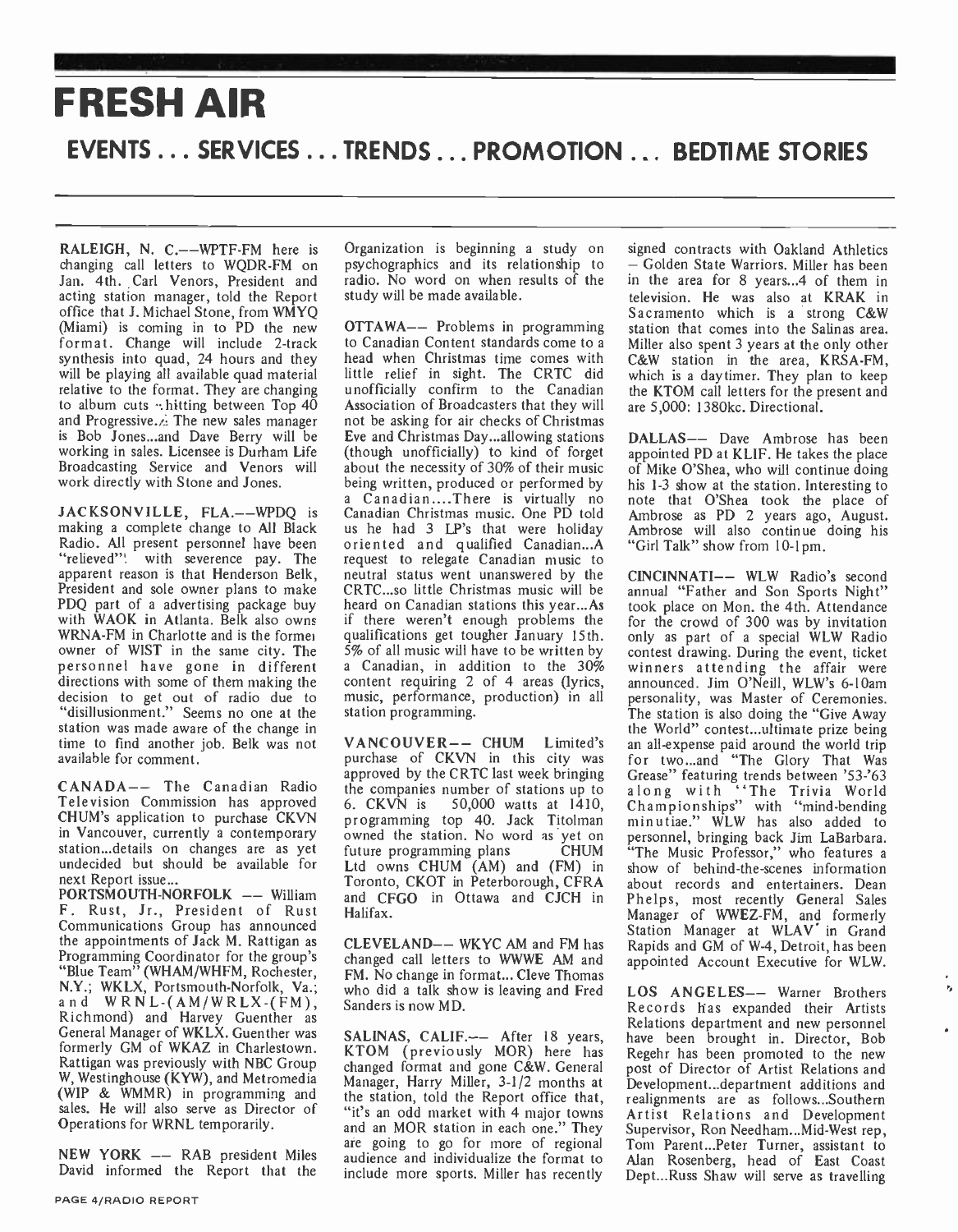liaison along with his current position of head of West Coast depart. and Sheery Reed is upped to Relations and Development Coordinator in Burbank...Shelley Cooper, former assistant to Regehr, is National Coordinator (home office)...Assistant Director will be Carl Scott, who will work with Regehr on special projects. The department will function as part of the Creative Services Department of the Record Company.

received a third award for its 5 -hour documentary program dealing with the problems of Canadian Indians. The Edward R. Murrow Radio Documentary Award was presented at the 27th  $\overline{M}$ International Conventionof the Radio A Television News Directors' Association in Nassau. The CKLG program also received will coordinate all of the marketing the RTNDA of Canada Radio Documentary Award, known as the DAN, as well as the H. Gordon Love News Award presented by the Canadian Association of Broadcasters. The Radio "Charlie" went to CKLW/Windsor for its coverage of the disaster in a water tunnel construction.

ALTOONA, PENN. -- WVAM here is working with the Police Department and local clubs to put on a radiothon with a serious purpose. Jack Don Girard "will stay on the air until he drops." The show P: will be aired from a local 24-hour market to raise money to pay hospital and surgery bills for 9 year old Sheryl Nale. Sherul was hit by a car on September also manage a new club in the city. Other 16th this year and has spent 75 days in information, including ratings, etc. are 16th this year and has spent 75 days in the hospital with 12 operations to date and more are necessary. The bill so far is around \$20,000. Her family has an annual income of \$6,000 with no hospitalization and the friver had no insurance. The radiothon begins Friday the 8th at 3:00 p.m. and pledges will be taken at the station or donations can be taken directly to location of radiothon. Dave Hill, of WVAM, told the Report office they are hoping for a substantial pledge or donation in accordance with are how long Girard can stay awake. Time is of the ulmost importance since Sheryl is still in serious critical condition.

# SERVICES

CHICAGO-- Don St. John of WGRT here has narrated a package called "Top 40 Soul Records of the Year." It is a 3 -hour show produced by Gibtajon Productions and priced according to market. For more info. Call (312) <sup>64</sup>1 - 1 109 or write Gibtajon Productions...30 West Washington, Chicago, Ill. 60602.

disc...contact John Reynolds...Buffalo<br>CANADA -- CKLG/Vancouver has Goodwill Industries...153 No Division BUFFALO-- WEBR, using voices of jocks Owens and Kimble, put together some Goodwill Industries psa's. John Reynolds, local Goodwill public relations man had them pressed, put the calls and logo of the station on them for a lavel and they're now in 18 states, Canada and Australia. There are seven 30 sec. spots using homor to get across the idea of Goodwill collection boxes. At a cost of a buck and a half to cover costs any local Goodwill organization can get a Goodwill Industries...153 No. Division St., Buffalo, N.Y. 14201.

> NEW YORK -- RCA Records has appointed Jim Bailey as manager, Marketing, Europe, Middle East and  $\frac{dp}{d\theta}$ Africa, for RCA Records International.  $\frac{1}{N}$ Bailey will headquarter in London and activities for Great Britain and Continental Europe, the Middle East and Africa. They have also engaged Marvin Goodman Associates, Inc., to coordinate overseas licensing of the Presley Satellite special. In countries where there is no television, it will be sold for theatrical showings.

INDIANAPOLIS-- Rickie Clark, 6-10 at WTLC, and Johnny Biscuit, 7-midnight here, have recently formed R&B Productions. They are handling all W groups, bookings, etc., and will be p operating on a program consultant basis with any black station interested. They also manage a new club in the city. Other available upon reugest...1734 Villa Ave., Indianapolis, Indiana...46203...(317)  $784 - 4471$ .

SIOUX FALLS-- Jerry Damon of KISD has spent 2 years compiling information for a 60-minute special called "English" Poets and Performers." The tape consists of a series of interviews with various English artists: explaining the background and concept of their music. Some of the artists are Jethro Tull, Emerson, Lake and Palmer, Procol Harum, Elton John, Cat Stevens and T. Rex. The only charge is cost of tape and mailing. If you're interested contact Jerry Damon...KISD radio...130 N. Main, Sioux Falls, Montana...57104...(605) 336 -1230.

# TRENDS

July- August Pulse figures made it into the office this week with overall shares belonging KAFY with a 21 followed by KERN with a 19 and KUZZ with an 11. Total men leader was KUZZ with a

I5...KERN and KAFY came in 2nd; KGEE also scored double figures in men. KAFY dominated the female audience with a 23...KWAC second (15) KERN and KUZZ close behind. 73% of the teen audience is held by KERN (41) and KAFY (32). In time break downs KAFY leads morning and midday; ties with KERN in afternoon drive and comes in second to KERN at night. The Oct.-Nov. ARB stage is set with one of the heavier battles...KERN or KAFY?

CANADA-- The Canadian Radio Television Commission announced approval of an application to start an FM radio station in Baker Lake in the Northwest Territories. The station, with Communications Department assistance, is to provide 3 hours of local, live programming each day, using the Eskimo and English languages. The station will be directed by a local residence association. The community has 817 residents. At the Edmonton hearings in October, the CRTC was told that the strongest radio signals in Baker Lake were religious broadcasts from South America.

 $WYOMING --- KCHY/Cheyenne$ changing format to "beautiful music" and every fourth record is a polka. 10,000 watt, 24 -hour station. No longer progressive MOR (May be changing call letters. Most of the staff will be leaving. Chuck Hughes, who was doing PM drive, going to KRYT Colorado Springs. Dave Edwards and Ed Brooks are looking can be contacted at (307) 636-7975).

CANADA-- Broadcasters see a growing dilema here in regards to record sales versus records manufactured. Statistics show that only 2% of the 1971 revenue was spent on production of Canadian singles. Output for 1972 is down from last year's weekly average of 7.8 to 7.5 singles per week. This drop and the problem of tighter regulations gives the broadcaster a dim view of what is in store for the coming year.

# PROMOTION

BAKERSFIELD, CALIF. -- drawn won a Billboard somewhere in San SAN DIEGO-- KFMB/San Diego coming out of one Christmas contest and going into another. Former contest was variation on "World's Largest Christmas Card" Contest. Listeners were asked to send in postcards  $-$  whoever's card was Diego with a message like "Season's Greetings and a Happy New Year to (winner's name) from KFMB." The message stays up for a week or two. Continued on page 22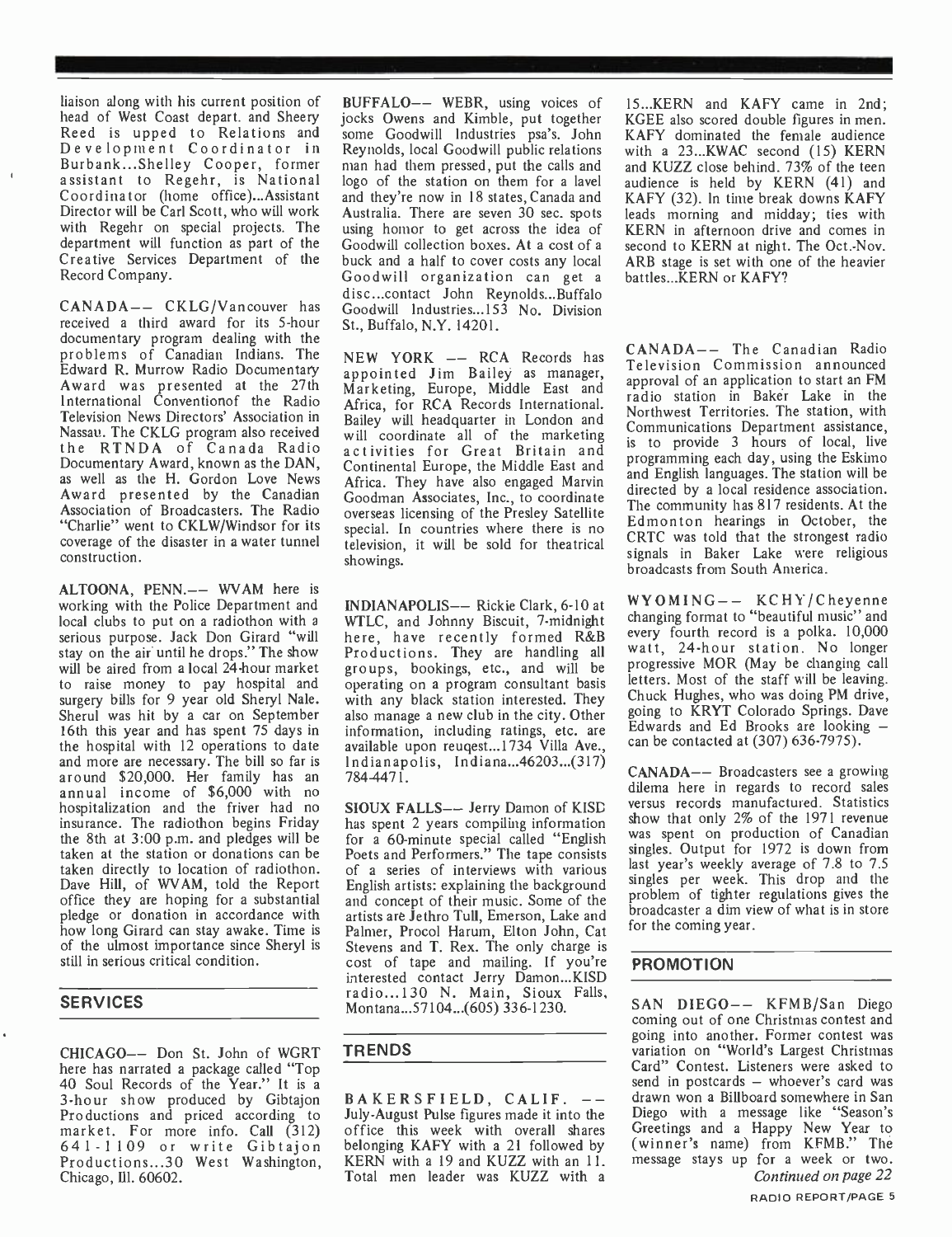

BILL GAVIN BUSTED

(GAVIN HONORED WITH BRONZE BUST AS "MAN OF DECADE ")

As I sat on PSA flight No. 710, on my way to the 7th Annual Radio Programming Conference hosted by Bill Gavin, I contemplated several possible approaches I might take in covering the convention from a reporter's point of view. Having attended so many of these conferences in previous years as the representative of a record manufacturer, I was preparing myself for the struggle of viewing these next few days with a sense of objectivity that has never before been required of me. I failed. I found it impossible to view the proceedings as an outsider with the true sense of objectivity that is due the reader of this article. I saw what I saw. I heard what I heard, and I felt what I felt.

### WALKING INTO HEAVEN

by

Walking into the lobby of the St. Francis Hotel in San Francisco can only be paralleled with what it must feel like to walk into heaven and meet everyone you have known during your life-time. di "Hi, how are ya?" "How ya been?" Ao "When'd ya get in?" "What room ya in?" fir "How's the new gig?" Everyone was interviewing everyone else. According to Bill Gavin, this year's convention drew a record attendance of nearly 1,000 people from the broadcasting and recording industries.

# A CRISIS OF IGNORANCE

for the days that would follow, the Carlotte T. Reid speak on "Radio opening keynote address was delivered by  $P \circ g \circ n$  in  $g - I$  is Public opening keynote address was delivered by  $P \r o g r a m m i n g - I t s - P u b l i c$  author/inventor, Buckminster Fuller, who Responsibilities." I found myself feeling a author/inventor, Buckminster Fuller, who spoke for two hours and 15 minutes about the "dynamics of mass communication in relation to expanding world technology." Fuller urged those present to consider how insignificant the human being is in relation to the universe. Fuller observed great growing concern over the crisis of energy but stated that, "the concern should be for the apparent crisis of ignorance." I later realized how went on to say that, "after looking over right Fuller was when I asked about 35 people at random what they thought of

Fuller's speech. Some of the comments I received were: "he's really heavy," "his speech was a bit heavy for 9 o'clock in the morning." "the old guy is really sharp," and "he really didn't say anything. Rei about radio or records.' THE AUDIENCE WAS

THE PANEL<br>The first session of that afternoon was called a "Blind Man's Panel," which was a reversal of format in that the panel, consisting of members of both industries, asked questions of the audience. The free exchange prompted a good flow of ideas although most issues of pending controversy were passed over lightly. EIGHTEEN SPOTS

### TO SELL A SPOT

discussion of "The Use Of Radio Advertising By Record Companies." I find myself unqualified to draw any conclusions about this discussion as I have no idea what its intention was. HUSH, HUSH, SWEET

### **CHARLOTTE**

**CRISIS OF IGNORANCE** the Grand Ballroom promptly at 9 a.m.<br>To set a tone of purpose and concern on Friday to hear FCC Commissioner, After a hectic evening of endurance competition, I was determined to enter on Friday to hear FCC Commissioner, Carlotte T. Reid speak on "Radio little lonely that morning sitting with less than 150 people in a room that would hold over 1,500 that evening. Commissioner Reid opened by explaining that her willingness to speak at the convention was heightened by the fact that her two children were living in San Francisco and it afforded her the opportunity of a rare visit with them. She this group and talking to some of you, I realize that it's impossible for me to tell

This session was followed by a formal also free of government interference as you anything new or exciting on this subject...so I thought you might be interested in some of my feelings about the comm;ssion." She revealed the fact that she was one of the very few commissioners who had ever had a career in radio. After some very interesting facts about the FCC's history, Commissioner Reid pointed out that, "in 1934, congress passed the Communications Act which created the present FCC for a unified regulation of communication service. Actually, we're still operating under the provisions of this 1934 Act...although the Act has been amended from time to time, <sup>I</sup>certainly would be among those who agree that it should be brought up to date with the times in which we find ourselves living. The FCC has a responsibility to the public and to you to make certain that the atmosphere in which you operate is not only free from radio interference, but well." After being advised that "broadcasters have an obligation to .the American family" and that there would<br>be no time for a question and answer period, the audience responded with some polite applause and cleared the room in about  $55$  seconds.

# SOUND ON SOUND

John Rook, for many years, had urged that a session be devoted to the technology required to make a station sound better with the hope of bridging the apparent gap between programmers and engineers. This year, he hosted a<br>session devoted to "Sound/What Every Program Director Should Know About The New Broadcast Technology." Again, I found myself among less than 100 people in the Grand Ballroom. The format of the session was primarily that of a free exchange between audience and panel. I must admit that much of what was said seemed to go over the heads of many in the audience with the discussion leading to such things as the use of scopes, peaking, assymetry, the human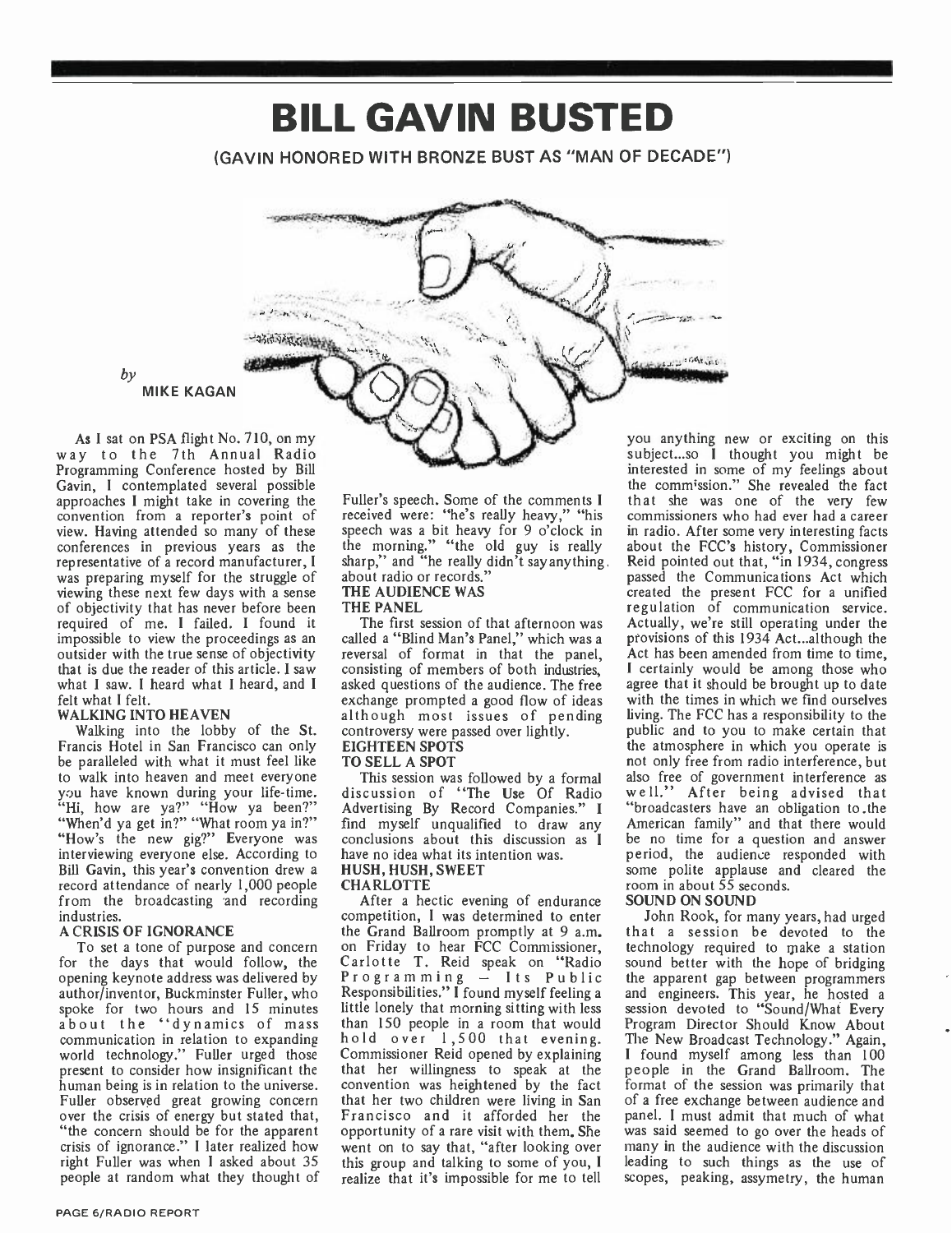

variance of hearing proficiency during certain times of the day and with certain brands of headphones, construction of the studio, and the human factors that create the barrier of understanding between engineer and programmer. The tone of the session was very positive and very constructive. I did learn much as did many of those who were present.

### INCEST AFTER LUNCH

By this time I was starving and couldn't wait for lunch. I rushed to the Colonial Room for lunch only to find the line extending almost back to the elevators. After finally getting in and wolfing down a combination of Chinese ov Food and Fettucini, Bill Ballance, Willis Duff, Dr. Norton Kristy, and Ken Gaines were introduced for a presentation of the well-known "Feminine Forum" format.<br>Such questions from the audience as "would a show this controversial be suited for a country format?" and "do you want your ten year-old listening to a G<sub>a</sub><br>show devoted to the discussion of in incest?" were handled lightly and usually  $_{\rm w}$ sprinkled with Ballance's confident sense of humor. It really came across as a well -rehearsed pitch to sell the syndicated Ballance show to anyone who was not already carrying it. The session ended with the request to help yourself to the prepared printed brochures on the Bill Ballance show.

### ONE INTO FIVE DOESN'T GO

to see where the next session was being held and was totally frustrated to discover that the most important topics of the day were the discussion of Non-Rock, Top 40, FM, Black Radio, and executives from one major company were Country, and that all 5 of these sessions were going to be held at the same time in different rooms. I had to make a decision as to which one was most important to me, which one might be most imformative, or to run back and forth like an idiot trying to pick up a little of each. I decided to run back and forth like an idiot.

### THE HOOK IS IN YOUR MIND

<sup>I</sup>decided to hit the Top 40 session first, but found myself trapped there for the entire session by Dr. Tom Turichi, who expounded on the theories of psycho-graphics in such a compelling and<br>interesting means that it was the first the elevators, in the suites, and none of interesting manner, that it was the first<br>time since I arrived where I felt I was<br>them had name tags. I guess there was a experiencing a learning process. Dr. Turichi prompted the most concerned exchange of ideas from any audience so far. He was one of the few panelists to At any rate, I journeyed to the RCA involve both record and radio people in a suite, where I was very surprised to see involve both record and radio people in a mutual concern as he spoke about the psychological effects of music and its overall effect on radio and its listeners. I walked out of there having felt exhilarated by what took place but also very upset at the fact that I had to miss four other sessions.

### hit's how you.

### play the game

As awards night draws close at any Gavin convention, the mood of everyone in attendance seems to change to that of warmth and humble insignificance. Most of the "heavies" are preparing acceptance formats. The attendance was very low as speeches for any awards they may win most people were on the verge of speeches for any awards they may win and at the same time, they are preparing mentally to be shafted for not being recognized as one who has put in a year of dedicated hard work. UNITED WE STAND,

### DIVIDED WE SIT

E INTO FIVE DOESN'T GO<br>After lunch, I looked at my program been conscious of before. In an attempt I noticed an obvious paradox at the been conscious of before. In an attempt make his closing remarks. He was to show unity. I guess, most of the interrupted in the middle of his sentence to show unity, I guess, most of the interrupted in the middle of his sentence executives of the various record and informed that his name appeared on executives of the various record companies were dressed in matching nearly every ballot that came in from<br>styles, almost like uniforms. All the voters, He was then presented with a styles, almost like uniforms. All the wearing slacks, sport coats, with sweaters and bow -ties. All the executives of another record company were dressed in time during the weekend, I felt the glow either velvet suits or velvet sport coats. of warm human emotion flow through a either velvet suits or velvet sport coats. That, however, is where the unity ended as they were all very conscious to seat Vice-Presidents and up at one table while the National, Regional, and local people sat at another.

# MY MOTHER THANKS YOU, MY FATHER...

It is senseless for me to list everyone who received awards that evening as the only ones in the room who did not leave with a citation of some sort were the waiters. That, of course, is an exaggeration, but it did seem that nearly everyone who was employed at the time of the dinner, did receive some commendation for something. What was very meaningful, however, was that the premise for most of the awards presented this year, was based on some form of community or industry service beyond that which might be self-serving. WATER WATER, EVERY-WHERE AND NOT ONE DROP

# TO DRINK

After the awards, the pressure was off and it was party time. All of a sudden, as if five bus -loads unloaded in front of the hotel, there was an apparent abundance of females to be found in the lobby, on banquet in another room for unwed mothers or something.

### CHECKMATE

At any rate, I journeyed to the RCA the totally unexpected. Four or five chess sets had been set up and it appeared as though a tournament was in progress. I took advantage of my first chance to relax since my arrival and played chess until 8 o'clock the next morning. I won't bother with any in -depth coverage of the chess tournament.

# YOU CAN MAKE IT

# IF YOU TRY...

There was one session in the morning concerning the critique and review of various air personalities in different formats. The attendance was very low as exhaustion by this time.

### LOVING IS NEVER HAVING TO SAY YOU'RE

**SORRY** 

One very touching and meaningful moment that occured on Friday evening was at the conclusion of the awards presentations when Bill Gavin started to make his closing remarks. He was nearly every ballot that came in from bronze bust of himself and declared, "Man of The Decade." Bill wept openly as did his wife, Janet, and for the first time during the weekend, I felt the glow room filled with love for a man who has given so much of himself for what he believes in. To have felt the magnitude of love in a room full of so many conflicting ideals was easily worth \$125.00 alone.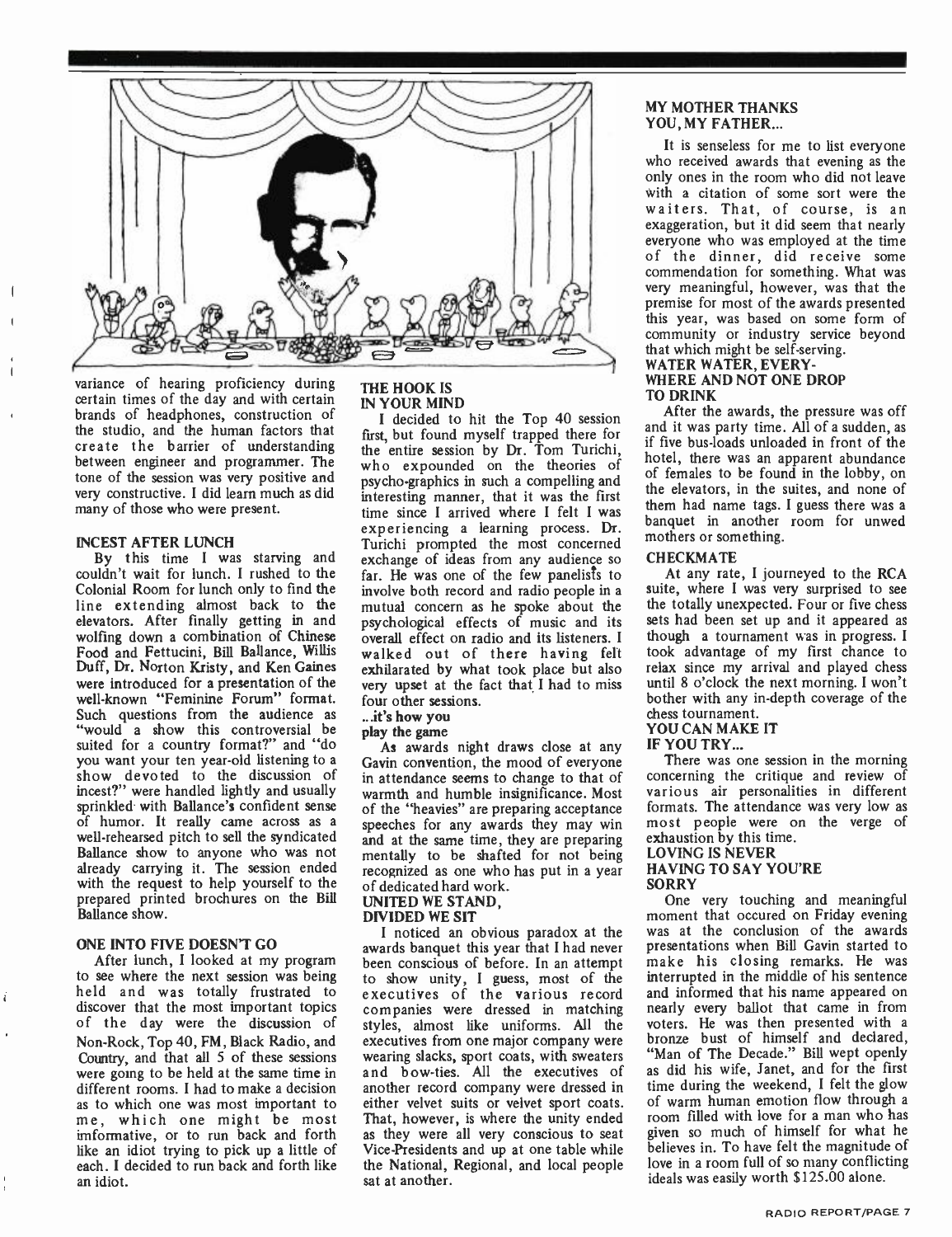# WLS Personality Finds Signature More Powerful Than His Voice

WLS artist, Fred Winston returned to the air a week ago today after over a month of waiting for a court decision concerning his resignation from the station.

About 17 months ago, Gene Taylor, who was General Manager of WLS here, hired an air personality named Fred Winston. Although Winston was required to sign the standard WLS (ABC) contract, it was agreed to by both parties that if ever Fred wanted to leave WLS, Taylor would, in no way, prevent him from doing so. Gene pointed out, at that time, as he did at the hearing two weeks ago, that he had no desire to retain the services of someone who wanted to leave. Taylor had, in fact, released other artists comment." McCormick suggested we<br>from their contracts whenever they speak with WLS's attorney if we wanted from their contracts whenever they expressed a desire to leave.

That was 17 months ago. Much has transpired between then and now. Gene Taylor left WLS to become Gen. Mgr. of WIXY (Cleveland), Paul Abrams became the Gen. Mgr. of WLS, former WLS P.D., John Rook, became the programming consultant for WCFL which is WLS's competition station, and all the while, Fred Winston was becoming a very vital member of WLS's air staff in terms of ratings.

John Rook, in an attempt to strengthen and build the WCFL air staff, brought his former WLS morning man, Art Roberts, back to Chicago to do mornings at WCFL. He then brought WLS's drive time star, Larry Lujack, across the street to do afternoons at WCFL. Most recently, however, Lew Witz (Oper. Mgr. at WCFL), made a bid for Fred Winston to join the WCFL staff and apparently the offer was attractive enough for Winston to give notice of his took no position as to whether the resignation to WLS. resignation to WLS.

In an attempt to prevent Fred Winston from going to the competition, WLS filed suit against Fred personally and against WCFL in the form of a restraining order preventing Fred from going on the air across the street. Winston's attorney, Saul Foos, who also represents Larry Lujack, made a bid together with the Chicago AFTRA chapter that the case be submitted to an arbitration hearing rather than a trial.

We spoke with Winston's attorney, Saul Foos, who said, "I called up AFTRA over a month awaiting his arbitration here in Chicago and pleaded with them to hearing. Last Monday, Fred went back on here in Chicago and pleaded with them to look into this next time they do any collective bargaining with radio stations because most disc jockeys, when signing an agreement of this sort, do not retain a

lawyer. Most of them don't make enough money to afford them the luxury of legal counsel and most of them take the Gen. Mgr. at his word that the contract says what it's supposed to say. The talent's right of cancellation should be equal to the station's rights, unless expressed differently in front. Foos further stated that he felt, "WLS was posing a power play against his law firm or trying to merely test the validity of their contracts as 90% of their latent are signed to a similar contract to Winston's."

We were anxious to hear the other side of the story and immediately contacted WLS. We spoke with Mike McCormick, P.D. of WLS, who's only reply was "no comment." McCormick suggested we any information.

Our next conversation was with Tom Sullivan, the lawyer who represented WLS. Sullivan told us, "Winston signed a 3 -year contract back in Feb., 1971 with no right of cancellation. Winston did very well in his ratings but due to the wage freeze, could not get a raise when he asked for one back in September. He then got some bumb legal advice from his that will depend on Fred Winston's attorneys, who informed him that he attitude during the next couple of days or attorneys, who informed him that he could leave WLS and breach his contract. As a result, we sued Fred Winston and WCFL. Winston never asked for a right of cancellation when he re-negotiated his contract with WLS and AFTRA never even showed up at the hearings."

In speaking with the head of Chicago's AFTRA chapter, Herb Neuer, we were told that, "The main thing that we were concerned about was that the arbitration clause of our agreement remained inviolate. This was as far as we went. We took no position as to whether the whether the network was within its rights. We never took a position on the merits of the thing. We just wanted to make sure it was arbitrated, which it was. We did not have anyone present at the arbitration hearings. That was the end of it as far as we were concerned." Nuer station might incur as a result of Fred's further stated that most performers enter breach. They feel they are entitled to an further stated that most performers enter into agreements without ever consulting AFTRA but never fail to call after they find the agreement to be binding.

Fred Winston had been off the air for over a month awaiting his arbitration the air after the arbitration board ordered him to go back to work for WLS. Winston's WLS contract was found to be valid and binding. The contract held him to employment with WLS for a period of 156 weeks with no clause for cancellation on the part of the artist. The only cancellation clause gave WLS the option to cancel Winston at any time with 4 weeks written notice. Tom Sullivan explained, "if WLS didn't press charges, they would be inviting even more raids on their talent. They have an investment in Fred Winston that they are compelled to protect. We asked Sullivan if WLS was prepared to increase Winston's salary to meet that of WCFL's offer. He said, "whether or not they're going to follow through on that, I don't know. I think that will depend on Fred Winston's weeks and I suppose if Fred pitches in and does the job, they'll pick it right up where they left off."

It is not by chance that the only party concerned that was not interviewed is Fred Winston. Fred was advised by his legal counsel to avoid any conversation with anyone regarding the hearing or anything related to it.

That would appear to be the end of the story. Fred Winston is back on the air at WLS doing a quality show for which he has become known and listened to. However, Winston's attorney also said, "...it's not over yet. We're still contending that even though Fred's contract is valid, that he still has the right to breach that contract and go to work for someone else, and that all that WLS can do is sue him for whatever actual damages the station might incur as a result of Fred's injucntion stopping Fred from working for anyone else. It's really the ABC Network against the whole world. D.J'S are generally insecure people with a career span of only about ten years during which they can earn any amount of big money. I implore every D.J. to retain a lawyer to protect their interest in what they're signing. They do get screwed. Their talent must be protected."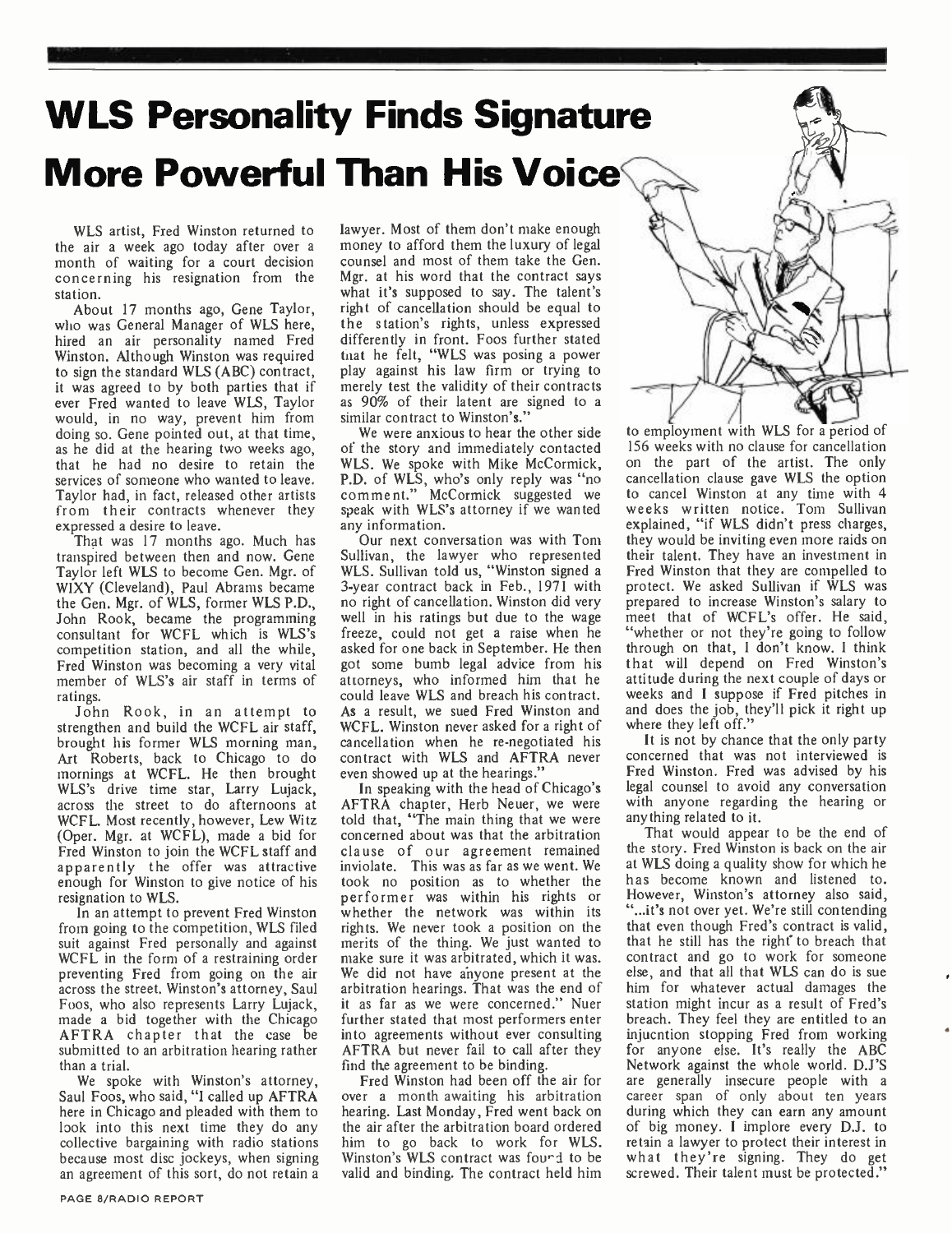# MY OWN THING



"THE INDUSTRY" is a terminology used in this magazine probably as much<br>as anywhere. While I would suppose we will continue to talk about THE INDUSTRY, it's meaning has changed, here.

We have used the term "THE INDUSTRY" to actually connote a circle of people that included most of the (though certainly not all) record business<br>and those radio stations that were important to record companies as far as sales are concerned.

It's formation began in the mid-fifties with the birth of the hit 45 RPM single and began a decline in 1964 with the beginning of the tightened repetitive playlist. In a sense, "THE INDUSTRY" became such a tight circle that it evolved thru a process of consuming itself. Great contributors, to the perpetuation, and When "THE INDUSTRY" is discussed<br>ironically the ending of "THE at a Gavin or Billboard conference it ironically the ending of "THE INDUSTRY", were such notables as Bill n Gavin, Ted Randall, and Kal Rudman. The formation of a circle of stations around them made terms like "what does Gavin say about it?" almost everyday expressions. The further buying methodology of the rack jobbers narrowed the circle with about 50 major market top forties in the center and Gavin reporters, stations "close to Rudman," and Randall reporters in the prolifery...In order to be in "THE INDUSTRY" you had to join at least one of these categories.

The more the circle tightened, the more the play list tightened; the more the play list tightened, the harder it became for record companies to get play. A simple fact.

Incredibly enough the reaction of the record industry to this was not only to increase their promotion but their product output as well. Fully 150 new singles are released every week...yet only one or two new singles enter the circle of top 20 sales...

Enter FM...enter spread of audience. Exit the 30 or 40 share of audience on the ratings and enter the 6's and 7's, I don't know if you've noticed it but the audience of US radio has been fractionalized. The teen audience has been split up into incredible little pieces in any city you'd like to name...Formerly where one or two stations has 90% of the teens...now as many as 10 or 15 or more will divvy it up. LA teens for example...KHJ, KRLA, KROQ, KMET, KDAY, KGFJ, KLOS, KPPC are only the beginning here...

Yes, the racks haven't found out yet. As much as ever when KHJ goes on a 45 etc., etc., etc. the racks take note and the order flows in...but, the record company that ignores not only the other LA stations listened to by teens but stations in such here-to-for ignored (at least to a lesser extent) places as San Diego, San Bernardino, Oceanside, Santa Barbara and every other possible outlet around the LA area will find itself with more returns that it would care to talk about.

When "THE INDUSTRY" is discussed means the 400 stations and companies in that circle. Billboard's industry, despite their increased station circulation is still the same, "THE INDUSTRY" discussed at the RAB (Radio Advertising Bureau) means their 1,500 member stations that marketing vehicle will allow but a minute they can sell. "THE INDUSTRY" discussed at the NAB (National Association of Broadcasters) means the 4,000 members (radio & TV) of the NAB. "THE INDUSTRY" at the Federal Communication Commission mans not only the 7,500 plus radio stations but television stations, common carrier, satellite, etc. etc. etc.

'`THE INDUSTRY" ( radio -music -TV- cable -telephone -etc.) is not 1,000 people who can afford to fly to LA or San Francisco for a convention. It is hundreds of thousands of people in layer upon layer of communication fields who devote their daily lives to "THE INDUSTRY." Radio is not 200 or 400 or

1,500 or even 4,000 stations but 7,500 stations...and it's even more than that, it's 30,000 on thei air talent...7,500 managers...7,500 chief engineers and several thousand more technical, sales, creative, and clerical people.

One record company president told me that last week he sold 65,000 copies of an album in one week that received no radio play because he figured out a new marketing promotion angle.

Radio is not a plastic electronic disc but tons of tubes, turntables, microphones, people, etc...A record is not a little box with dials on it but musicians, studios, sales people, writers, promoters,

Their common ground is...communication...the process of one person speaking to another utilizing whatever media he is using at the time.

The top 150 markets...(of which Sheboygan, Wisconsin is the 150th) comprise only 1/4th of the American radio stations. The other 5,700 are in towns of less than 25,000 population...and those stations play music and they have tomorrow's afternoon man on KHJ talking on them.

"THE INDUSTRY" called radio is not the record business and "THE INDUSTRY" called the record business is not radio.

To eliminate all but radio as a potential of record saturation...the same vice versa with radio.

"THE INDUSTRY" therefore that this magazine is concerned with is first "THE PROCESS OF COMMUNICATION INDUSTRY" and further "THE RADIO INDUSTRY" and "THE RECORD INDUSTRY." That a lot more folks than the 203 that attended Friday morning session of the Gavin convention.

<sup>I</sup>thank the FCC, FTC, NAB, RAB, Broadcasting, Billboard, Dick Rues, Kal Rudman, Bill Gavin, Ted Randall, ARB, Pulse, Hooper, NAFMB, RIAA, NARM, NATRA, SAG, AFTRA, Eric Barnouw, George Wilson, Neil Bogart, Walter Carlos, Marshall McLuen, etc., etc., etc., etc., etc...for pointing out this week... "THE INDUSTRY."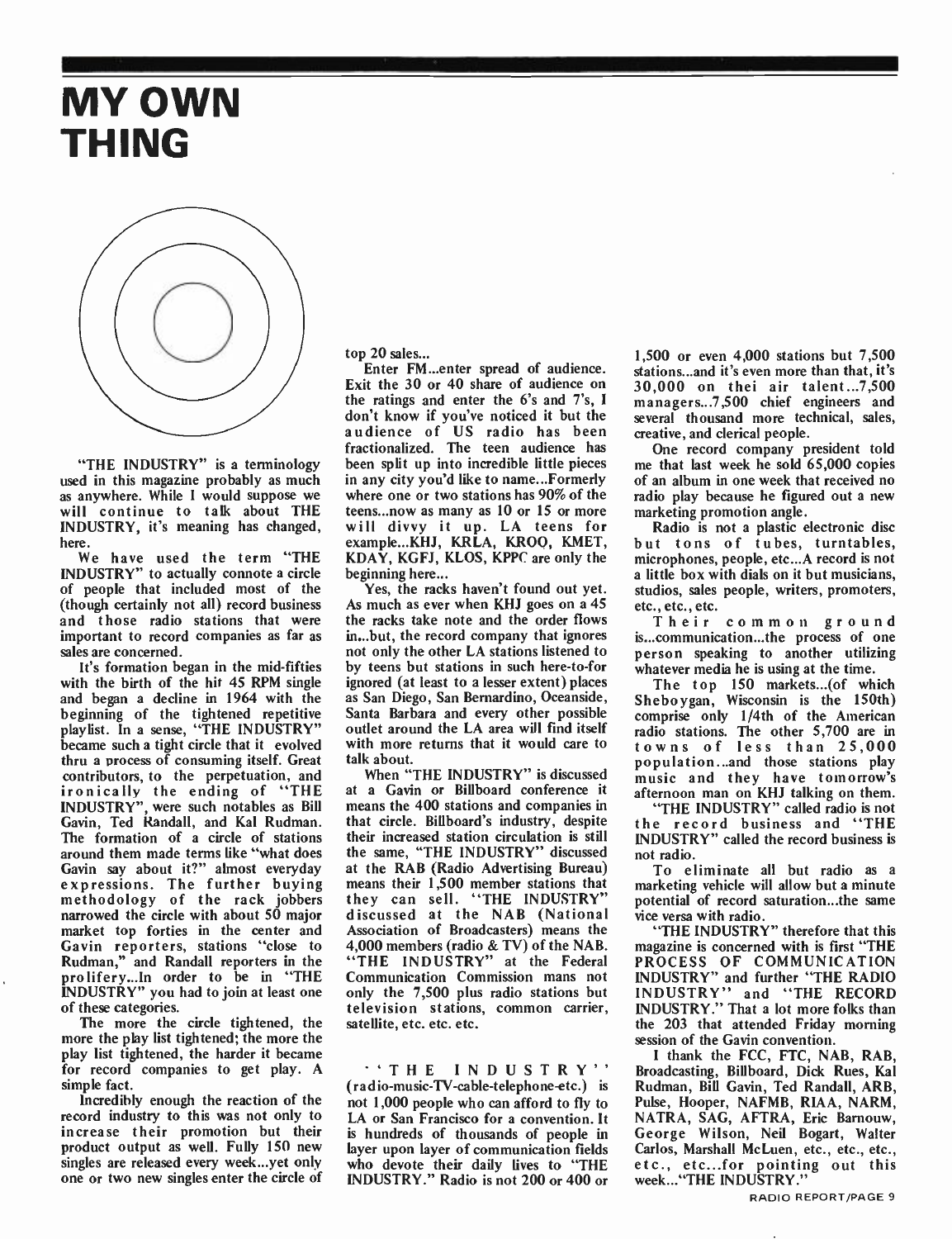# MARKET OF THE WEEK



Utica-Rome,  $N.Y. -$  Market rank 90...Metro Population 344,000...Total Population (Utica)  $91,611...$  (Rome) average for the state...a one-oeuroom<br>50.049 50,049.

ECONOMY -- Located in Central New York, east of the Great Lakes, the two cities differ in economy. Because of a fire in the Community House (1848) very little is known about the history of Utica...hunting-trapping and farming were major interests in 1700's and 1800's. Today Utica has an unemployment rate of 9% presently but has recently come  $\frac{1}{t}$ down from 10%. The major industries are<br>General Electric and Univac (one plant is closing). Oneida County Industrial Development Corporation here is making plans to bring in new industry soon to boost the economy. It has taken the city 12 years to get an Urban Renewal Project<br>started along with the construction of a Hilton Hotel. There is, however, a newly completed State office building. Rome, a more progressive city is in the process of a complete downtown renewal project. Although the main industries to date are Revere Copper & Brass, Inc. (employs MOR...WABR (Remsen) - Country. 3,000), Rome Strip Steel, Rome Iron Mills & Pettibone Corporation (mobile cranes) some changes are forthcoming. Plans are being made to bring in a heavy tourist trade to the area. The Erie Canal was begun here; the first cheese manufacturer in the U.S.; Fort Stanwix (first to fly American flag) and where the

<sup>5</sup>Nation Treaty was signed; and 5 other major forts prominent in American history. They are also building a 1700 period village to be finished in 1976. A \$1 million bond issue has been granted to complete the restorations. Utica is waiting for the legalization of gambling to<br>help them out of their economic slumps. Colleges serving both cities are...Utica College of Syracuse  $(4 \text{ yr.} - 1,700 \text{ students})$ , Hamilton & Kirkland  $(combined - 1,200 students)$ , Mohawk Valley Community  $(1,500)$ , Herkimer Community (1,500), Colgate University (1,200), Utica School of Commerce (500). Also located here is Griffiss Air Base (8,000 people).

PEOPLE -- Utica is considered pretty conservative with the majority of its population being over 50 years of age. People are opposed to bussing and Cosmos Broadcasting by the FCC was recently voted every charter revision<br>proposal down. There has been a slight proposal down. There has been a slight because of the  $18-24$  age group because of the economy. "Long-hairs" have very <sup>11</sup><br>little trouble as the general attitude is to "keep quiet." Rome, on the other hand is more liberal and a broader range of resident age groups. Night life is good with a few clubs in both towns. Hotels serving both areas are Holiday Inn and The Paul Revere.

average for the state...a one -bedroom  $-$  unfurnished \$150. Bread goes for \$0.38 per loaf and regular gasoline 38.9 cents per gallon. Heating is more expensive because of extremely cold winters and at the present there is a problem with supplying the amount needed. The average DJ salary is \$120 with highest being around \$200 and lowest about \$80.

WEATHER  $--$  Located in the northern temperate zone winters bring a 19 degree<br>average and as much as 200 inches of few days ever reach the 80 degree mark.

TOP 40 STATIONS: WTLB (Utica) -PD Andy Young and M.D. is Fred Reed...WRUN-AM (Utica) - PD and MD Gordie Hood.

OTHER STATIONS: Utica - WBVM - Daytime talk...WIBX - Old line  $CBS...WOUR$  - Progressive...  $WRUN-FM - MOR...WZOW-FM -$ 

RATINGS: The April-May ('72) ARB shows WIBX number one in 18 plus total persons with WABR number 2 middays. WTLB comes in number 1 in 18-49 (Mon.-Fri.) in most time periods with WRUN following in number 2 position and WIBX third.

# **WASHINGTON**



has an interest in its sixth VHF station.<br>COST OF LIVING -- Lower than The FCC rules previously defined WDSU-TV New Orleans, assigned to objected to by Commissioner Johnson because "...with logic conspicuous by its absence...(the FCC) makes a mockery of its own rules and the public interest." According to Johnson 14% of Cosmos is held in trust by South Carolina National Bank. South Carolina National new has substantial interest in seven VHF stations and is now acquiring an eighth. The Citizens and Southern National Bank of Charleston, which is also involved, now The FCC rules previously defined ownership of more than five VHF stations as a *per se* violation of the public interest.

> In reaching this decision, the FCC did not have a formal rule making proceeding to admend its per se violation rule, nor did it solicite the views of the Justice Department's antitrust division or the views of the House Banking Committee. In Johnson's words the FCC "chose instead to operate in the intellectual vacuum of political expediency."

snow. Summers, however, are mild and acquisition of Busnnell Communications few days ever reach the  $\frac{1}{20}$  degree mark group by Western Broadcasting. It was The Canadian Radio -Television Commission recently denied the acquisition of Bushnell Communications decided that Canada "will of necessity contain a certain number of large units, (but) there must be maintained within it a degree of diversity' of ownership sufficient to enable the objectives of the Broadcasting Act...to be achieved."

> The FCC denied the renewal of WLDB, Atlantic City, and ordered WLDB to stop broadcasting on December 29, 1972. The Commission cited WLDB's failure to file a supplemental renewal application and its failure to pay annual license fees for 1971 and 1972.

> KRLA, Pasadena, was authorized by the FCC to release \$60,000 from the interim operator's trust account to KCET, the educational television station for the L.A. market. Funds were previously held by order of the FCC.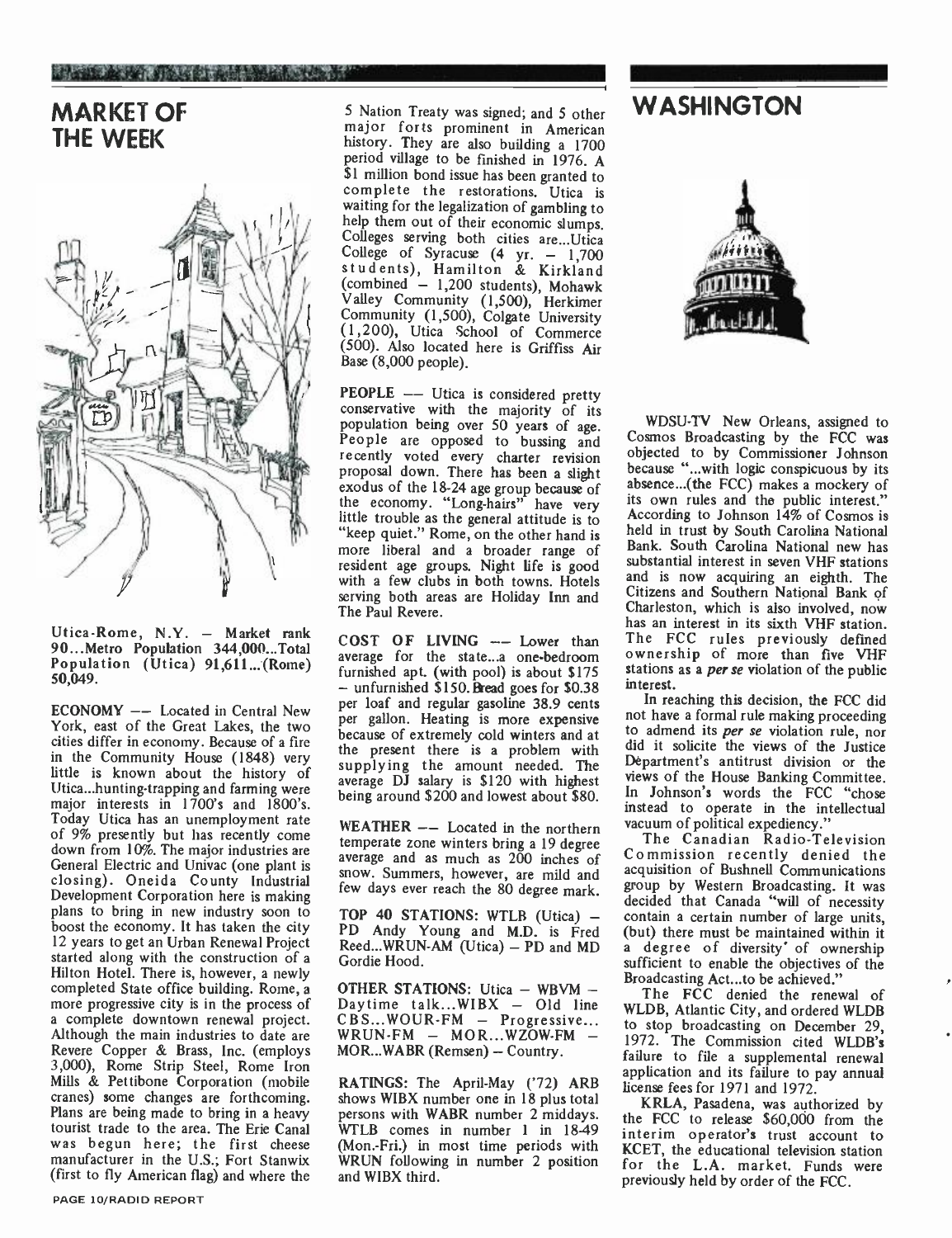# RADIO REPORT INTERVIEW:

# MARSHALL MC LIMAN

We entered Barry's large sterile living room and for the first time that evening I saw Dr. McLuhan without his coat...Even while he had napped at home he had kept it on...Now he seemed to change...to relax more...He literally fell down on the couch in slouch...and began to rap...For some unknown reason his subject began...

MARSHALL:Ahhh...There we go...Somebody said... "Farting is such sweet sorrow...You might be amused to know that the word "fart" means go...It's the past participle of the word "faron"...which means..."to go"...to of fare...forward...to fare...and "faron" to

go...is the past participle of fahrt (German) meaning gone...and when you're "gone"...or "fahrted" why the en people say in England... "and joy go with thee"...instead of saying..."Gesunheidt" they say..." and joy go with thee"...But, figure out just what Chaucer built his great poem The House bestowed upon me... Chaucer built his great poem The House of Fame...or... "The Heuse of Fame"...It's a theory of what human reputation of fame is...He built the entire poem on the metaphor of "fart"...because he says "Fame is just air broken and broken air"...Here's your resonant interval again...And broken air creates the noise of sound...And then there's reputation...or fame...And fame is just a

collosal fart...So he built a learned poem using all the physics of the Middle Age using an the physics of the middle Age<br>entirely on the pun..."As Fame As<br>F a r t ''... T h e G r e a t<br>Chaucer..."Incredible"...I said, trying to figure out just what great wisdom he had

bestowed upon me...<br>MARSHALL: But, this is a way of saying... "That's all that fame amounts to...It's a collosal fart!"...I of course missed the point that I later understood one night while I was just farting around. (More on "The Airwaves" and Dr. McLuhan in the Operating Manual...January 15th, 1973)

· 1995. 人名英格兰人姓氏沃尔森取自父名来源于古英语

# INTERVIEW II:

# M ILFSDAVID President, Radio AdvertisingBureau

Another feature article in the Operating Manual will be a discussion of how the Radio Advertising Bureau works...In New York we talked with President Miles David...The following is a sample of that discussion...

BOB: There's a great deal of discussion about "advertising" right now...Can you comment on the Government's attitude and the public's attitude toward

advertising? MILES: Advertising is in bad trouble...That's the best way to say it...A high percentage of people see advertising as harmful to their best interests...Almost<br>nothing has been done...Again communications...by people in advertising to explain what the purpose is in advertising...Now there are abuses in advertising...There are people that are dishonest...There are people who get into advertising that falsely describe what they have to sell...But, that's not really the real problem...The real problem is that critics of advertising...people who are really antagonistic toward business as done in was "Advertising-Hullabaloo...A means of the United States in general...Those swindling the public and forcing upon the United States in general...Those people have somehow created an image of

advertising...that's essentially all bad...Now this is really true among young people...It is, however, not confined to an age group...It is certainly true in many  $A d \vee e$ rtising  $-$  a means of many circles among highly educated people...among people who are in a great position to influence others with what they write...what they say...and what is missing in public understanding and in Government understanding is that advertising has a function in our society...It is a way for somebody who manufactures something to reach out to people who might want to buy it...and tell them it exists...I came across a device for communicating this idea, that I've been using in speeches and other things...It's kind of interesting...The Russians right after the revolution, when they stopped hanging the capitolists...or whatever...

BOB: Bolshevik Revolution...Right?

MILES: Yeah...They settled down and brought out their first encyclopedia...And they had a definition of advertising which was "Advertising-Hullabaloo...A means of them goods...useless...etc. etc.

etc. "...When they began to get industrialized, subsequent editions of the encyclopedia...defined advertising as communicating the nature of goods and services"...Then they described to the public how to use them and where they may be obtained...So what's happened is that in Russia as a matter of pragmatism...they suddenly swung around to the idea...Hey, we've got all these goddam plants that are manufacturing shoes...And we've got these people that should really come and buy the shoes...How are we going to bring the two together?...And they suddenly discovered that advertising is not hullabaloo...It's a means of communicating...And that's exactly the idea that we have to re-communicate to the people of the United States...

A continuing discussion of advertising from the standpoint of RAB and several other organizations and the workings of ARB...Just a sample of feature articles in the Operating Manual for Starship Radio 73...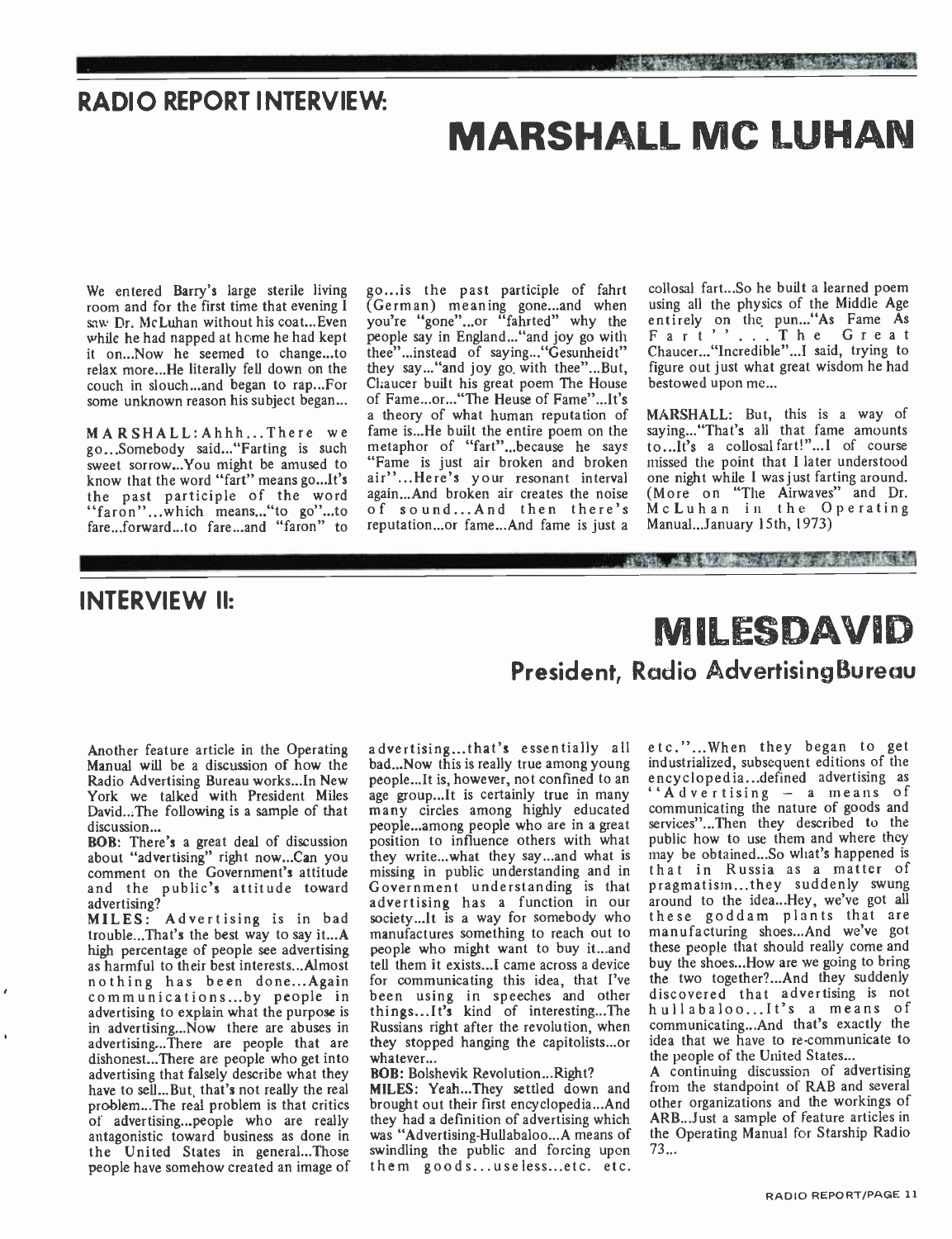# FRIENDS FORUM

Just a thought on your comments about "hype" putting a record in nomination...

to the work of calling each communicator on a record (he or at least his as P.D., and Skinny Bobby Harper, as<br>company must believe in it)...then enough morning man and all of the rest of company must believe in it)...then enough morning man, and all of the other people communicators take the time to nominate it (enough so that it's obvious to you that the calls have been made)...this would seem to indicate that at least some company people and radio people don't think the record is a total stiff...and it deserves to be voted on.

It's my thought that one of the good things about the network is the channels of communication that are opened Dear Bob:<br>between smaller stations and promo l'm writing because of a change I men...If a promo man can call and have the possibility of getting a new artist's women that to have you add to your<br>record voted on, it gives him a new changes portion I am relatively new imply promotional vehicle...and it gives me, the small market program director, a chance much info and many explanations that to talk to the promo man about that  $\frac{m}{\text{area}}$ record, other of his product, new releases,  $\frac{d}{d}$ 

and just rap...<br>As far as promo men "hassling" me...I'm not hassled...their calls are helpful in most cases. It's an area of communication KDZA has never seen before.

Jack Carter KDZA

Dear Bruce:

It is really a pleasure to finally talk to somebody who seems to understand the plight of the small radio station in a big market.

realize that people in Atlanta are going to listen to WQXI out of force of habit, and also because there is no other full-time rocker to give them the competition they so richly deserve.

But, nevertheless, we as a daytime  $4\sigma$ what we can:  $(1)$  We were the first  $\cdot$ to play "Love Me Love Me Lov. Frank Mills. (2) The first station  $t_1$  ay "Go All The Way," by the Raspberries. (3) In addition, we were also the first to station can exist withous go on "Hold Her Tight," by the Osmonds REPORT...especially ours. go on "Hold Her Tight," by the Osmonds and "I'd Love You To Want Me," by Lobo. and now we have had "You're So<br>Vain," by Carly Simon on for well over a week and a half making us first on that, I may get our accountants' signature on a too.

Also, I cannot recall ever hearing about any other station in the country during the recent Stones Tour, to give away 42 tickets to see them, providing a bus up and back, food and drink, and albums as well. As you may well know, it was no easy task and some of the biggest stations in the country were not able to



do that.

It occurs to me that if a promoter goes taken as sour grapes by anyone. It is just This letter is in no way meant to be that this small day timer with Jim Randall here, are making inroads in the music industry and the top 40 scene in Atlanta, and we think it is about time somebody knew it.

Sincerely Robert Baughan, Music Director WINN, ATLANTA

Dear Bob:

would like to have you add to your changes portion of your very timely  $\begin{bmatrix} c \\ d \end{bmatrix}$ commercial broadcast field and receive | ' much informations are of great importance to me. I have recently jumped from WCMI in Ashland, Kentucky, to WGNT across the river in Huntington, West Virginia.

I am only a part time employee | <sup>F</sup> because I'm attending Morehead State University in Morehead, Ky. I am a Junior Radio -TV major and I feel that finishing my degree will benefit me in the long run. I am devoting my weekends to radio because 3 years ago when I started, <sup>I</sup>was told that experience is the name of this game. College also can't hurt.

It is no small problem, however. We feel it is benefitting the entire-Well anyway thought I would drop you a line, and let you know how much feel it is benefitting the entire Broadcasting organization. Keep up the good work and TRUCK ON...

Kurt Engelhardt to WGNT Dear nice person:

Lightning shook the room...the thunder rumbled relentlessly...and then I saw. It was as if I knew it all along...but now, suddenly...I REALLY knew it. "...and the truth shall sit in trees." No station can exist without the RADIO

God works in wondrous ways.

Please send all necessary information and fascinating material you have so that check and "buy" our way into success. As dessert would you send any info helpful in my future communciations. For instance, I would like to keep in close contact with Steve Cheney.

All seriousness aside, I really need the RADIO REPORT.

> Very sincere, Carpentar MacNeill

Dear Bob:

I just have to tell you man that your report is just sensational! The looks, information, and attitude is just the best there is...that is all I can say.

Warmest regards, Ron Saul National Promotion Director



# ONE YEAR AGO TODAY

ARB's out...FM's up in San Diego Christmas Promotions Well Under Way

# THE HITS

- 1. BRAND NEW KEY/Melanie
- 2. AMERICAN PIE/Don McLean
- 3. HEY GIRL/FLIP/Donny Osmond
- 4. SUNSHINE/Jonathan Edwards
- 5. CHERISH /David Cassidy
- 6. ALL I EVER NEED IS YOU /Sonny and Cher
- 7. OLD FASHIONED LOVE SONG /3 Dog Night
- 8. RESPECT YOURSELF /Staple Singers
- 9. FAMILY AFFAIR /Sly & Family Stone
- 10.YOU ARE EVERYTHING /Stylistics

# RTWBH

**ANTICIPATION/Carly Simon** CLEAN UP WOMAN/Betty Wright DROWNING IN THE SEA/Joe Smith LET'S STAY TOGETHER /Joe Simon ONE MONKEY /Honey Cone ONCE YOU UNDERSTAND /Think

# BEST OF THE CHRISTMAS PRODUCT

THE MISTLETOE & ME/Isaac Hayes (Enterprise) CANTIQUE DE NOEL /Joan Baez (Vanguard) FELIZ NAVIDAD/Joe Feliciano (RCA) MERRY CHRISTMAS DARLING/ Carpenters (A&M) WHAT ARE YOU DOING NEW YEAR/ Sonny Til (RCA) THE PHIL SPECTOR CHRISTMAS ALBUM A CHRISTMAS GIFT FOR YOU /Phillips ALBUMS

- 1. SANTANA /Columbia
- 2. CAT STEVENS/Teaser & The Firecat  $(A&M)$ 
	- 3. LED ZEPPELIN /Atlantic
- 4. DON McLEAN/American Pie (UA)
- 5. CHICAGO/At Carnegie Hall (Columbia)
- 6. SLY STONE/There's A Riot (Epic)
- 7. JOHN LENNON /Imagine (Apple)
- 8. ISAAC HAYES/Shaft (Enterprise)
- 9. ISAAC HAYES/Black Moses
- (Enterprise)
- 10.CAROLE KING/Music (Ode)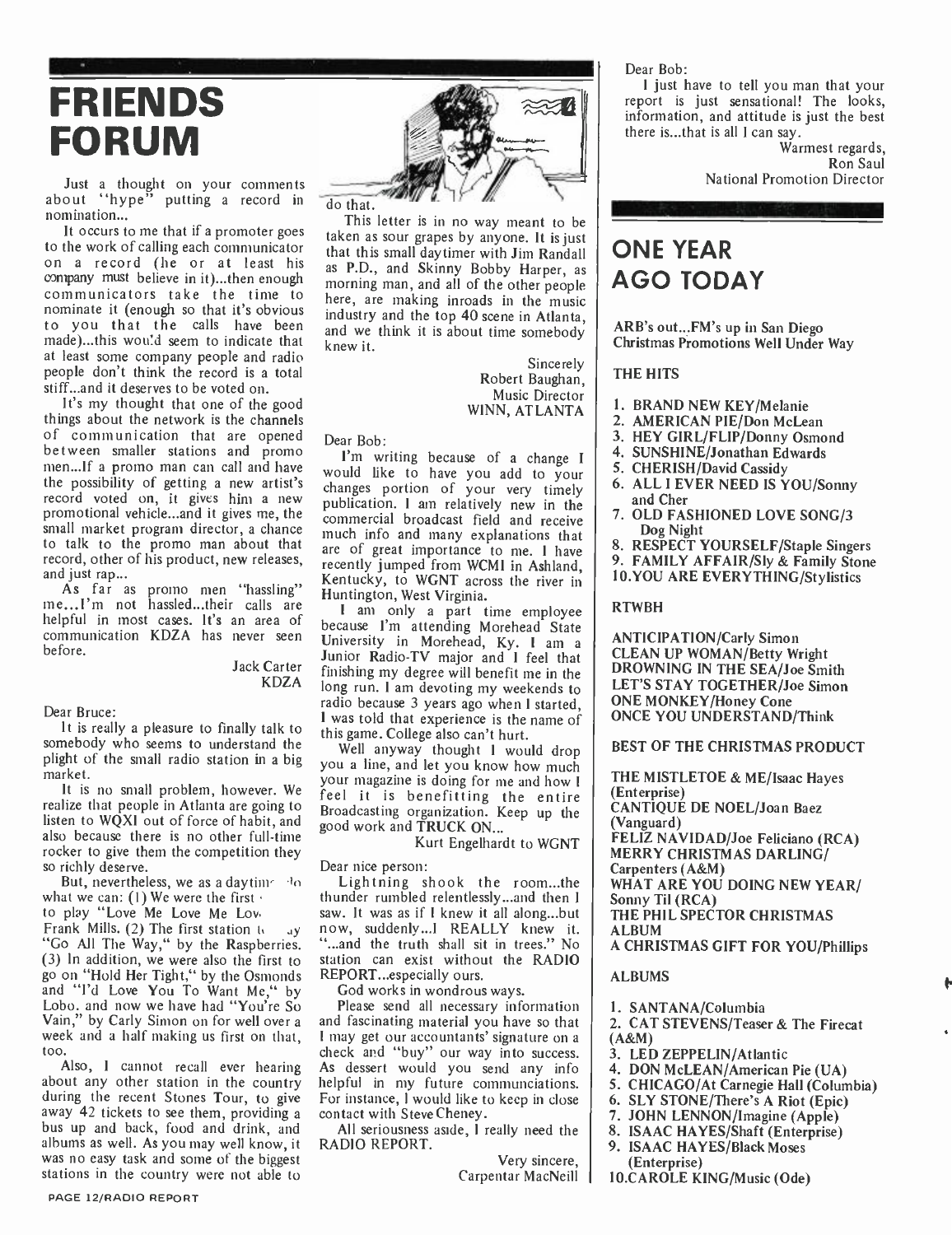# **CHANGES**

Lineup at KOME, San Jose is...J. William Weed, formerly of KSJO, San Jose and KSFX, San Francisco, PD and 3-7 pm...Phil Charles, formerly of KERR, Salinas, MD and 7-mid...Rife, formerly of KSJO, San Jose, Production Director and 6 -10 am, Phil Peri, formerly of WNDU, So. Bend, mid.-6...Curt Perry, formerly KWWL, Waterloo now afternoons at WDGY /Minn...Phil Jackson has moved from all nights at KBZY to all nights at KPAM, Portland...Don Burns, formerly (3 yrs.) with KRLA/L.A...looking for something good...available after Christmas...(805) 523-7871...Kurt Engelhardt moves from WCMI, Ashland, to WGNT, Huntington, W. V...Tommy Kramer, formerly KNUS, Dallas and presently weekends at KCBQ, San Diego...looking...(714) 286 -1170 (days only)...Ken Sweet, WRNC, Raleigh looking...(919) 467-6180...Marc Dennis is now doing 6-10 am morning show at emergency appendicitis<br>KSEA, San Diego...Mark Edwards at operation...Charlie Stone, formerly PD of KSEA, San Diego...Mark Edwards at KADI, Auburn, Calif. needs MOR and Progressive Service badly...Bob Sherwood 6 -10 pm at WYSL, Buffalo has been appointed MD there...Charlie Stone has left KOIL, Omaha as PD and Gary Martin formerly of WRKO, Boston takes his place...Alan Mitnick, Independent Record

# OPENINGS

WABQ/Cleveland WRIF/Detroit KTLK/Denver WIFE/Ind. WTRY/Albany WSVP/W. Warwick CKLW/Detroit WERC/Birmingham KAUM/Houston **KJR/Seattle** KNUZ/Houston

KELI/Tulsa KATZ/St. Louis CJME/Regina WAVZ/New Haven WAVZ/New Haven WLVA/Lynchburg WGOW/Chattanooga WVOV/Huntsville WHEB/Portsmouth KLEC /Oklahoma City KITY -FM /San Antonio aft. drive KONO/San Antonio

-1

WQRK/Norfolk, Pa.

jock jock jock morning man afternoon drive jock morning man newsman Contemp. MOR Jock Da<br>evening communicator Br evening communicator all night black jock newsman (tape & resume, no calls) nights top 40 jock prod mgf./aft. drive Ha jock newsman jock prod/midday morning drive jock newsman night jock (tapes & resumes) jock  $7-10$  (tapes & resumes only)

Promo and Merchandising, has moved to Atlanta, Ga...8701-F Dunwoody Pl. N.E., (404) 993-1560...Don Moore, formerly PD/MD of WISE, Ashville, looking for PD, MD, or jock gig...Mark Wheeler is MD...Mark Hodes, formerly Director LP Promo-Buddha Records...Director FM fo Promo-Polydor...! year with Cash Box...looking for Promo gig...(212) 423-9456...Charlie Brown, 2½ yrs. at KDWB, Minn., is going to KCAU-TV in Souix City, Iowa as newsman and anchor man...Jack Sheridan, formerly of WKBW is now at WADV-FM in Buffalo doing 7-1 am...Barney Luv from WKSN, Jamestown now 1-6 am at WKBW, Buffalo...Barry<br>James, formerly MD of WLRV is looking for medium to large Southern market...(618) 568-5841...Tom Parker, PD of KGW, has gone into the Providence<br>Hospital in Portland, Ore. for an emergency appendicitis KOIL, Omaha, looking for a PD sp o t...(405) 264-3931...Tom Watson Lit looking...(503) 223-8977...New line up at nov KPAM, Portland? 6-10 Mark Lewis...10-2 pm Chris Alexander...2 -6 Gary Stevens...6-10 Jeff Thomas...10-2 Mike Hudson...2 -6 Phil Jackson...weekends Ed

now PD at WISE and Michael Collins is Charlie Brown...weekends and production Mason...New line up as of Dec. 18 at KTSA, San Antonio? 5 -9 Gene Kelly...9-12 Todd Wallace...12-3 Bruce Hathaway...3-6 Jay Stone...6-9 Sam Burke...9 -12 Michael O'Conner...12 -5 Terry Osborne...Tommy Charles, formerly of WPDQ, Jacksonville is looking for a Top 40 gig...(904) 355- 9507...Jim Tuson is new MD at WWTC replacing Pat Devine, who goes to A&M Records...Andy Bickel, formerly PD of WOW in Omaha is looking...(402) 455- 6782...Gary Cook is looking...call (303) 232-781...Bill Strong is looking for a news gig...(213) 776-3231...D. Charles Hoffman, 6<sup>1</sup>/<sub>2</sub> yrs. PD experience is looking for a Contemporary PD gig...(616) 983 -6926...2708 Lakeshore Dr., Apt. 303, St. Joseph, Michigan 49085...John Bommer is the new GM at WERC, Birmingham...Skip Williamson, formerly WIST, WGOW PD...looking (314)<br>724-5911...Steve Warren leaving KLWW/Cedar Rapids to join KAAY, **|** Little Rock to do 8-ll pm...Steve Massie is now music director and Bob Beck is PD... Ted Brown is new PD at KUDE, Oceanside and Ted Taylor new midday...Brent Alberts is looking...(904) 427 -1550...

|                        | WYSL/Buffalo             | morning man                     | <b>Steve Franklin</b>    |
|------------------------|--------------------------|---------------------------------|--------------------------|
|                        | WIST                     | jock                            | <b>Scott Christenson</b> |
|                        | <b>CHAM/Hamilton</b>     | Top-40 jock                     | Don West                 |
| <b>Ernest James</b>    | <b>KKLS/Rapid City</b>   | jock                            | Chuck MacCallum          |
| Lee Abrams             | <b>KLWW/Cedar Rapids</b> | Top-40 jock                     | Mike Nitchell            |
| Tom Bigby              | WKRQ/Cincinnati          | Equal. Opp. Emp.                |                          |
| <b>Chuck Martin</b>    |                          | Need jock                       | <b>Chris Bailey</b>      |
| <b>Bill Rock</b>       | KGAL/Albany, Ore.        | Top-40 jock                     | Super Shannon            |
| <b>Jeff Leonard</b>    | WZAT/Savannah            | Prod Man (no calls-             | Norman Breen             |
| <b>Byron McGregor</b>  |                          | tapes & resumes)                |                          |
| Dave Gleason           |                          | <b>Music Director</b>           |                          |
| <b>Bruce Breeding</b>  | WAZY/Lafayette, Ind.     | Aft. newsman                    | David La Prod            |
| Norm Gregory           | <b>KRLY/Houston</b>      | Cookin jock, night              | Danny O'Brian            |
| <b>Chuck Scott</b>     | <b>KUUU/Seattle</b>      | News director                   | <b>Gary Loving</b>       |
|                        | KADI/St. Louis           | jock $-$ 1st Lic.               | <b>Peter Parisi</b>      |
| <b>Jon Steele</b>      |                          |                                 |                          |
| Donny Brooks           |                          |                                 |                          |
| Hart Kirch             | <b>NEW OPENINGS</b>      |                                 |                          |
| John Long              |                          |                                 |                          |
| <b>Steine Charles</b>  | <b>KTKT/Tucson</b>       | 7-12 midnight & MD John Hanagan |                          |
| <b>Kris Carpenter</b>  | <b>KLWW/Cedar Rapids</b> | jock-Top 40                     | <b>Bob Beck</b>          |
| P.D.                   | Watermark/L.A.           | Prod. Mgr.                      | <b>Tom Rounds</b>        |
| Mark Damon             | <b>KBZY/Salem</b>        | All night jock                  | John Walker              |
| <b>Andy Carey</b>      | <b>KRIZ/Phoenix</b>      | morning man                     | <b>Jerry Peterson</b>    |
| <b>Bob Read</b>        | WVAM/Altoona             | jock                            | Charlie Fagan            |
| <b>B. Bailey Brown</b> | <b>KCBQ/San Diego</b>    | morning man                     | Jack McCay               |
| <b>Rick Reynolds</b>   | WGR-FM/Buffalo           | weekends & night                | J.J. Jordan              |
|                        | WSGA/Savannah            | iock                            | <b>Jerry Rogers</b>      |
| Jay Blackburn          | KDWB/Minn.               | jock- no calls                  | <b>Chuck Buell</b>       |
| 11 Koger Exec.         |                          | just tapes & resumes            |                          |
| Norfolk, Pa.           | KIRL/St. Louis           | drive jock                      | Dave Scott               |
|                        |                          |                                 |                          |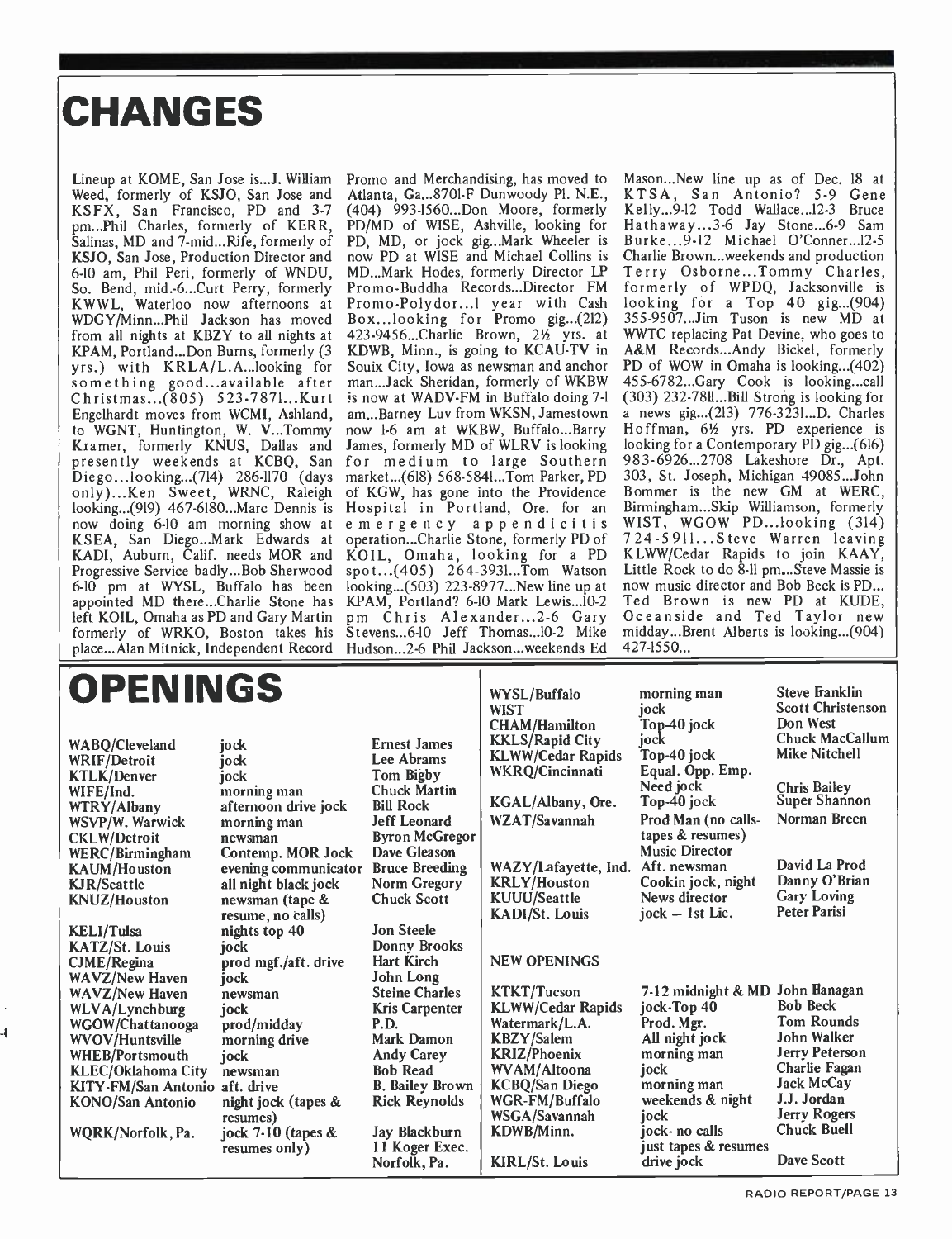# $\frac{1}{\text{NOTES}} \frac{1}{\text{RINR}}$ **QUARTERS Congress** General Peabody Nobody

Gosh, folks, we receive so many letters from you asking so many questions and expressing so many meaningful ideas that we cannot possibly print them all. I have decided to devote my column this week to some of the more poignant letters we've received.

### Dear Report:

The adjunct fortitude which so clearly<br>pervaids your magazine every week is a motivational nourishment to all of us here at WZWZ. We can never again alude to the phobia that exploitation permeates all that we read. Our compliments to you for the fine work you're doing.

Sincerely Shadoe W. Diamond Program Director WZWZ

P.S. Why the hell didn't you print our story about the Beatles Contest we ran? We ended up giving away 9 Beatles  $\begin{bmatrix} L \\ L \end{bmatrix}$ albums and \$11.00 in hard cash.

Dear Hamilton guys.<br>I been on the air now fer a fue yeers Ive had it wit da pressures of a major market and all this raitings crap. The pressure here in Mountain Creek is getting unbearable. If you know of any gigs fore a qualafyed jok and PeeDee, lemme eggs. know.

Rockin Robin

### Dear Sirs,

I believe that college radio can rule the world in the very near future and you don't ever give no space to what we are actually doing here in college radio and you don't seem to care sometimes when we call you with some of the exciting things we're doing in college radio and you say you are not really equipped to handle a section on college radio because you don't want to do it unless you can do<br>it right but we can get a radio station on the air against every possible obstruction and that ain't easy either.

Billy John

**P.S.** I have never read your sheet. Could and recording and this next you send us one? you send us one?

# RECORD COMPANY OF THE WEEK

SHELTER RECORDS **@** 5112 HOLLYWOOD<br>BLVD. **@** HOLLYWOOD,CA. @ 90027<br>(213) 660-1605



an I. lookin to move to a smaller market. | were made in Leon's old Hollywood Hills Cordell and Leon Russell formed Shelter Records with the prospects of providing artists a synergic company for artists especially those who had trouble with "chains of command" at the major labels. The music to the satisfaction of the  $\vert$  his censuring action...a recent issue of the artists being the key phrase. Leon started Bittish rock magazine Sounds reprinted a artists being the key phrase. Leon started | Bittish rock magazine Sounds reprinted a the company off to a great start and then | lovely postcard; reportedly purchased by the company off to a great start and then Freddie King and the Grease Band Elton John in Dallas, Texas. The card is provided solid chart albums. It wasn't 'till an aerial photo of the area surrounding provided solid chart albums. It wasn't 'till J.J. Cale's "Crazy Mama" was released that we had our first single hit...first gold  $\begin{vmatrix} \text{scene} & \text{of} & \text{President} & \text{Kennedy's} \\ \text{album} & \text{``Leon Russell and the Shelter} & \text{assassination} & \text{with an inset photo of} \end{vmatrix}$ album "Leon Russell and the Shelter | assassination  $-$  with an inset photo of People." Most early Shelter Recordings | Kennedy in the lower corner. Arrows are People." Most early Shelter Recordings house. Now the recording operations are in Tulsa with two new 16-track studios in full swing while the original home office

> Yours, name): Self-explanatory. Your truly, just getting started, we have a team of SHELTER RECORDS (the TOTAL ALBUMS RELEASED: 14 TOTAL SINGLES RELEASED: 28 GREATEST SALES ALBUM: "Carney" (1 million plus) GREATEST SALES SINGLE: "Tight | that they will release a full-length Rope" and "Crazy Mama" OTHER LABELS: Mango (in partnership with Chris Blackwell) for the exclusive release of "Reggae" recorded in Jamaica. [footage from concerts at Woodstock; The First releases January 1973. [5] Isle of Wright; Berkely, Fillmore East, First releases January 1973. TOTAL EMPLOYEES: 24 (12 in Hollywood, 12 in Tulsa) PERCEPTOR: Dennis Cordell COMMUNICATOR: Dino Airali COMPTROLLER: Willie Hoyt SUMMARY: "Three years old and three million albums sold and proud of every record released" says Cordell, "we're only aces looking after all aspects of records started, started, started, will be releasing and recording and this next year looks so records by 41 different country music and recording and this next year looks so

# $\bullet$  misc record info

HISTORY: In January, 1970 Denny and turned into pornography." So he Cordell and Leon Russell formed Shelter pulled the plug on Alice and put a remains in Hollywood with a dozen good where Oswald was to have been moved.<br>eggs. According to the new weekly Variety; the ABC TV rock show Friday night (24th) got better ratings than Dick Cavett did during the same time slot the previous Friday night. Johnny Carson and an old movie did better than 'In Concert' did, however. One thing that happened in Cincinnati that didn't help, the 'In<br>Concert' ratings much was the action of one Lawrence Rogers; president of the Taft Broadcasting Company, Taft owns TV station WPRC in Cincinnati and President Rogers was at the station Friday night anxious to see just how tasteful the `In Concert' show; and Alice Cooper in particular, were going to be. As<br>the people in Cincinnati who were watching know; Rogers didn't think much of it. Variety quotes Rogers as saying Alice Cooper: "Stopped being art and turned into pornography." So he rawhide, re-run on instead. As a result of its president's actions; the station received at least one bomb threat and calls were running four to three against his censuring action...a recent issue of the Elton John in Dallas, Texas. The card is an aerial photo of the area surrounding<br>the Texas school book depository scene of President Kennedy's<br>assassination - with an inset photo of Kennedy in the lower corner. Arrows are drawn into the photo pinpointing the 'sniper's perch.' The exact location of Kennedy's car at the time of each of the three gun shots, and the County jail where Oswald was to have been moved. "Assassination Scene: President John<br>Fitzgerald Kennedy." Sounds reminds us that Bob Dyland used to sing a song that included the line "They're Selling Postcards of the Hanging." He wasn't too far off...Warner Brothers has announced documentary next spring featuring the life and music of Jimi Hendrix  $$ including lots of previously unreleased footage from concerts at Woodstock; The Isle of Wright; Berkely, Fillmore East, London's Marquee Club and other sources. The film will also include interviews with Hendrix, his friends and fellow musicians. A soundtrack album will be released concurrently with the film...it is almost Christmas time and RCA Records is making sure that you country music fans out there will have plenty to choose from when you go out shopping, RCA says it will be releasing artists.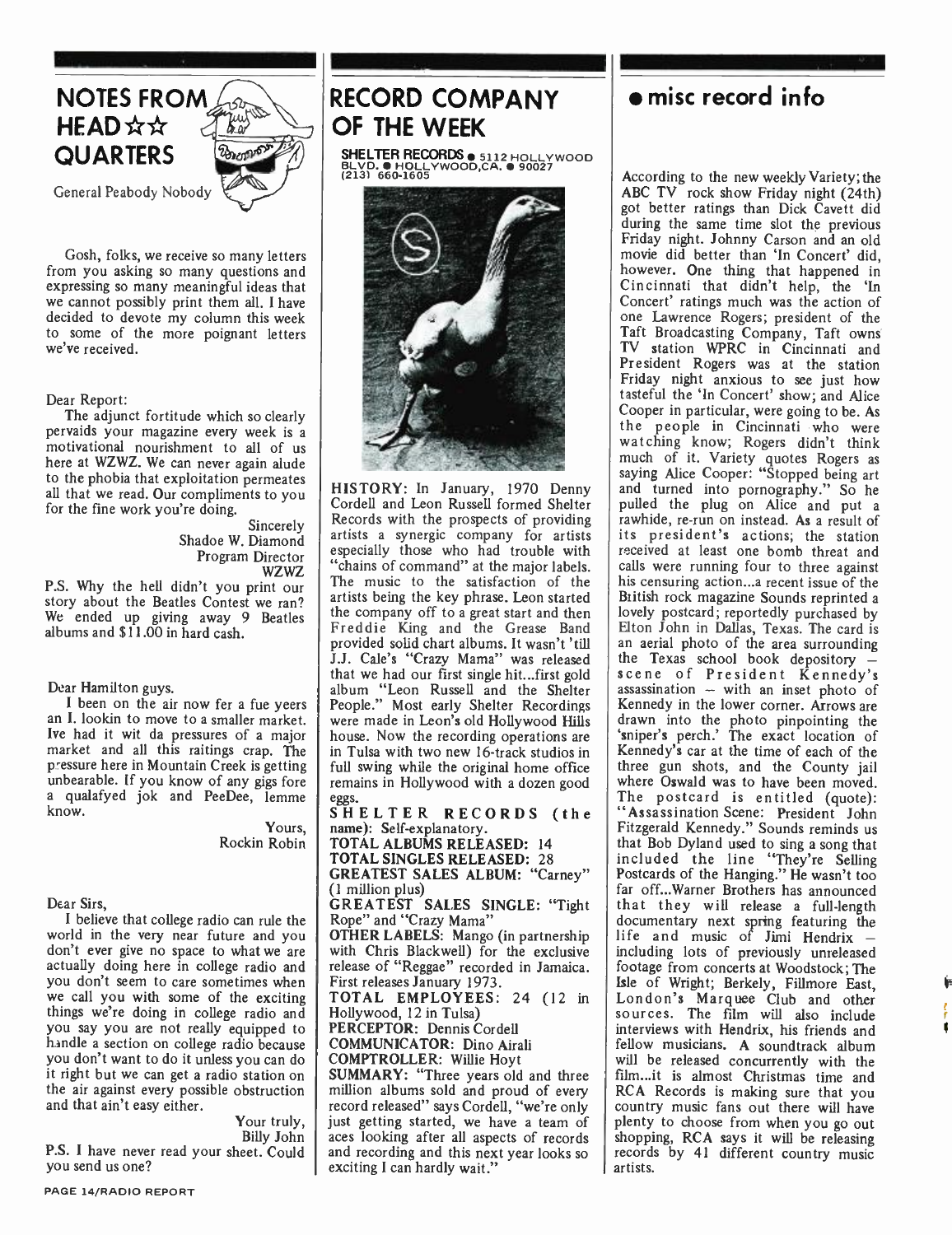# **COMMUNICATOR NETWORK**

# COMMUNICATOR NETWORK ADD-NONE

**THE R. A. A. A. A. A. A. A. A. MARINER REGISTER** 

NO REPORT<br>NO REPORT NO REPORT

ester/Judd Coursey<br>ester/Judd Coursey<br>ester/Judd Coursey<br>Colling Rivers<br>Colling Research<br>Colling Research Market<br>Paramity Political Research Material<br>Paramity Andy Carey<br>inser/Don Russell<br>ester/Judd Polonsky<br>ester/Judd Pol THE AST<br>F/Worcester<br>F/Rochester/Pachagae.<br>F/Rochester/Pachagae.<br>PAI: Please and the sacrification of the sacrifications of<br>Column and the sacrification of the sacrification<br>G/Marmisburge is a wave in the sacrification of t F- k.m4.súú.WUmziÿOCxmVt3CCj0 7 ú.C=ÇIXJVO v}imZYy. WtCO>WOOYa. ZO¡<joiJaC\< p G<mmÚVÚliFmcxxS4}J SJp2<y>>V QVUO@mpV (7\_-\_-. YY.J ZZ O'C CpCCyr.>yt <sup>Z</sup>33333333K33x33333333333 v°i 333333333 333333 3333333 33333333

WAFF/Decatur/Rick Brown<br>WAFF/Decatur/Rick Brown<br>WEIL/Chapel Hill, N.C./Dick Hongate<br>WEIL/Chapel Hill, N.C./Dick Hongate<br>WEIL/Chapel Hill, N.C./Dick<br>WEIL/Fargetterville/Marty Webb<br>WEIL/Fargetterville/Marty Webb<br>WEIL/Fargett

 $\overline{2}$   $\overline{2}$   $\overline{2}$   $\overline{2}$   $\overline{2}$   $\overline{2}$   $\overline{2}$   $\overline{2}$   $\overline{2}$   $\overline{2}$   $\overline{2}$   $\overline{2}$   $\overline{2}$   $\overline{2}$   $\overline{2}$   $\overline{2}$   $\overline{2}$   $\overline{2}$   $\overline{2}$   $\overline{2}$   $\overline{2}$   $\overline{2}$   $\overline{2}$   $\overline{2}$   $\overline{$ 

WRWC/Rafeigh,/Joe London<br>WROV/Roanoke/Joe Martin<br>WSGA/Savannah/Jerry Rogers<br>WTBC/Tuscaloo sa/Alan Burns

WVLK/Lexington/Terry Right<br>WYRE/Annapolis/Drnnis Constantine<br>WXXX/Hattleston, M. S. /Marse Connor<br>WXX/Hattleston, M. S. /Marse Connor<br>WZAT-FM/Savannah/Dave Wagman<br>WZAT-FM/Savannah/Dave Wagman

| KOBO/Yuba Giy, Cal,Tracy Mitchell<br>KRLC/Lewiston/Mike Lucas<br>KRPL/Moscow, Idaho/Gary Cummings<br>KRSP/Salt Lake City/Allen Hague<br>KVRO/Stillwater, I <del>k</del> la./Steve Goddard<br>KYLT/Missoula/Vern_Argo<br>KGAL/Albany, Ore/Dusty Brooks<br>KIRB/Spokane/Steve West<br>KNAK/Salt Lake City/Carolyn Cressal<br>KYSN/Colorado Springs/Gregor Vaule<br>KRCB/Council Bluffs/Patrick Arthur<br>WMEE/Ft. Wayne/Rick Hughes<br>WYNE/Appleton/Jay Patrick O'Neal<br>WYXE/Madison/Jouathan Pocket<br>KYLI/Missoula/Vern_Argo<br>WAZY/Lafayette, Ind./Dave Allison<br>KQEO/Albuquerque/Gary Diamond<br>KWHP/Edmond/Jim Wood<br>KKAT/Roswell, N.M./Charlie King<br>KLAR/Laredo/John Borders<br>KASH/Eugene/Mark Stewart<br>KASH/Eugene/Mark Stewart<br>KATA/Arcata/Francis Dickerson<br>KNDE/Sacramento/Doug Droese<br>KAFY/Bakersfield/Chris Conner<br>KSTT/Davenport/David Bradley<br>KDES/Palm Springs/Mark Wade<br>WISM/Madison/Jonathan Little<br>KUDI/Great Falls/Jack Stevens<br>KKLS/Rapid City/John Derrek<br><b>WDBQ/Dubuque/Paul Hemmer</b><br>KROK/Shreveport/James Lynn<br>KEWI/Topeka/Bob Finot<br>KEYN/Wichita/Charlie Cusack<br>KWWL/Waterloo/Buddy Hollis<br>KIMM/Rapid City/Sean James<br>KKAM/Pueblo/Chuck Thomas<br>KSEA/San Diego/Jerry Clifton<br>Lubbock/Stan Michaels<br>KLBK/Lubbock/Bobby Davis<br>KUDE/Oceanside/Ted Brown<br>KSEE/Santa Maria/Guy Paul<br>KLEO/Wichita/Bob Roberts<br>KEYY/Provo/Johnny Ryder<br>KADI/St. Louis/Peter Parisi<br>KLMS/Lincoln/FredJames<br>KQWB/Fargo/Wayne Hiller<br>KDZA/Pueblo/Jack Carter<br><b>SOUTHWEST</b><br>AVERAGES<br><b>OTHERS</b><br><b>TOTALS</b><br>KSELJ<br>WEST<br>7.5<br>5.9<br>۰<br>œ<br>r<br>∞≘<br>۰<br>$\mathbf{e}$<br>$\mathbf{r}$<br>$\mathbf{r}$<br>œ<br>≘<br>9≘<br>ᅇ<br>$\mathsf{e}\circ$<br>0<br>0٠<br>≘<br>۰<br>œ<br>r<br>≘<br>۰<br>÷<br>٠<br>٠<br>۰<br>๛<br>7.5<br>$55 - 5$<br>$\infty$<br>S<br>$\bullet$<br>œ<br>のうかいめ<br>œ<br>$\circ$<br>r<br>œ<br>いの<br>₩<br>۰<br>مەھە<br>$n \circ$<br>ہ ص∖<br>$0 \cap P$ 00<br>٠<br>0.00000<br>$\frac{5}{2}$<br>≘∞<br>$\frac{1}{2}$<br>$\circ$ $\circ$ $\circ$<br>$\mathbf{r}$<br>$\circ$ $\circ$ $\circ$ $\circ$<br>$\circ$<br>n<br>۰<br>w<br>ن ن<br>$\sim$<br>0000000<br>r<br>e<br>- جه<br>٠<br>٠<br>٠<br>٠<br>₹<br>$\overline{ }$<br>$\overline{ }$<br>Lobo/John Denver<br>Loggins & Messina<br>Loggins & Messina<br>Elton John/Smith<br>Albert Hammond<br>Hurricane Smith<br>Timmy Thomas<br>Paul McCartney<br><b>Austin Roberts</b><br>3 Dog Night<br>Austin Roberts<br>Curtis Mayfield<br>Curtis Mayfield<br><b>Austin Roberts</b><br><b>Johnny Rivers</b><br><b>Stevie Wonder</b><br>Donna Fargo<br>Donna Fargo<br>Helen Reddy<br>Temptations<br>Chuck Berry<br>Carly Simon<br>Carly Simon<br>Billy Paul<br>Carly Simon<br>Carly Simon<br>Carly Simon<br>Carly Simon<br>Elton John<br>Jethro Tull<br>Eiton John<br>Eiton John<br><b>Billy Paul</b><br><b>Billy Paul</b><br>Billy Paul<br>Billy Paul<br><b>Billy Paul</b><br><b>Billy Paul</b><br>Stylistics<br>Stylistics<br>oggins & Messina<br>Loggins & Messina<br>Gilbert O'Sullivan<br>Carly Simon (LP)<br>Vigrass & Osborn<br>Corn Bros. & Sis.<br>Cashmen & West<br>and Chuck Berry<br>Who/Elton John<br>Hurricane Smith<br>Paul McCartney<br>aul McCartney<br>Paul McCartney<br>Paul McCartney<br>Paul McCartney<br>Danny O'Keefe<br>Wayne Newton<br>Rhythm Devils<br><b>Mike Redway</b><br>Pat McManus<br>Doobie Bros.<br>Carly Simon<br><b>Edward Bear</b><br>Carly Simon<br><b>John Denver</b><br>John Denver<br>Carly Simon<br><b>John Denver</b><br>Bette Midler<br>Elton John<br>Elton John<br>Elton John<br>Carole King<br>Elton John<br>Elton John<br>Ekon John<br>Steely Dan<br>Nilsson<br>4 Tops<br>Eagles<br>Band<br>Band<br>čoš<br>NO REPORT<br>NO REPORT<br>NO REPORT<br>NO REPORT<br><b>NO REPORT</b><br>NO REPORT<br>NO REPORT<br>NO REPORT<br><b>NO REPORT</b><br>NO REPORT<br><b>NO REPORT</b><br>NO REPORT<br><b>NO REPORT</b><br>NO REPORT<br>NO REPORT<br>NO REPORT |  |  |  |                                                        |                                            |
|-------------------------------------------------------------------------------------------------------------------------------------------------------------------------------------------------------------------------------------------------------------------------------------------------------------------------------------------------------------------------------------------------------------------------------------------------------------------------------------------------------------------------------------------------------------------------------------------------------------------------------------------------------------------------------------------------------------------------------------------------------------------------------------------------------------------------------------------------------------------------------------------------------------------------------------------------------------------------------------------------------------------------------------------------------------------------------------------------------------------------------------------------------------------------------------------------------------------------------------------------------------------------------------------------------------------------------------------------------------------------------------------------------------------------------------------------------------------------------------------------------------------------------------------------------------------------------------------------------------------------------------------------------------------------------------------------------------------------------------------------------------------------------------------------------------------------------------------------------------------------------------------------------------------------------------------------------------------------------------------------------------------------------------------------------------------------------------------------------------------------------------------------------------------------------------------------------------------------------------------------------------------------------------------------------------------------------------------------------------------------------------------------------------------------------------------------------------------------------------------------------------------------------------------------------------------------------------------------------------------------------------------------------------------------------------------------------------------------------------------------------------------------------------------------------------------------------------------------------------------------------------------------------------------------------------------------------------------------------------------------------------------------------------------------------------------------------------------------------------------------------------------------------------------------------------------------------------------------------------------------------------------------------------------------------------------------------------------------------------------------------------------------------------------------------------------------------------------------------------------------------------------------------------------------------------------------------------------------------------------------------------------------------------------------------------------------------------------------------------------------------------------------------------------------------------------------------------------------------------------------------------------------------------------------------------------------------------------------------------|--|--|--|--------------------------------------------------------|--------------------------------------------|
|                                                                                                                                                                                                                                                                                                                                                                                                                                                                                                                                                                                                                                                                                                                                                                                                                                                                                                                                                                                                                                                                                                                                                                                                                                                                                                                                                                                                                                                                                                                                                                                                                                                                                                                                                                                                                                                                                                                                                                                                                                                                                                                                                                                                                                                                                                                                                                                                                                                                                                                                                                                                                                                                                                                                                                                                                                                                                                                                                                                                                                                                                                                                                                                                                                                                                                                                                                                                                                                                                                                                                                                                                                                                                                                                                                                                                                                                                                                                                                                     |  |  |  |                                                        | <b>NO REPORT</b>                           |
|                                                                                                                                                                                                                                                                                                                                                                                                                                                                                                                                                                                                                                                                                                                                                                                                                                                                                                                                                                                                                                                                                                                                                                                                                                                                                                                                                                                                                                                                                                                                                                                                                                                                                                                                                                                                                                                                                                                                                                                                                                                                                                                                                                                                                                                                                                                                                                                                                                                                                                                                                                                                                                                                                                                                                                                                                                                                                                                                                                                                                                                                                                                                                                                                                                                                                                                                                                                                                                                                                                                                                                                                                                                                                                                                                                                                                                                                                                                                                                                     |  |  |  |                                                        |                                            |
|                                                                                                                                                                                                                                                                                                                                                                                                                                                                                                                                                                                                                                                                                                                                                                                                                                                                                                                                                                                                                                                                                                                                                                                                                                                                                                                                                                                                                                                                                                                                                                                                                                                                                                                                                                                                                                                                                                                                                                                                                                                                                                                                                                                                                                                                                                                                                                                                                                                                                                                                                                                                                                                                                                                                                                                                                                                                                                                                                                                                                                                                                                                                                                                                                                                                                                                                                                                                                                                                                                                                                                                                                                                                                                                                                                                                                                                                                                                                                                                     |  |  |  |                                                        | NO REPORT                                  |
|                                                                                                                                                                                                                                                                                                                                                                                                                                                                                                                                                                                                                                                                                                                                                                                                                                                                                                                                                                                                                                                                                                                                                                                                                                                                                                                                                                                                                                                                                                                                                                                                                                                                                                                                                                                                                                                                                                                                                                                                                                                                                                                                                                                                                                                                                                                                                                                                                                                                                                                                                                                                                                                                                                                                                                                                                                                                                                                                                                                                                                                                                                                                                                                                                                                                                                                                                                                                                                                                                                                                                                                                                                                                                                                                                                                                                                                                                                                                                                                     |  |  |  |                                                        | NO REPORT                                  |
|                                                                                                                                                                                                                                                                                                                                                                                                                                                                                                                                                                                                                                                                                                                                                                                                                                                                                                                                                                                                                                                                                                                                                                                                                                                                                                                                                                                                                                                                                                                                                                                                                                                                                                                                                                                                                                                                                                                                                                                                                                                                                                                                                                                                                                                                                                                                                                                                                                                                                                                                                                                                                                                                                                                                                                                                                                                                                                                                                                                                                                                                                                                                                                                                                                                                                                                                                                                                                                                                                                                                                                                                                                                                                                                                                                                                                                                                                                                                                                                     |  |  |  |                                                        |                                            |
|                                                                                                                                                                                                                                                                                                                                                                                                                                                                                                                                                                                                                                                                                                                                                                                                                                                                                                                                                                                                                                                                                                                                                                                                                                                                                                                                                                                                                                                                                                                                                                                                                                                                                                                                                                                                                                                                                                                                                                                                                                                                                                                                                                                                                                                                                                                                                                                                                                                                                                                                                                                                                                                                                                                                                                                                                                                                                                                                                                                                                                                                                                                                                                                                                                                                                                                                                                                                                                                                                                                                                                                                                                                                                                                                                                                                                                                                                                                                                                                     |  |  |  |                                                        | <b>NO REPORT</b><br>NO REPORT              |
|                                                                                                                                                                                                                                                                                                                                                                                                                                                                                                                                                                                                                                                                                                                                                                                                                                                                                                                                                                                                                                                                                                                                                                                                                                                                                                                                                                                                                                                                                                                                                                                                                                                                                                                                                                                                                                                                                                                                                                                                                                                                                                                                                                                                                                                                                                                                                                                                                                                                                                                                                                                                                                                                                                                                                                                                                                                                                                                                                                                                                                                                                                                                                                                                                                                                                                                                                                                                                                                                                                                                                                                                                                                                                                                                                                                                                                                                                                                                                                                     |  |  |  |                                                        |                                            |
|                                                                                                                                                                                                                                                                                                                                                                                                                                                                                                                                                                                                                                                                                                                                                                                                                                                                                                                                                                                                                                                                                                                                                                                                                                                                                                                                                                                                                                                                                                                                                                                                                                                                                                                                                                                                                                                                                                                                                                                                                                                                                                                                                                                                                                                                                                                                                                                                                                                                                                                                                                                                                                                                                                                                                                                                                                                                                                                                                                                                                                                                                                                                                                                                                                                                                                                                                                                                                                                                                                                                                                                                                                                                                                                                                                                                                                                                                                                                                                                     |  |  |  |                                                        |                                            |
|                                                                                                                                                                                                                                                                                                                                                                                                                                                                                                                                                                                                                                                                                                                                                                                                                                                                                                                                                                                                                                                                                                                                                                                                                                                                                                                                                                                                                                                                                                                                                                                                                                                                                                                                                                                                                                                                                                                                                                                                                                                                                                                                                                                                                                                                                                                                                                                                                                                                                                                                                                                                                                                                                                                                                                                                                                                                                                                                                                                                                                                                                                                                                                                                                                                                                                                                                                                                                                                                                                                                                                                                                                                                                                                                                                                                                                                                                                                                                                                     |  |  |  |                                                        |                                            |
|                                                                                                                                                                                                                                                                                                                                                                                                                                                                                                                                                                                                                                                                                                                                                                                                                                                                                                                                                                                                                                                                                                                                                                                                                                                                                                                                                                                                                                                                                                                                                                                                                                                                                                                                                                                                                                                                                                                                                                                                                                                                                                                                                                                                                                                                                                                                                                                                                                                                                                                                                                                                                                                                                                                                                                                                                                                                                                                                                                                                                                                                                                                                                                                                                                                                                                                                                                                                                                                                                                                                                                                                                                                                                                                                                                                                                                                                                                                                                                                     |  |  |  |                                                        | <b>NO REPORT</b><br>NO REPORT<br>NO REPORT |
|                                                                                                                                                                                                                                                                                                                                                                                                                                                                                                                                                                                                                                                                                                                                                                                                                                                                                                                                                                                                                                                                                                                                                                                                                                                                                                                                                                                                                                                                                                                                                                                                                                                                                                                                                                                                                                                                                                                                                                                                                                                                                                                                                                                                                                                                                                                                                                                                                                                                                                                                                                                                                                                                                                                                                                                                                                                                                                                                                                                                                                                                                                                                                                                                                                                                                                                                                                                                                                                                                                                                                                                                                                                                                                                                                                                                                                                                                                                                                                                     |  |  |  |                                                        | <b>NO REPORT</b><br>NO REPORT              |
|                                                                                                                                                                                                                                                                                                                                                                                                                                                                                                                                                                                                                                                                                                                                                                                                                                                                                                                                                                                                                                                                                                                                                                                                                                                                                                                                                                                                                                                                                                                                                                                                                                                                                                                                                                                                                                                                                                                                                                                                                                                                                                                                                                                                                                                                                                                                                                                                                                                                                                                                                                                                                                                                                                                                                                                                                                                                                                                                                                                                                                                                                                                                                                                                                                                                                                                                                                                                                                                                                                                                                                                                                                                                                                                                                                                                                                                                                                                                                                                     |  |  |  |                                                        |                                            |
|                                                                                                                                                                                                                                                                                                                                                                                                                                                                                                                                                                                                                                                                                                                                                                                                                                                                                                                                                                                                                                                                                                                                                                                                                                                                                                                                                                                                                                                                                                                                                                                                                                                                                                                                                                                                                                                                                                                                                                                                                                                                                                                                                                                                                                                                                                                                                                                                                                                                                                                                                                                                                                                                                                                                                                                                                                                                                                                                                                                                                                                                                                                                                                                                                                                                                                                                                                                                                                                                                                                                                                                                                                                                                                                                                                                                                                                                                                                                                                                     |  |  |  |                                                        |                                            |
|                                                                                                                                                                                                                                                                                                                                                                                                                                                                                                                                                                                                                                                                                                                                                                                                                                                                                                                                                                                                                                                                                                                                                                                                                                                                                                                                                                                                                                                                                                                                                                                                                                                                                                                                                                                                                                                                                                                                                                                                                                                                                                                                                                                                                                                                                                                                                                                                                                                                                                                                                                                                                                                                                                                                                                                                                                                                                                                                                                                                                                                                                                                                                                                                                                                                                                                                                                                                                                                                                                                                                                                                                                                                                                                                                                                                                                                                                                                                                                                     |  |  |  |                                                        | <b>NO REPORT</b><br>NO REPORT              |
|                                                                                                                                                                                                                                                                                                                                                                                                                                                                                                                                                                                                                                                                                                                                                                                                                                                                                                                                                                                                                                                                                                                                                                                                                                                                                                                                                                                                                                                                                                                                                                                                                                                                                                                                                                                                                                                                                                                                                                                                                                                                                                                                                                                                                                                                                                                                                                                                                                                                                                                                                                                                                                                                                                                                                                                                                                                                                                                                                                                                                                                                                                                                                                                                                                                                                                                                                                                                                                                                                                                                                                                                                                                                                                                                                                                                                                                                                                                                                                                     |  |  |  |                                                        |                                            |
|                                                                                                                                                                                                                                                                                                                                                                                                                                                                                                                                                                                                                                                                                                                                                                                                                                                                                                                                                                                                                                                                                                                                                                                                                                                                                                                                                                                                                                                                                                                                                                                                                                                                                                                                                                                                                                                                                                                                                                                                                                                                                                                                                                                                                                                                                                                                                                                                                                                                                                                                                                                                                                                                                                                                                                                                                                                                                                                                                                                                                                                                                                                                                                                                                                                                                                                                                                                                                                                                                                                                                                                                                                                                                                                                                                                                                                                                                                                                                                                     |  |  |  |                                                        | <b>NO REPORT</b>                           |
|                                                                                                                                                                                                                                                                                                                                                                                                                                                                                                                                                                                                                                                                                                                                                                                                                                                                                                                                                                                                                                                                                                                                                                                                                                                                                                                                                                                                                                                                                                                                                                                                                                                                                                                                                                                                                                                                                                                                                                                                                                                                                                                                                                                                                                                                                                                                                                                                                                                                                                                                                                                                                                                                                                                                                                                                                                                                                                                                                                                                                                                                                                                                                                                                                                                                                                                                                                                                                                                                                                                                                                                                                                                                                                                                                                                                                                                                                                                                                                                     |  |  |  |                                                        |                                            |
|                                                                                                                                                                                                                                                                                                                                                                                                                                                                                                                                                                                                                                                                                                                                                                                                                                                                                                                                                                                                                                                                                                                                                                                                                                                                                                                                                                                                                                                                                                                                                                                                                                                                                                                                                                                                                                                                                                                                                                                                                                                                                                                                                                                                                                                                                                                                                                                                                                                                                                                                                                                                                                                                                                                                                                                                                                                                                                                                                                                                                                                                                                                                                                                                                                                                                                                                                                                                                                                                                                                                                                                                                                                                                                                                                                                                                                                                                                                                                                                     |  |  |  |                                                        |                                            |
|                                                                                                                                                                                                                                                                                                                                                                                                                                                                                                                                                                                                                                                                                                                                                                                                                                                                                                                                                                                                                                                                                                                                                                                                                                                                                                                                                                                                                                                                                                                                                                                                                                                                                                                                                                                                                                                                                                                                                                                                                                                                                                                                                                                                                                                                                                                                                                                                                                                                                                                                                                                                                                                                                                                                                                                                                                                                                                                                                                                                                                                                                                                                                                                                                                                                                                                                                                                                                                                                                                                                                                                                                                                                                                                                                                                                                                                                                                                                                                                     |  |  |  |                                                        | <b>NO REPORT</b>                           |
|                                                                                                                                                                                                                                                                                                                                                                                                                                                                                                                                                                                                                                                                                                                                                                                                                                                                                                                                                                                                                                                                                                                                                                                                                                                                                                                                                                                                                                                                                                                                                                                                                                                                                                                                                                                                                                                                                                                                                                                                                                                                                                                                                                                                                                                                                                                                                                                                                                                                                                                                                                                                                                                                                                                                                                                                                                                                                                                                                                                                                                                                                                                                                                                                                                                                                                                                                                                                                                                                                                                                                                                                                                                                                                                                                                                                                                                                                                                                                                                     |  |  |  |                                                        |                                            |
|                                                                                                                                                                                                                                                                                                                                                                                                                                                                                                                                                                                                                                                                                                                                                                                                                                                                                                                                                                                                                                                                                                                                                                                                                                                                                                                                                                                                                                                                                                                                                                                                                                                                                                                                                                                                                                                                                                                                                                                                                                                                                                                                                                                                                                                                                                                                                                                                                                                                                                                                                                                                                                                                                                                                                                                                                                                                                                                                                                                                                                                                                                                                                                                                                                                                                                                                                                                                                                                                                                                                                                                                                                                                                                                                                                                                                                                                                                                                                                                     |  |  |  |                                                        |                                            |
|                                                                                                                                                                                                                                                                                                                                                                                                                                                                                                                                                                                                                                                                                                                                                                                                                                                                                                                                                                                                                                                                                                                                                                                                                                                                                                                                                                                                                                                                                                                                                                                                                                                                                                                                                                                                                                                                                                                                                                                                                                                                                                                                                                                                                                                                                                                                                                                                                                                                                                                                                                                                                                                                                                                                                                                                                                                                                                                                                                                                                                                                                                                                                                                                                                                                                                                                                                                                                                                                                                                                                                                                                                                                                                                                                                                                                                                                                                                                                                                     |  |  |  |                                                        |                                            |
|                                                                                                                                                                                                                                                                                                                                                                                                                                                                                                                                                                                                                                                                                                                                                                                                                                                                                                                                                                                                                                                                                                                                                                                                                                                                                                                                                                                                                                                                                                                                                                                                                                                                                                                                                                                                                                                                                                                                                                                                                                                                                                                                                                                                                                                                                                                                                                                                                                                                                                                                                                                                                                                                                                                                                                                                                                                                                                                                                                                                                                                                                                                                                                                                                                                                                                                                                                                                                                                                                                                                                                                                                                                                                                                                                                                                                                                                                                                                                                                     |  |  |  |                                                        |                                            |
|                                                                                                                                                                                                                                                                                                                                                                                                                                                                                                                                                                                                                                                                                                                                                                                                                                                                                                                                                                                                                                                                                                                                                                                                                                                                                                                                                                                                                                                                                                                                                                                                                                                                                                                                                                                                                                                                                                                                                                                                                                                                                                                                                                                                                                                                                                                                                                                                                                                                                                                                                                                                                                                                                                                                                                                                                                                                                                                                                                                                                                                                                                                                                                                                                                                                                                                                                                                                                                                                                                                                                                                                                                                                                                                                                                                                                                                                                                                                                                                     |  |  |  |                                                        |                                            |
|                                                                                                                                                                                                                                                                                                                                                                                                                                                                                                                                                                                                                                                                                                                                                                                                                                                                                                                                                                                                                                                                                                                                                                                                                                                                                                                                                                                                                                                                                                                                                                                                                                                                                                                                                                                                                                                                                                                                                                                                                                                                                                                                                                                                                                                                                                                                                                                                                                                                                                                                                                                                                                                                                                                                                                                                                                                                                                                                                                                                                                                                                                                                                                                                                                                                                                                                                                                                                                                                                                                                                                                                                                                                                                                                                                                                                                                                                                                                                                                     |  |  |  |                                                        |                                            |
|                                                                                                                                                                                                                                                                                                                                                                                                                                                                                                                                                                                                                                                                                                                                                                                                                                                                                                                                                                                                                                                                                                                                                                                                                                                                                                                                                                                                                                                                                                                                                                                                                                                                                                                                                                                                                                                                                                                                                                                                                                                                                                                                                                                                                                                                                                                                                                                                                                                                                                                                                                                                                                                                                                                                                                                                                                                                                                                                                                                                                                                                                                                                                                                                                                                                                                                                                                                                                                                                                                                                                                                                                                                                                                                                                                                                                                                                                                                                                                                     |  |  |  | KLWW/Cedar Rapids/Steve Warren<br>WJET/Erie/Jack Starr |                                            |
| WOSH/Oshkosh/Gregg Albert<br>ч<br>r<br>۰<br>Carly Simon<br>Elton John<br>NO REPORT                                                                                                                                                                                                                                                                                                                                                                                                                                                                                                                                                                                                                                                                                                                                                                                                                                                                                                                                                                                                                                                                                                                                                                                                                                                                                                                                                                                                                                                                                                                                                                                                                                                                                                                                                                                                                                                                                                                                                                                                                                                                                                                                                                                                                                                                                                                                                                                                                                                                                                                                                                                                                                                                                                                                                                                                                                                                                                                                                                                                                                                                                                                                                                                                                                                                                                                                                                                                                                                                                                                                                                                                                                                                                                                                                                                                                                                                                                  |  |  |  |                                                        |                                            |
|                                                                                                                                                                                                                                                                                                                                                                                                                                                                                                                                                                                                                                                                                                                                                                                                                                                                                                                                                                                                                                                                                                                                                                                                                                                                                                                                                                                                                                                                                                                                                                                                                                                                                                                                                                                                                                                                                                                                                                                                                                                                                                                                                                                                                                                                                                                                                                                                                                                                                                                                                                                                                                                                                                                                                                                                                                                                                                                                                                                                                                                                                                                                                                                                                                                                                                                                                                                                                                                                                                                                                                                                                                                                                                                                                                                                                                                                                                                                                                                     |  |  |  |                                                        |                                            |
|                                                                                                                                                                                                                                                                                                                                                                                                                                                                                                                                                                                                                                                                                                                                                                                                                                                                                                                                                                                                                                                                                                                                                                                                                                                                                                                                                                                                                                                                                                                                                                                                                                                                                                                                                                                                                                                                                                                                                                                                                                                                                                                                                                                                                                                                                                                                                                                                                                                                                                                                                                                                                                                                                                                                                                                                                                                                                                                                                                                                                                                                                                                                                                                                                                                                                                                                                                                                                                                                                                                                                                                                                                                                                                                                                                                                                                                                                                                                                                                     |  |  |  |                                                        |                                            |

لمان به موسطة الله من المسلم المسلمين بين المسلمين بين المسلمين بين المسلمين بين المسلمين بين المسلمين بين الم<br>المسلمين

Curtis Mayfield

Billy Paul<br>Billy Paul<br>Curtis Mayfield<br>Stylkites<br>Gilly Paul<br>Gilly Paul<br>Carly Simon<br>Spinners<br>Spinner<br>Austin Roberts<br>Austin Roberts<br>Austin Roberts

r= T r and the set of the set of the set of the set of the set of the set of the set of the set of the set of <br>P r and the set of the set of the set of the set of the set of the set of the set of the set of the set of the  $\frac{3}{2}$  a  $\frac{5}{2}$   $\frac{1}{2}$   $\frac{5}{2}$   $\frac{5}{2}$   $\frac{5}{2}$   $\frac{5}{2}$   $\frac{3}{2}$   $\frac{5}{2}$ 

 $\frac{1}{\sqrt{2}}$   $\frac{1}{\sqrt{2}}$   $\frac{1}{\sqrt{2}}$   $\frac{1}{\sqrt{2}}$   $\frac{1}{\sqrt{2}}$   $\frac{1}{\sqrt{2}}$   $\frac{1}{\sqrt{2}}$   $\frac{1}{\sqrt{2}}$   $\frac{1}{\sqrt{2}}$   $\frac{1}{\sqrt{2}}$   $\frac{1}{\sqrt{2}}$   $\frac{1}{\sqrt{2}}$   $\frac{1}{\sqrt{2}}$   $\frac{1}{\sqrt{2}}$   $\frac{1}{\sqrt{2}}$   $\frac{1}{\sqrt{2}}$   $\frac{1}{\sqrt{2}}$ 

Billy Paul (D.<br>Elfon John Wains<br>Cibert O'Sail<br>Cibert O'Sail<br>Cibert O'Sail<br>Cibert Simon<br>Cibert Saily Paul (D. Richard Cornel)<br>Company Paul (D. Richard Cornel)<br>Cibert O'Sail<br>Cibert O'Sail

r- Reith Hard May Reith Hard May Play India<br>
Flay India<br>
Logins Couck Be<br>
Logins Couck Be<br>
Broker Paul McCourt<br>
EPORT Paul McCourt<br>
Carly Sime Cashmen<br>
Carly Sime Cashmen<br>
Carly Sime Cashmen<br>
Cashmen<br>
Cashmen<br>
Cashmen<br>
Cas

Stylisties<br>Carly Simon<br>Billy Paul<br>Billy Paul<br>Johnny Rivers<br>Billy Paul

 $\overline{a}$  ;  $\overline{a}$  ;  $\overline{a}$  ;  $\overline{c}$  ;  $\overline{c}$  ;  $\overline{c}$  ;  $\overline{c}$ Keith Hampshire<br>
Thai McCartney<br>
Phai McCartney<br>
Dan McCartney<br>
Don McLean<br>
Don McLean<br>
Paul McCartney<br>
Paul McCartney<br>
Doggins & Messina<br>
Loggins & Messina<br>
Loggins & Messina<br>
Carly Simon<br>
Carly Simon<br>
Carly Simon<br>
Carly

Keith Hampshire<br>Paul McCartney<br>Paul McCartney<br>Loggins & Messina<br>Lighthouse

# m.errm.ey y OyyOyr y y 00. y.eOOwf em.ONy

ymm.om.OG r myyO.Oy yr <sup>y</sup>V nNO am.om.e re.°N.e  $\frac{476}{6.7}$ 

Harold Melvin<br>Temptations<br>Hurricane<br>Carly Simon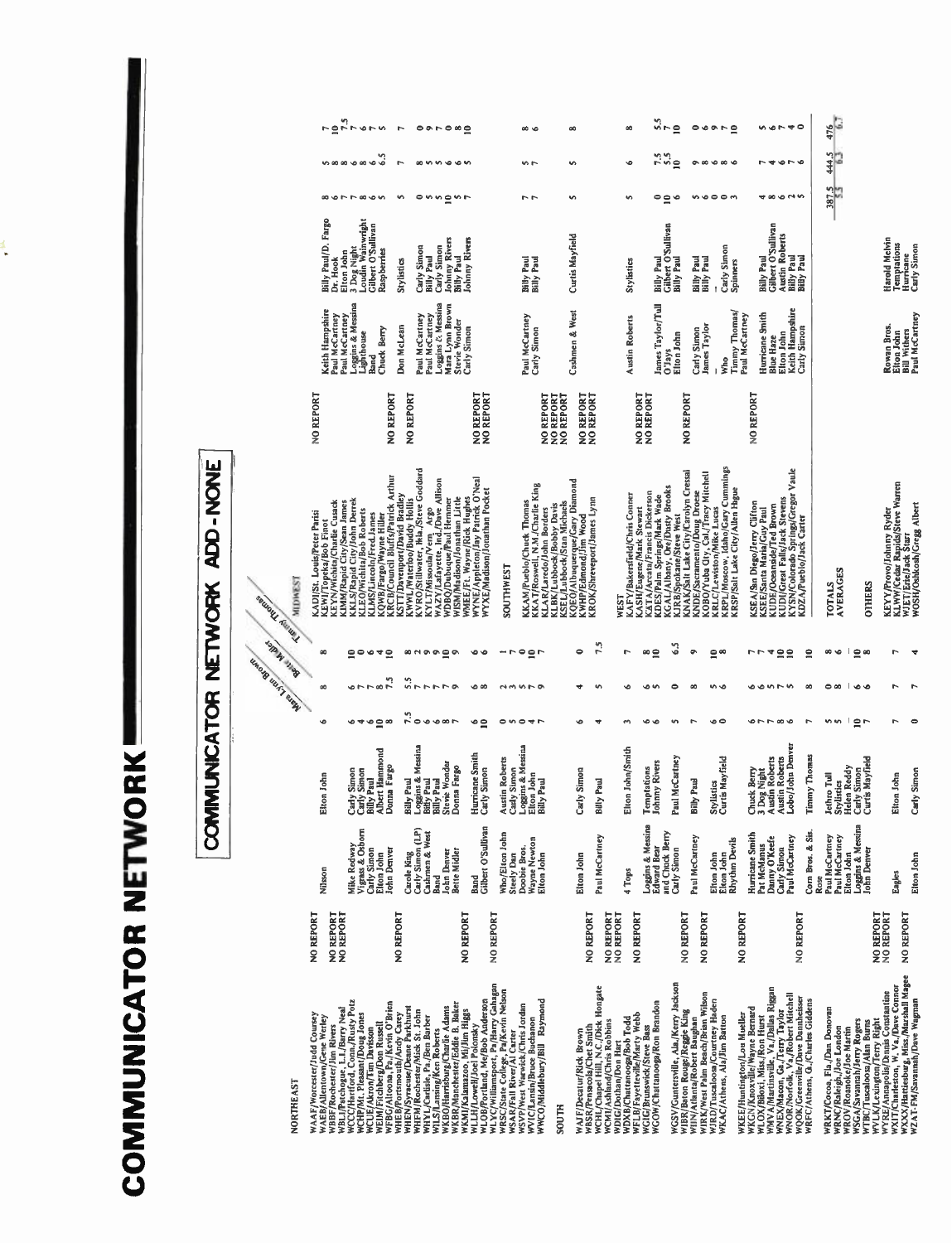# PROGRESSIVE MOR by Steve Cheney

| THE HITS                                   |                                                                                                                       | 7                                                           |           | 12. I CAN SEE CLEARLY NOW/Johnny Nash (Epic)                                                    |  |  |  |
|--------------------------------------------|-----------------------------------------------------------------------------------------------------------------------|-------------------------------------------------------------|-----------|-------------------------------------------------------------------------------------------------|--|--|--|
| 1.<br>$\mathbf{I}$<br>$\mathbf{2}$<br>2.   | CLAIR/Gilbert O'Sullivan (MAM)<br>IT NEVER RAINS/Albert Hammond (Mums)                                                | 16                                                          |           | 13. WHAT AM I CRYING FOR/Dennis Yost and<br>The Classics Four (MGM/South)                       |  |  |  |
| 6<br>3.                                    | VENTURA HIGHWAY/America (WB)                                                                                          | 11                                                          |           | 14. I'LL BE AROUND/Spinners (Atlantic)                                                          |  |  |  |
| $\mathbf{3}$<br>4.<br>$\bf 8$<br>5.        | <b>SUMMER BREEZE/Seals &amp; Crofts (WB)</b><br>WALK ON WATER/Neil Diamond (Uni)                                      | 17<br>-                                                     | 16.       | 15. YOU OUGHT TO BE WITH ME/Al Green (Hi)<br>YOU'RE SO VAIN/Carly Simon (Elektra)               |  |  |  |
| 10<br>6.                                   | <b>SWEET SURRENDER/Bread (Elektra)</b>                                                                                | 21                                                          | 17.       | PIECES OF APRIL/Three Dog Night (ABC-                                                           |  |  |  |
| 4<br>7.<br>13<br>8.                        | <b>OPERATOR/Jim Croce (ABC-Dunhill)</b><br><b>SOMETHING'S WRONG/Austin Roberts</b>                                    | $\qquad \qquad -$                                           | 18.       | Dunhill)<br><b>BEEN TO CANAAN/Carole King (Ode)</b>                                             |  |  |  |
|                                            | (Chelsea)                                                                                                             | 20                                                          |           | 19. FUNNY FACE/Donna Fargo (Dot)                                                                |  |  |  |
| 12                                         | 9. I NEVER SAID GOODBYE/Engelbert<br>Humperdinck (Parrot)                                                             | $\overline{\phantom{0}}$                                    | <b>20</b> | ME & MRS. JONES/Billy Paul (Philadelphia<br>International)                                      |  |  |  |
| 5                                          | 10. I AM WOMAN/Helen Reddy (Capitol)                                                                                  | $\qquad \qquad -$                                           | 21.       | ROCKY MOUNTAIN HIGH/John Denver (RCA)                                                           |  |  |  |
| 15                                         | 11. I'M STONE IN LOVE WITH YOU/Stylistics<br>(Avco)                                                                   | $\overline{\phantom{m}}$                                    | 22,       | DON'T LET ME BE LONELY/James Taylor<br>(WB)                                                     |  |  |  |
|                                            | OTHER RECORDS YOU MAY BE CONSIDERING                                                                                  |                                                             |           |                                                                                                 |  |  |  |
| <b>ALIVE/Bee Gees (Atco)</b><br>to pick up | KFBK, WERC, WSM, WWL, WLCY-FM Add: WWTCstarting                                                                       |                                                             |           | <b>LAST HAPPY SONG/Hillside Singers (Metromedia)</b><br>WRNL, WKLX, KITE, KULF                  |  |  |  |
|                                            | <b>ANTHEM/Wayne Newton (Chelsea)</b>                                                                                  |                                                             |           | LAY IT DOWN/Everly Brothers (RCA)<br>Add: KFBK, KPRC, WKIP                                      |  |  |  |
| KITE Add: KPRC, WSAV                       |                                                                                                                       |                                                             |           | LIVING IN THE PAST/Jethro Tull (Chrysalis)                                                      |  |  |  |
|                                            | BACKROADS/Glenn Yarbrough (Pride)<br>WRNL, WKLX Add: WWWE, WKIP                                                       | up                                                          |           | WTVN, WOAI, WSAV, WFBM, WLCY-FM Add: WJDXpicking                                                |  |  |  |
| Add: KPRC, WKIP, WSM                       | <b>BIG CITY MISS RUTH ANN/Gallery (Sussex)</b>                                                                        | (Bell)                                                      |           | <b>LOOKING THROUGH THE EYES OF LOVE/Partridge Family</b>                                        |  |  |  |
|                                            | <b>COME SOFTLY TO ME/New Seekers (MGM)</b>                                                                            | KFBK, KIRO, WSAV Add: KPRC, WOAI, WWLslow reaction          |           |                                                                                                 |  |  |  |
|                                            | KIRO Add: WWTC, KPRC, WERCearly<br><b>CROCODILE ROCK/Elton John (MCA)</b>                                             | <b>LONG DARK ROAD/Hollies (Epic)</b><br>WTVN, WSAV, WLCY-FM |           |                                                                                                 |  |  |  |
| where played so far                        | WMC, WJDX, WSAV, WLCY-FM Add: KFMBgood reaction                                                                       | LOVING YOU IS JUST AN OLD HABIT/Jim Weatherly<br>(RCA)      |           |                                                                                                 |  |  |  |
|                                            | DADDY'S HOME/Jermaine Jackson (Motown)<br>KIRO Add: WERC, WOAI                                                        | KFBK, WKLX, WWL                                             |           | OH BABE WHAT WOULD YOU SAY/Hurricane Smith (Capitol)                                            |  |  |  |
|                                            | DANNY'S SONG/ Anne Murray (Capitol)<br>WRNL, CKFM Add: WSAV, WSMstill waiting                                         | positives so far                                            |           | WRNL, WMC, KIRO, KITE, KHOW Add: WSAV, KULFall                                                  |  |  |  |
|                                            | DIDN'T WE/Barbra Streisand (Columbia)                                                                                 |                                                             |           | <b>ONE LAST TIME/Glen Campbell (Capitol)</b>                                                    |  |  |  |
|                                            | KIRO Add: WKLX, KPRC<br>DREIDEL/Don McClean (UA)                                                                      | a pattern to emerge                                         |           | KFBK, KITE Add: WRNL, WKLX, WWWE, KULFwaiting for                                               |  |  |  |
| slow                                       | Add: WLCY-FM, WTVNfron new albumstation service is                                                                    |                                                             |           | PAPA WAS A ROLLING STONE/Temptations (Gordy)<br>WTVN, WLCY-FM, WJDX, KFMB                       |  |  |  |
|                                            | EVERYBODY LOVES A LOVE SONG/Mac Davis (Columbia)<br>WRNL, KFBK, KIRO, KITE, WFBM, WJMI, KULF, CKFM,                   |                                                             |           | <b>REMEMBER/Nilsson (RCA)</b><br>Add: WSAV, WKIP, WSM                                           |  |  |  |
|                                            | WSM, WWLlooks like he may have another<br>FEVER/Rita Coolidge (A&M)                                                   |                                                             |           | ROCKIN' PNEUMONIA/Johnny Rivers (UA)<br>WMC, WTVN, WJDX, WLCY-FM                                |  |  |  |
|                                            | KIRO, KITE Add: KPRC, WKIP                                                                                            |                                                             |           | SAME OLD OBSESSION/Gordon Lightfoot (WB)                                                        |  |  |  |
|                                            | MY CREW/Rita Coolidge (A&M)<br>WLCY-FM Add: KFBK, WKIP, WWLplay still splitno negs                                    |                                                             |           | KIRO Add: KFBK, WKLX, WKIP<br><b>SEPARATE WAYS/Elvis Presley (RCA)</b>                          |  |  |  |
| yet on either                              |                                                                                                                       |                                                             |           | WMC, WTVN, WJDX, KIRO, KITE, WFBM, KHOW, WJMI,                                                  |  |  |  |
|                                            | I'M NEVER GONNA BE ALONE ANYMORE/Cornelius<br>Brothers and Sister Rose (UA)                                           |                                                             |           | KULF, WWL Add: WRNLexcellent reaction this week<br>SHE'S GOT TO BE A SAINT/Ray Price (Columbia) |  |  |  |
|                                            | Add: WWTC, WBNS, WJDX, KPRC, WSAV<br>I'M SORRY/Joey Heatherton (MGM)                                                  | KITE, KULF, WSM                                             |           |                                                                                                 |  |  |  |
|                                            | WRNL, KIRO, KULF, WWL Add: CKFM                                                                                       |                                                             |           | SITTIN'/Cat Stevens (A&M)<br>WSAV Add: WOAI, KULF                                               |  |  |  |
|                                            | KEEPER OF THE CASTLE/Four Tops (ABC-Dunhill)<br>WTVN, KIRO, WSAV, WLCY-FM                                             |                                                             |           | SMOKE GETS IN YOUR EYES/Blue Haze (A&M)<br>WRNL, WBNS, WFBM, WJMI, KULF, WSM Add: WOAI          |  |  |  |
|                                            | <b>KNOCK KNOCK/Mary Hopkin (Apple)</b><br>KFBK, WKLX, KIRO, KITE, WSAV, KULF, WWL Add: WRNL<br>could be a mid-charter | very hot at several                                         |           | SOUL AND INSPIRATION/Johnny Mathis (Columbia)<br>WRNL, KFBK, KITE, WWL Add: WOAI                |  |  |  |
|                                            | LADY PLAY YOUR SYMPHONY/Kenny Rogers (MGM)<br>WRNL, KULF Add: CKFM                                                    |                                                             |           | TEQUILA/Hot Butter (Musicor)<br>WSAV Add: KPRC, WERC, WSM                                       |  |  |  |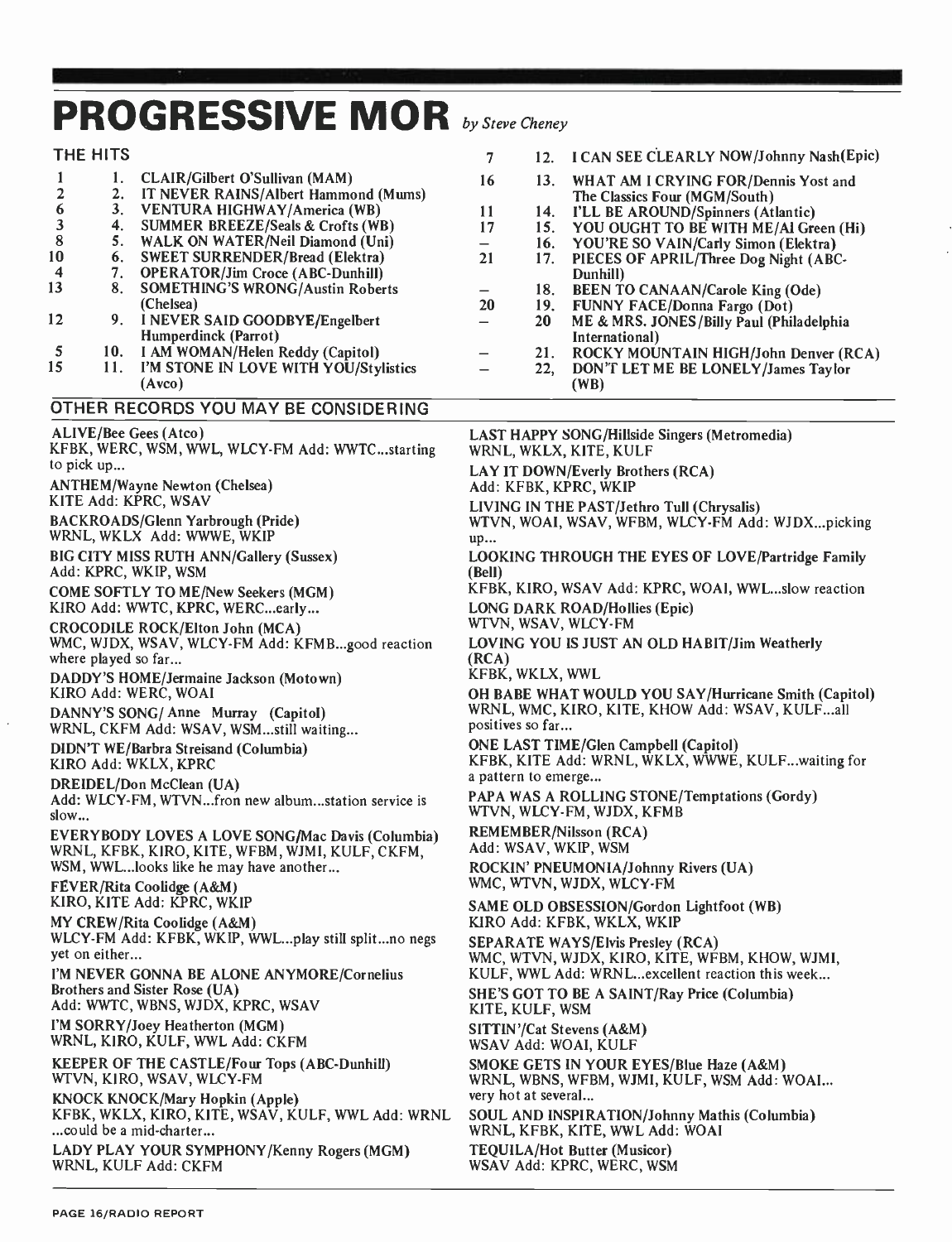# THEME FROM THE MEN /Isaac Hayes (Enterprise) WRNL, KPRC, KULF, CKFM...response dropped this week...

WHO WAS IT/Andy Williams (Columbia) KIRO, KITE Add: KPRC...showing up this week as the stronger side...

YOUR MAMA DON'T DANCE/Loggins & Messina (Columbia) WTVN Add: WJDX, WOAI

ALBUMS GETTING PLAY

AMERICA /Homecoming (WB)...Cuts: Don't Cross The River, California Revisited, To Each His Own...

APOLLO 100/Master Pieces (Mega)...Cuts: Custer's Last Stand, Beethoven Nine, Telstar, William Tell Overture, Nutrocker... AUSTIN ROBERTS (Chelsea)...Cuts: Keep On Singing,

Something's Wrong, My Song, Believe In Me, What Fools, I Can Feel It...

BARBRA STREISAND/Live (Columbia)...Cuts: All

BEE GEES/To Whom It May Concern (Atco)...Cuts: Seas Of Smiling Faces, Alive, We Lost The Road, I Held A Party...

BETTE MIDLER (Atlantic)...Cuts: Hello In There, My Blues, Do You Wanna Dance...

BREAD/Guitar Man (Elektra)...Cuts: Aubrey, Didn't Even Know Her Name, Welcome To The Music, Make It By Yourself CARLY SIMON/No Secrets (Elektra)...Cuts: Right Thing To Do,

When You Close Your Eyes, Night Owl, We Have No Secrets...

CAROLE KING/Rhymes and Reason (Ode)...Cuts: Down Easy, Feeling Sad Tonight, Ferguson Road, Gotta Get Through Another Day,.First Day In August...

CAT STEVENS/Catch Bull At Four (A&M)...Cuts: Sittin', Angel Sea, Eighteenth Avenue...

DIANA ROSS/Lady Sings The Blues Soundtrack (Motown)... Cuts: Lover Man, I Cried For You...

MISCELLANEOUS

The Hits list this week has one of those rarities that happens now and then...five new records got charted...all are getting super and then...tive new records got charted...all are getting super<br>positives at most stations with Carly Simon being reported as "go...Arlo Guthrie...(the list is endless)...started, played, charted<br>"hot" with just about ever it...hanging on since late October...now very hot. Speaking of rarities (and this might be directed to any Top-40 reading rarities (and this might be directed to any Top-40 reading<br>this)...have you noticed that, but with one or two exceptions, all the hits in the "In Depth" section are being playing by Prog MORs?...further...look at the Top 30 in any of the trade mags ...again...with two or three records deleted it's a representative Prog MOR survey. Of course, it's not an overnight thing...it looks like we've been building toward this for the past two

### MOR REPORTERS

KCHY /Cheyenne KCRA/Sacramento KDEF /Albuquerque KFBK /Sacramento KFMB/San Diego KHOW/Denver KIRO/Seattle KITE/San Antonio KMBZ/Kansas City KMYO/Little Rock **KPRC/Houston** KPSI/Palm Springs KREL/Corona KULF /Houston KMBZ/Kansas City $\bullet$ 

Jack Bell Hal Murray Dan Evans Carl Andrews Lynn Woods Ross McGowan Bob Sterline Bill Morse Lynn Sauer Chris Coleman Fred Manfra Ron Sherwood

WBEN/Buffalo WBNS/Columbus WDAE/Tampa WERC/Birmingham WFBM /Indianapolis WFDF/Flint WGR/Buffalo WIND/Chicago WJDX/Jackson Bill Crews<br>WJIM/Lansing John Seba WKIP/Poughkeepsie, N.Y. Fred Schae<br>WKLX/Norfolk Bill Lowell WKLX/Norfolk Bill Lowell<br>
WKRC/Cincinnati Gene Warman WKRC/Cincinnati Gene Warm<br>WKYC/Cleveland Bill Witkins WKYC/Cleveland Bill Witkins<br>WLCY-FM/Tampa Steve Cheny WLCY-FM/Tampa

WASH-FM/Wash., D.C.

John Sebastian<br>Fred Schaefer Ed Ripley Frank Lewis Dave Murray Dive Hoppe Tom Hill

Bob Duckman Kay Lapping Jack Evans

WLW/Cincinnati Dan Clayton<br>WMAX/Grand Rapids Dick McKay WMAX/Grand Rapids Dick McKay<br>WMC/Memphis Dack Parnell WMC/Memphis Jack Parnel<br>WOAI/San Antonio Larry Keat WOAI/San Antonio Larry Keat<br>WRNL/Richmond Gus Travers WRNL/Richmond Gus Travers WROK /Rockford, Ill. Jim Wood WSAV /Savannah Dick Richards WSM/Nashville Hal Durhan<br>WSPR/Springfield Budd Clain WSPR/Springfield Budd Clain<br>WTVN/Columbus Dave Parr WTVN/Columbus<br>WWL/New Orleans Larry Conti WWL/New Orleans Larry Continues<br>
WWTC/Minneapolis Pat Devine WWTC/Minneapolis Pat Devine<br>WXYZ/Detroit Joe Bacarella WXYZ/Detroit CFTR/Toronto Keith Elshaw<br>CKFM/Toronto Dan Chevrette CKFM/Toronto<br>
WWWE/Cleveland

Pan Chevrette

Pred Sanders WWWE/Cleveland<br>WNBC

Danny Davis WVMI-FM/Jackson $\bullet$  Corky May HEY, ALL YOU PEOPLE OUT THERE BORED WITH REALITY, WHY NOT BECOME AN MOR REPORTER? CONTACT STEVE CHENEY, P.O. BOX 10,000, ST. PETERSBURG, FLA.,33738,(813) 525-1111. RADIO REPORT/PAGE 17

YOU'RE A LADY /Dawn (Bell) KIRO, WOAI, WSM, WWL YOU'RE A LADY/Peter Skellern (London) WRNL, WTVN, KIRO, KFMB, KULF, CKCM Add: WFBM... still fighting but both getting play... YOU TURN MEON/Joni Mitchell (Asylum) WRNL, WSM, WLCY -FM Add: WOAI

GLEN CAMPBELL /Glen Travis Campbell (Capitol)...Cuts: Running Scared, Just For What I Am, Last Thing On My Mind, All My Tomorrows, One Last Time, She Thinks I Still Care... GORDON LIGHTFOOT /Old Dan's Record ( WB)...Cuts: That

Same Old Obsession, Can't Depend On Love, Lazy Mornin'...

HELEN REDDY/I Am Woman (Capitol)...Cuts: All

JAMES TAYLOR/One Man Dog (WB)...Cuts: Don't Want To Be Lonely, One Man Parade, One Morning In May, Someone, Dance.

JOHN DENVER/Rocky Mountain High (RCA)...Cuts: TITLE CUT, Mother Nature's Son...

LETTERMEN/Spinaway (Capitol)...Cuts: All

LOBO/Of A Simple Man (Big Tree)...Cuts: There Ain't No Way, Don't Expect Me, Gypsy, Don't Want To Be Lonely...

MOODY BLUES/Seventh Sojourn (Threshold)...Cuts: For My Lady, Land Of Make Believe, You And Me...

NANCY SINATRA/Woman (RCA)...Cuts: Kind Of A Woman, We Can Make lt, I Used To Think It Was Easy...

NEIL DIAMOND/Hot August Night (MCA)...Cuts: All

RITA COOLIDGE/The Lady's Not For Sale (A&M)...Cuts: Fever, I'll Be Your Baby Tonight, My Crew...

SEALS & CROFTS/Summer Breeze (WB)...Cuts: TITLE CUT, Hummingbird, Funny Little Man...

STYLISTICS /Round II (Avco)...Cuts: All

years...still, is it us...or the artist? And are the record companies taking notice ?...Helen Reddy...Gilbert O'Sullivan...Donna Far - go...Arlo Guthrie...(the list is endless)...started, played, charted, sales affected...all by Prog MORs...so, who gets the credit? The answer to that will fill this section next time, but I'll wager very few Prog MORs have any of those neat plaques the record companies give to stations for h noting...KITE reports strong sales on DON'T MISUNDERSTAND /O.C. Smith...SEPARATE WAYS/Elvis hot at WJDX...Number 3 this week...SHE'S GOT TO BE A SAINT /Ray Price Number 2 in requests at WSM...reports indicate listeners at several stations calling to find out who is this new artist called Jethro Tull.

### **ONEW REPORTERS**

Don Smith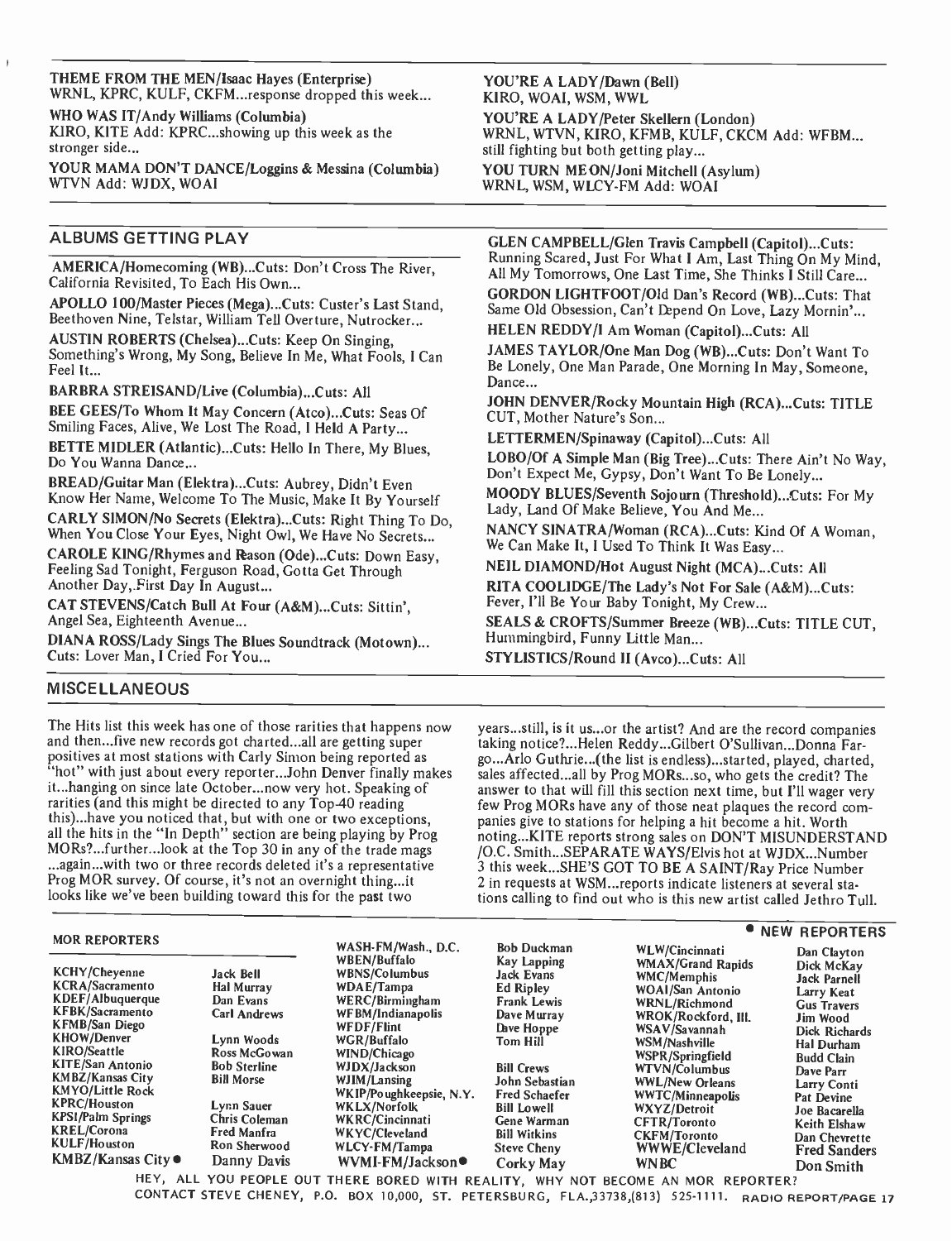# **BLACK MARKET AND S.**

by Yvónne Taylor

# THE HITS

- 1. SUPERSTITION /Stevie Wonder (Tamla) WWRL 2-2, WJLV 5-1, WWIN 24-7, WDIA X-2, WABQ<br>4.4 WADK 3-1, WVON 11-5, WMRM 30.9, KATZ 3.2 7. 4-4, WADK 3-1, WVON 11-5, WMBM 30-9, KATZ 3-2, KKDA 9-7, WOL 11-2, WDAS 1-1
- 2. ME & MRS. JONES/Billy Paul (Philadelphia International) WDAS 18-28, WOL 4-9, KKDA 14-4, KATZ 1-1, WMBM 8. 1-6, WVON 1-1, WAOK 1-4, WABQ 1-1, WDIA 1-1, WWIN 4-2, WVLB 1-2, WWRL 1-1
- 3. BAG OF MY OWN /James Brown (Polydor) WWRL 12 -16, WDIA 21 -18, WAOK 11 -18, WVON 9-6, WMBM 4-1, KATZ 13-9, KKDA 17-16, WOL 8-8, WDAS 12 -10, WWIN No. 25
- 4. LOVE JONES/Brighter Side of Darkness (20th Century) WDAS 19-18, WOL 0-6, KATZ 4-4, WVON No. 9, 11. WABQ 0-37, WAOK 5-3, WWIN No. 39, WVLB 3-3, WWRL 4-4

# OTHER RECORDS YOU MAY BE ON OR CONSIDERING

T ROUBLE MAN/Marvin Gaye (Tamla) WDAS 50 -20, WOL added, WWRL added, WJLB 0 -26, WDIA X -14, WDAS 47 -22, WWRL HB -19, KATZ added, WMBM added, WAOK added, WMBM added, WVON added, KKDA added, KATZ WAOK added, WWIN No. 33 pick -21

KEEPER OF THE CASTLE/Four Tops (ABC-Dunhill) WDIA 24-28, WWIN 26-17 WABQ 9-10, WMBM 25-11, WVON No. 11, KKDA added, KATZ 18 -19, WVLK 14 -10, WDAS 20 -19 HARRY HIPPY /Bobby Womack (UA)

WWIN 0-13, WAOK 7-13, KKDA 37-28, KATZ pick, WJLB 0-28, WDAS 2-2

# FAIRLY NEW AND VERY POSSIBLE

CRUMB OF THE TABLE /Laura Lee (Hot Wax) KKDA 39-33, KATZ HB-28, WABQ HB, WMBM added NEVER FIND A MAN/Ester Phillips (Kee Lee) WJLB 13-13, WWRL 24-18, KKDA added TODAY I STARTED LOVING YOU AGAIN/Betty Swan (Atlantic) WWIN 25-18, WMBM 32-19, WAOK 10-9

# HOT ALBUMS

ROUND II /Stylistics (Avco) 360 DEGREES OF BILLY PAUL (Philadelphia International) SUPERFLY /Curtis Mayfield (Curtom) ALL DIRECTIONS/Temptations (Gordy) UNDERSTANDING /Bobby Womack (UA) TALKING BOOK /Stevie Wonder (Tamla) THE WORLD IS A GHETTO/War (UA)

# CHART ACTION & ADDITIONS TO STATIONS

WDAS: Chart Action: The Futures 4-3, Eddie Kendricks 7-7, Donny Hathaway 13 -12, Isley Brothers 15 -14, Meters 21- 16, Jackson Eve 26 -23, Ben Aiken 24-24, Executive Suite 27-25, Johnnie Taylor 28 -27.

WOL: Chart Action: Betty Wright 3-3, The Futures 13-5, The Whispers 10-10, Soul Searchers 16-16, Additions: Creative Funk, Brian Holland, James Brown and Lynn Collins.

DADDY'S HOME/Jermaine Jackson (Motown)

12, WABQ 15-5, WDAS 29-26

GIVE ME YOUR LOVE/Barbara Mason (Buddah) WDIA 30-24, WWIN No. 34, WABQ added, WAOK added, WMBM added, KATZ 24-14, WJLB added, WDAS 9-8

WHY CAN'T WE LIVE TOGETHER/Timmy Thomas

WSAS 17-15, KKDA 12-11, KATZ 12-5, WABQ 3-3,

YOU OUGHT TO BE WITH ME/AI Green (Hi) WJLB 4-4, WWRL 5-13, WWIN 8-5, WDIA 8-8, WAOK 4 -7, WABQ 2 -2, WVON No. 4, KATZ 2 -3, KKDA 3 -2,

I'll BE YOUR SHELTER/Luther Ingram (Koko) WDAS 6-4, WOL 0-13, KATZ 20-13, WABQ 10-17,

WMBM 11-7, WVON No. 12, WDIA 23-19, KKDA 16-

WJLB 6-6, WWRL 15-15, WWIN 6-4, WABQ 6-7, WVON

KATZ 22-17, KKDA HB-35, WMBM 37-16, WAOK 19-

WJLB 2-5, WWRL 16-12, WWIN 1-1, WDIA 11-7, WABQ 5 -6, WVON 10 -7, KATZ 5 -6, KKDA 28 -24, WOL

(Glade)

<sup>1</sup>-1, WDAS 14-13

6. SUPERFLY /Curtis Mayfield (Curtom)

WAOK 12-6, WWIN No. 27

WAOK 23-11, WJLB 26-24

9. TROUBLE IN MY HOME/Joe Simon (Spring)

15, KATZ 17-16, WWRL 7-5, WAOK 8-8 10. STONE IN LOVE WITH YOU/Stylistics (Avco)

> 4 -3, KKDA 6-6, KATZ 6 -11, WOL 14 -15 THE WORLD IS A GHETTO/War (UA)

WOL 5-7, WDAS 8-6

TRYING TO LIVE MY LIFE WITHOUT YOU/Otis Clay (Hi) WVON No. 10, WDIA 3-6, KKDA 10-9, WJLB 20-20, WWRL 17-17, WDAS 25 -30

LET US LOVE/Bill Withers (Sussex) WDIA pick, WWRL added INNOCENT /Honey Cones (Hot Wax) WAOK added, KKDA HB-36 DON'T BURN ME/Paul Kelly (WB) KATZ added, WAOK added

WAOK: Chart Action: Temptations 2-2, Eddie Kendricks 15-5, O'Jays 18 -16, Anne Sayton 22 -17, Faith Hope and Charity X-19, Baby Washington X-20, Additions: Rube and the Party Ging, All The People, Tommy Tate, Sam Dee, Lee Dorsey, Barbara Acklin.

WABO: Chart Action: Jerry Butler 14-12, Albert King 18-13, Harvey Scales 16-14, Joe Cocker BH-15, Rimshots 19-16, Gary Glitter 25 -18, Chi Lites HB -35, Little Johnnie Tylor HB, Carl Carlton HB. Additions: Four of A Kind, Eddie Holman.

WMBM: Chart Action: Undisputed Truth 5-2, Moments 6-3, Persuaders 7-4, Detroit Emeralds 8-5, Lynn Collins 16-8, Dawn Downey 14-10, Clarence Carter 22 -12, Litnonies & The Family Cookin' 20 -13, Joe Quarterman 28 -15, Bobby-Byrd 31 -18. Additions: California Girl, Barbara Acklin, The Whispers, Bo Didley, People's Choice, Dee Dee Butler.

WDIA: Chart Action: Johnny Nash 5-4, Z.Z. Hill X-11, Spinners 15-15, Lou Rawls 17-17, Millie Jackson X-20, Little Johnny Taylor X -22, Detroit Emeralds 27 -23, Ovations 28 -25, All The People X-29, Eddie Banks X-30.

Continued page 22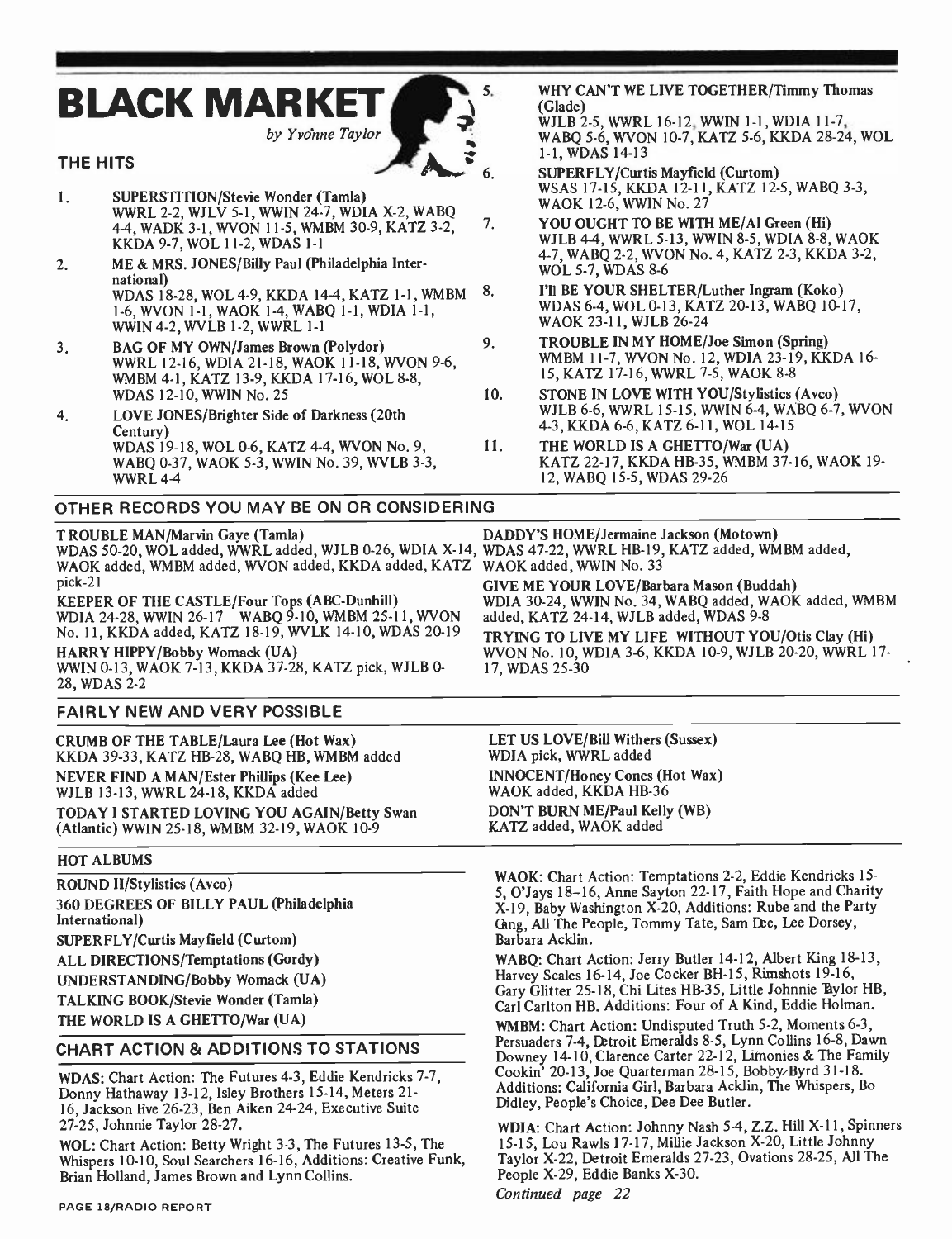# PROGRESSIVE COUNTRY by Jimmy and Penny Rabbitt

# THE HITS

| $\overline{2}$ | 1.              | SING ME A LOVE SONG TO BABY/Billy                          | 31                       | 21.        | <b>CATFISH JOHN/Johnny Russell (RCA)</b>              |
|----------------|-----------------|------------------------------------------------------------|--------------------------|------------|-------------------------------------------------------|
|                | 2.              | Walker (MGM)<br>SHE'S TOO GOOD/Charley Pride (RCA)         | 27                       | 22.        | I REALLY DON'T WANT TO KNOW HIM/Charley               |
| 1              |                 |                                                            |                          |            | McCoy (Monument)                                      |
| 6              | 3.              | FOOL ME/Lynn Anderson (Columbia)                           | 22                       | 23.        | <b>BABY BYE BYE/Dickey Lee (RCA)</b>                  |
| 4              | 4,              | KIBEKT WINEB/Bob Luman (Epic)                              | 19                       | 24,        | OLD PIANO/Jerry Lee Lewis (Mercury)                   |
| 10             | 5 <sub>1</sub>  | PRIDE'S NOT HARD TO SWALLOW/Hank<br>Williams, Jr. (MGM)    | 24                       | 25.        | SOMEBODY LOVES ME/Johnny Paycheck<br>(Epic)           |
| $\overline{7}$ | 6.              | WHITE SILVER SANDS/Sonny. aes<br>(Columbia)                | 30                       | 26.        | HOLDIN' ON TO THE LOVE/Barbara Mandrell<br>(Columbia) |
| 8              | 7.              | PRETEND I NEVER HAPPENED/Waylon Jen-                       | 14                       | 27.        | <b>TAKE IT ON HOME/Charley Rich (Epic)</b>            |
|                |                 | nings (RCA)                                                | 34                       | 28.        | WHOLE LOTTA LOVING/Hank Williams, Jr.                 |
| 3              | 8.              | DON'T SHE LOOK GOOD/Bill Anderson (Decca)                  |                          |            | (MGM)                                                 |
| 5              | 9.              | <b>HEAVEN IS MY WOMAN'S LOVE/Tommy</b><br>Overstreet (Dot) | 12                       | 29.        | YOU AIN'T GONNA HAVE OLD BUCK/Buck<br>Owens (Capitol) |
| 9              | 10.             | A PICTURE OF ME/George Jones (Epic)                        | 36                       | 30.        | ALL HEAVEN BREAKES LOOSE/David Rogers                 |
| 11             | 11.             | LONESOME 7-7203/Tony Booth (Capitol)                       |                          |            | (Columbia)                                            |
| 13             | 12.             | SHE'S GOT TO BE A SAINT/Ray Price                          | 17                       | <b>31.</b> | MY MAN/Tammy Wynette (Epic)                           |
|                |                 | (Columbia)                                                 | 32                       | 32.        | HAPPY HAPPY BIRTHDAY BABY/Sandy Posey                 |
| 23             |                 | 13. IS THIS THE BEST I'M GONNA FEEL/Don                    |                          |            | (Columbia)                                            |
|                |                 | Gibson (Hickory)                                           | 33                       | 33.        | <b>KNOXVILLE STATION/Bobby Austin (Atlantic)</b>      |
| 18             | 14.             | <b>LOVIN' ON BACK STREETS/Mel Street</b>                   | 38                       | 34.        | SHE LOVES ME/Freddie Weller (Columbia)                |
|                |                 | (Metromedia)                                               | 39                       | 35.        | LOVE'S THE ANSWER/Tanya Tucker (Columbia)             |
| 21             | 15 <sub>1</sub> | SOUL SONG/Joe Stampley (Dot)                               | 35                       | 36.        | RHYTHM OF THE RAIN/Pat Roberts (Dot)                  |
| 15             | 16.             | THIS MUCH A MAN/Marty Robbins (Decca)                      | 37                       | 37.        | AFRAID I'LL WANT TO LOVE HER/Billy                    |
| 16             | 17.             | <b>GOT THE ALL OVERS FOR YOU/Freddie</b>                   |                          |            | "C" Craddock (ABC)                                    |
|                |                 | Hart (Capitol)                                             | 40                       | <b>38.</b> | SHE'S MY ROCK/Stoney Edwards (Capitol)                |
| 22             | 18.             | TO KNOW HIM IS TO LOVE HIM/Jody Miller<br>(Epic)           | $\overline{\phantom{0}}$ | 39.        | OLD DOGS' CHILDREN & WINE/Tom T. Hall<br>(Mercury)    |
| $25 -$         | 19.             | <b>KATY DID/Porter Wagoner (RCA)</b>                       |                          | 40.        | IT TAKES A LOT OF TENDERNESS/Arlene                   |
| 28             | 20.             | <b>LISTEN/Tommy Cash (Epic)</b>                            |                          |            | Harden (Columbia)                                     |

# OTHER RECORDS YOU MAY BE CONSIDERING

| SHE THINKS I STILL CARE/Jack Clement (JMI)<br>Airplay and sales still picking up, KVOV, WEET, WISZ, WPNX,<br><b>KVET</b><br>YOUR MEMORY/Wayne Kemp (Decca)<br>Airplay growing sales following KFDI, KVOO, WTMT, WKDA<br>I'VE JUST GOTTA FEEL LIKE A WOMAN/Linda K. Lance<br>(Triumph)<br>I Still BelieveKLAK, WYDE, KSON, KLLL, KVOV | <b>TOUCH OF HEAVEN/Toni Dae (Sugar Hill)</b><br>Airplay and sales picking upKJOE, KWKH, KFRM<br>YOU'RE NOT PART OF MY WORLD/Joe Deaton (Tandem)<br>Still looks good, airplay and some sales KBUY, WYNK, WHIM,<br>WEXL, KMAC, WMNI, WPFA<br><b>JAMBALAYA/Blue Ridge Rangers (Fantasy)</b><br>Airplay good sales picking upWPOR, WTRQ, KENR                                        |
|--------------------------------------------------------------------------------------------------------------------------------------------------------------------------------------------------------------------------------------------------------------------------------------------------------------------------------------|----------------------------------------------------------------------------------------------------------------------------------------------------------------------------------------------------------------------------------------------------------------------------------------------------------------------------------------------------------------------------------|
| <b>LOOKING LIKE HITS</b>                                                                                                                                                                                                                                                                                                             | CANDY AND ROSES/Sue Thompson (Hickory)                                                                                                                                                                                                                                                                                                                                           |
| PASS ME BY/Johnny Rodriguez (Mercury)<br><b>NEON ROSE/Mel Tillis (MGM)</b><br>I WONDER IF THEY EVER THINK OF ME//Merle Haggard<br>(Capitol)<br>DO YOU KNOW WHAT IT'S LIKE TO BE LONESOME/Jerry<br>Wallace (Decca)<br>SATISFACTION/Jack Green (Decca)<br>DOWNFALL OF ME/Sonny James (Capitol)                                         | ALWAYS ON MY MIND/Elvis Presley (RCA)<br>IT RAINS JUST THE SAME IN MISSOURI/Ray Griff (Dot)<br>IF IT'S ALRIGHT WITH YOU/Dottie West (RCA)<br>OLD FASHIONED SINGING/George & Tammy (Epic)<br><b>SOMEWHERE MY LOVE/Red Steagall (Capitol)</b><br><b>RATED X/Loretta Lynn (Decca)</b><br><b>COMIN' AFTER JINNY /Tex Ritter (Capitol)</b><br><b>PROUD MARY/Brush Arbor (Capitol)</b> |
| WE KNOW IT'S OVER/Sonny James (Capitol)                                                                                                                                                                                                                                                                                              | <b>EVERYBODY NEEDS LOVIN'/Norro Wilson (RCA)</b>                                                                                                                                                                                                                                                                                                                                 |
|                                                                                                                                                                                                                                                                                                                                      |                                                                                                                                                                                                                                                                                                                                                                                  |

# Country Communicators

| KITY-FM/San Antonio | B. |
|---------------------|----|
| KVOO/Tulsa          | Мi |
| KPNX/Columbus       | Ch |

KUDU/Ventura KENR/Houston KTTS/Springfield

Jon Bruce Bruce Nelson Bob Steel

WSM/Nashville Hal Durham<br>WNOW/York, Pa. Dave Marino WNOW/York, Pa. WLIZ/Lake Worth, Fla. Doug DeVoss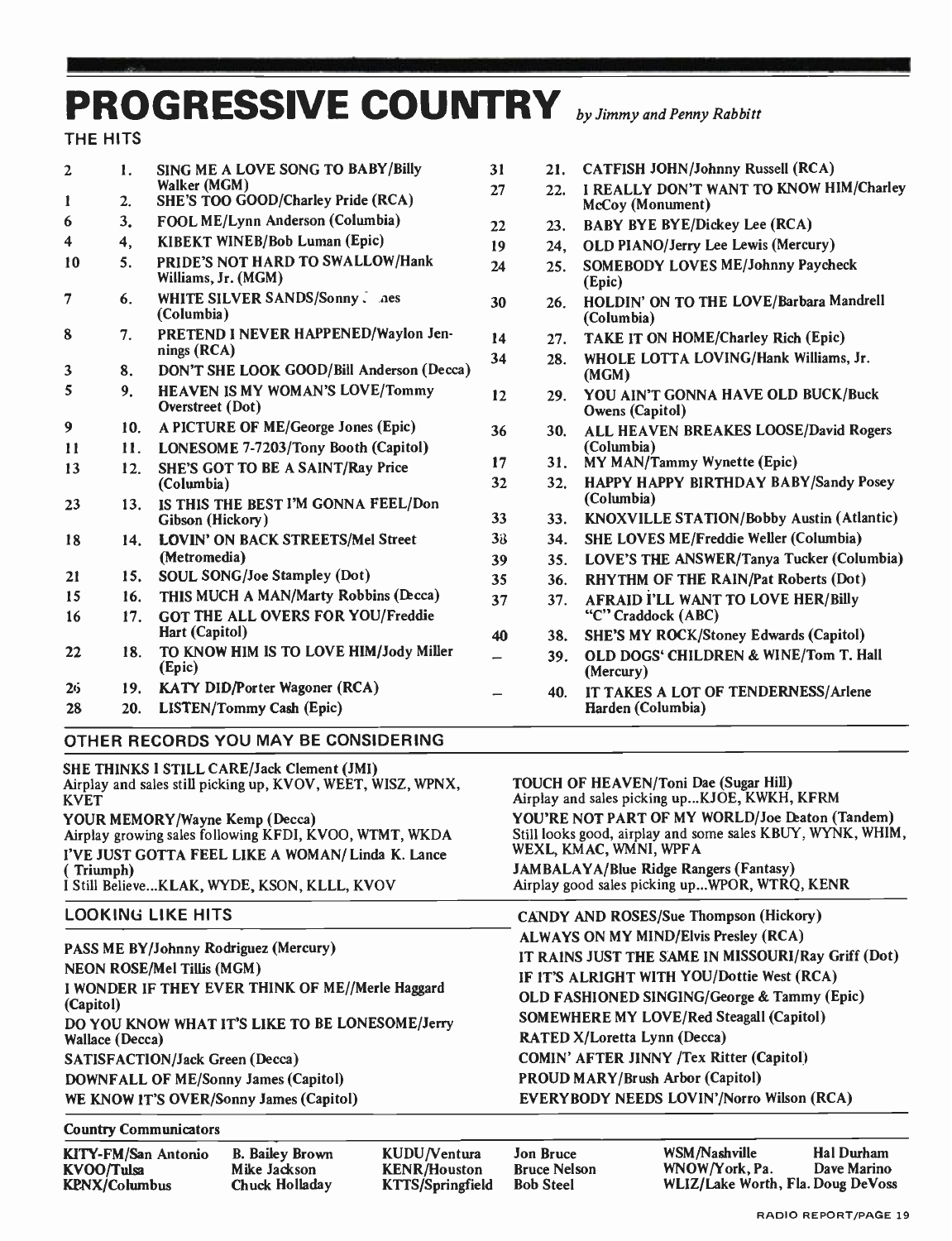# CANADA

THE HITS

- <sup>l</sup>1. CLAIR /Gilbert O'Sullivan (MAM) CHUM 2-1, CFGO 4-1, CHNO 18-17, CKOC 7 -5, CHAM 10-7, CKFH 4-2, CKLG 3 -2, CKXL 11 -5, CKPT 3 -1, CKWS 2 -1, CJME 24 -9, CKCK 15, CJCH 3-3, CHSJ 2-2, CKGM 15-12, CHLO
- 3 2. IT NEVER RAINS /Albert Hammond (Columbia) CKGM 24-21, CHSJ 5-5, CJCH 4-2, CJME 12-4, CKCK 13, CKWS 6-4, CKPT 20-15, CKXL 4-4, CFRW 24-16, CKLG 1-1, CKFH 9-5, CHAM 21, CKY 15 -9, CHNO 4-1, CKOC 5 -3, CFGO 25 -11, **CHUM 5-5**
- 6 3. PAPA WAS A ROLLING STONE/Temptations (Motown) CHUM 9-2, CFGO 7-4, CKOC 24-14, CHNO 20-12, CHAM 16, CKFH 10-8, CKLG 15-13, CHLO, CKVN 13-5, CKCK 12, CJME-29, CJCH 12-6, CKGM 8-6 Add: CKXL
- 9 4. \*\*LAST SONG/Edward Bear (Capitol) CHUM-26, CFGO 11-7, CKOC 8-1, CKY 19-12, CHLO, CFRW 9-6, CHED 13-9, CKXL 22-10, CKCK 21, CKWS 4-2, CJME 26 -23, CJCH 28- 18, CHSJ 13 -12, CKGM 30-27, Add: CKVN... looks like one of the strongest Canadian records 8 this year...

# ALBUMS GETTING PLAY

CHICAGO/Chicago V (Columbia)...Cuts: Dialogue...All is Well...While The City Sleeps...A Hit by Varese...

ROD STEWART /Never A Dull Moment (Mercury)...Cuts: Angel is the new single...Twistin' the Night Away...Los Paraguayos... Mama You've Been On My Mind...

LEON RUSSELL/Carney (Shelter)...Cuts: Roller Derby...Out In The Woods...Magic Mirror...

SEALS & CROFTS/Summer Breeze (WB)...Cuts: Hummingbird... Funny Little Man...Say...

CAT STEVENS/Catch Bull At Four (A&M)...Cuts : Angel Sea... Can't Keep It In...Sittin'...seem to be the strongest...play on all cuts...

\* \*GORDON LIGHTFOOT /Old Dan's Records (Reprise)...Cuts: Same Old Obsession...TITLE CUT...Can't Depend On Love... You Are What I Am...

BLACK SABBATH/Volume IV (WB)...Cuts: Supernaut...Tomorrow's Dream...Laguna Sunrise...Under The Sun...

CAROLE KING/Rhymes and Reason (A&M)...Cuts: Come Down Easy...Bitter With The Sweet...Been To Canaan...Feeling Sad Tonight...play on all cuts...

SANTANA /Caravanserai (Columbia)...Cuts: La Fuente Del Ritmo...Just in Time to See the Sun...Stoneflower...

MOODY BLUES/Seventh Sojourn (Threshold)...Cuts: I'm Just A Singer...You and Me...Land of Make Believe...For My Lady...

TEN YEARS AFTER /Rock & Roll to the World (Columbia)... Cuts: You Can't Win...Religion...Waiting at the Station...Choo

# OTHER RECORDS YOU MAY BE CONSIDERING

BEEN TO CANAAN/Carole King (A&M) Add: CKCK, CJME CAN'T YOU HEAR MY SONG/Wayne Newton (RCA) CKXL 19 -14, CHED 11 -8

- 5 5. SOMETHING'S WRONG WITH ME /Austin Roberts (RCA) CHUM -6.6, CKFH 7-7, CFRW -21, CKXL 3 -3, CKPT 11-5, CJME 10-5, CJCH 7-5, CKGM 19-17, CKCK 17, CHED 17-10
	- 6. ROCKIN' PNEUMONIA/Johnny Rivers (UA) CHUM-20, CFGO-26, CKOC 10-8, CHNO 19-7, CHLO, CHAM 14-9, CKFH 24-18, CKLG 9-7, CKVN 16 -8, CFRW 21 -13, CKPT 14 -12, CKWS 15, CJME 20 -10, CJCH 20 -17, CKGM 30, CKXL 23 -17 Add: CKCK
- 10 7. VENTURA HIGHWAY/America (WB) CHUM 16 -9, CKOC 20 -15, CHNO 3 -2, CHAM 20, CKFH 20-14, CHLO, CKPT 10-8, CKCK 11, CJME 4-3, CJCH 11-7 ...more response as album is now available...
- 7 8. I CAN SEE CLEARLY NOW/Johnny Nash (Epic) CKGM 2-1, CHED 2-1, CKY 5-1, CHAM 2-1
- 2 9. SUMMER BREEZE /Seals & Crofts (WB) CKOC 2-2, CHAM 8-3, CKFH 2-1, CFRW 22-15, CKWS 10-10, CKCK 6, CHSJ 9-9
- 10. I'D LOVE YOU TO WANT ME/Lobo (Big Tree) CKGM 7-7, CKCK 1-1, CFRW 2-1, CHLO, CKY 3-3

Choo Mama is rumored to be new single...

YES/Close to the Edge (Atco)...Cuts: And You and I...Siberian Kartu...

BREAD/Guitar Man (Elektra)...Cuts: Tecelote, Aubrey, Sweet Surrender...

JOE COCKER (A&M)...Cuts: Woman to Woman...Pardon Me Sir...Do Right Woman...

\*\*HUD (A&M)...Cuts: Grab Hold...Lost in the Crowd...Some-<br>one I Know...

\* \*MURRAY McLAUGHLIN (True North)...Cuts: Lose We... No Time Together...Lady Soul, Farmer's Song...

\* \*HANS STAYMER BAND(GSF)...Cuts: Come Together... Mama Can't You Hear Me...Dig A Hole...

\* \*JAMES GANG/Passin' Through (ABC -Dunhill)...Cuts: Run, Run...Had Enough...Nothin' Yet...

LIGHTHOUSE/Sunny Days (GRT)...Cuts: Silver Bird...You Girl...Broken Guitar...

\* \*BOB McBRIDE /Butterfly Days (Capitol)...Cuts: TITLE CUT ...Beautiful Lady...Strange Things...Pretty City Lady is the single...

JONI MITCHELL/For The Roses (Asylum)...Cuts: Cold Blue Steel, Let The Wind Carry Me, Woman of Heart and Mind has lyric problem...

URIAH HEEP/Magician's Birthday (Mercury)...Cuts: Spider Woman, Blind Eye, Rain, Sweet Lorraine will probably be the single...

\*\* CAN'T YOU HEAR THE MUSIC/Marty Butler (Columbia) Add: CKY, CKCK

CORNER OF THE SKY /Jackson Five (Motown) CJCH 28 Add: CFRW, CKCK

CRAZY HORSES/Osmonds (Polydor) CJCH 25 -19, CJME 23 -14, CKXL 2 -2, CFRW 11 -7, CKLG 20 -15, CKCK 30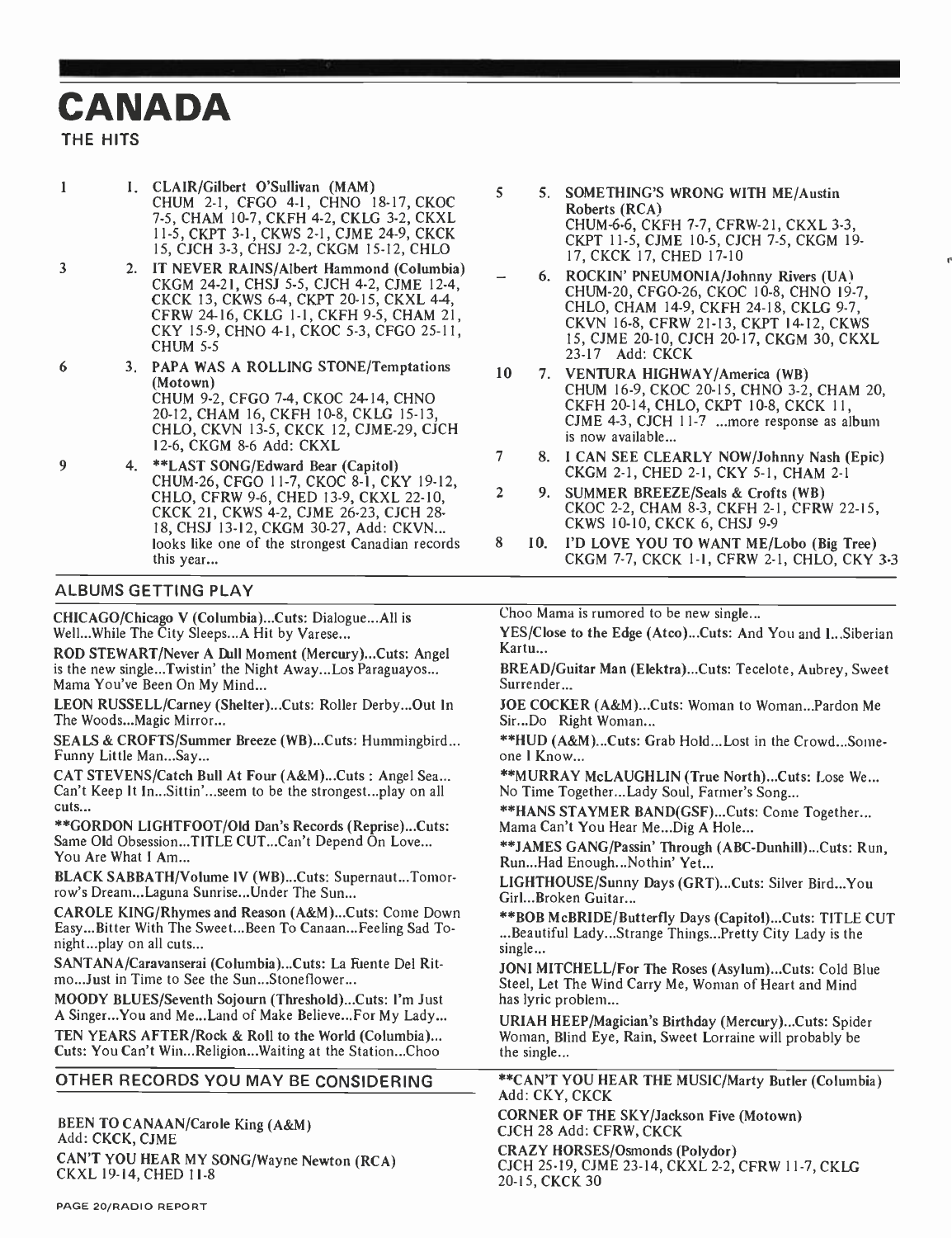CROCODILE ROCK /Elton John (MCA) CFGO 30, CKOC 36 -29, CHLO, CKVN 26 Add: CHNO, CKY, CFRW, CKWS DANCING IN THE MOONLIGHT/King Harvest (Perception) CJCH 30, CKVN 27, CKOC-39 \* \*DANNY'S SONG /Anne Murray (Capitol) CHLO, CHSJ 10 Add: CKCK \* \*DAY AND N1GHT /Wackers (Elektra) CKGM 28 -26, CKCH 27 -23, CJME 30 \* \*DAYTIME NIGHTTIME /Keith Hampshire (A &M) CKGM 18 -16, CKWS 14 -13, CKCK 19, CKPT 29 -23, CFRW 17-14, CHLO, CKLG 25-21, CHAM 15-12, CKY 6-5, CHNO 17-11, CKOC 16-13, CHUM 18-12 DIALOGUE/Chicago (Columbia) CFRW 25, CKPT 19-14, CKWS 9-6, CJME 30-21, CJCH 26, CKY 28 Add: CKCK DON'T LET ME BE LONELY /James Taylor (WB) Add: CKY, CKVN, CKWS, CHSJ FUNNY FACE/Donna Fargo (Dot) CHSJ 19, CFRW I3 -8, CKOC 37 -32, CKLG 26 Add: CKCK \* \*GROUNDHOG /Chilliwack CHED 40, CHLO, CFRW <sup>1</sup>WANT TO BE WITH YOU /Raspberries (Capitol) CHLO, CKVN 27 -9, CKLG 18 -14, CKOC 34-25, CFGO 24 Add: CKCK IF I COULD REACH YOU/Fifth Dimension (Bell) CHLO, CKCK 7, CFRW 8-5 IF YOU DON'T KNOW ME /Harold Melvin (Columbia) CJCH 1 -1, CHUM 8 -8, CHNO 6 -6, CHLO, CHAM 19 -14, CKFH 13 -10, CKVN 2I -14, CKXL 29, CKCK 4, CKWS 14, CKGM 12-10 I'LL BE AROUND /Spinners (Atlantic) CKCK 3, CFRW 19-11, CKFH 5 -4, CHAM 16 -13, CHUM 4 -4 \* \*I'M GONNA LOVE YOU /Terry Jacks (London) CKVN 30 -25, CKOC 38 -27, CKLG 30 Add: CJCH \* \*JULIA GET UP /Rich Dodson (MWC) CKOC 11 -9, CHAM 11 -8, CHLO, CKXL 17 -13, CKPT 15 -10, CKCK 16, CJCH 16-13, CHED 7-4 KEEPER OF THE CASTLE /Four Tops (Motown) CHNO 25, CKVN 30, CKXL 30 Add: CKY, CJME, CJCH LIVING IN THE PAST/Jethro Tull (Chrysalis) CKOC 40, CHLO, CKPT 21, CKXL 30 -25, CKVN 29 -20 LONG DARK ROAD/Hollies (Epic) CKLG 27 -24, Add: CKY \* \*LONG TIME COMING HOME /Dr. Music (GRT) CJCH 23 -22, CKCK 20, CKPT 30 -26, CHED 18 -11, CHLO, CKFH 21 -15 \* \*LOVE THE POOR BOY /Andy Kim (Uni) CFRW -26, CKXL 29 -28, CHSJ 23 ME & MRS. JONES/Billy Paul (Columbia) CHUM 17 -10, CFGO 12 -9, CKOC 28 -19, CKFH 26, CKGL 10 -4, CHLO, CKVN 24, CHED 41, CKXL 22, CKCK 29, CJME 28, CJCH 29, CKGM 28

# MISCELLANEOUS

\* \*COME AND JOIN US by the Dublin Corporation, 13 -8 at CKWS...UNCLE DAD AND AUNTY MOM 8 at CKCK... ANABELLE by Daniel Boone 22 -16 at CKPT...\* \*WORK ALL DAY by Liegh Ashford 6-5 and \*\*LEAVING YOU FREE by Clare Laurence 42 at CHED...IN HEAVEN THERE IS NO BEER by Clean Livin' 16 -8 and SMOKE GETS IN YOUR EYES by Blue Haze 25 at CFGO...\* \*GYPSY by Abraham's Children 40-37 at CKOC...SUPERFLY by Curtis Mayfield 21 at CHNO...\* \*HARD LIFE ALONE by Ray Materich and NEVER SAID GOODBYE by Engelbert added at CKY

MISTY BLUE/Joe Simon (Columbia) CFGO 29 -21, CKGM 17 -14 MOULDY OLD DOUGH/Lt. Pigeon (London) CJCH 29 -21, CHLO, CKWS 7 -5, CKVN 21, CKLG 16 -8, CKOC 23-20 \* \*THE MUSIC DOESN'T SEEM TO BE /Tapestry (Polydor) CHSJ 1-1, CKCK 24 Add: CFRW NO/Bulldog (Decca) CFGO 27 -23, CHLO, CKFH 28, CKLG 26 -20, CKVN 23 -19, CKWS 19 Add: CHAM, CKCK OH BABE/Hurricane Smith (Capitol) CKGM 27 -24, CFGO 30 -20 OPERATOR/Jim Croce (ABC-Dunhill) CHUM 27 -21, CKY 4-4, CKFH 29 -24; CFRW 22, CHED 12 -6, CKXL 21-16, CKPT 8-6, CKCK 18, CKWS 20-17, CJCH 26-12, CHSJ 20, CKGM 23-20, CHNO 5-5 PIECES OF APRIL/Three Dog Night (ABC-Dunhill) CHSJ 29, CKPT 29, CFGO 17 -15, CKFH 30 Add: CKLG ROCK AND ROLL SOUL/Grand Funk (Capitol) **CHLO, CKXL 27-23** \* \*SIGN OF THE GYPSY QUEEN /Hud (A&M) CKGM 9-9, CJME 19-15, CKCK 9, CKXL 14-10 SITTIN'/Cat Stevens (A&M) CJME 26, CKXL 15 -12 Add: CHNO STONE IN LOVE WITH YOU/Stylistics (Avco) CKY 29, CHNO 25-15, CKOC 26-23, CHUM 25-17, CKLG 27, CKXL 25 -19, CKCK 27, CJME 27, CJCH 21 -11, CKGM 29 \*\* SUNNY DAYS/Lighthouse (GRT) CKFH 6-6, CKGM 20-18, CKCK 2, CJME 6-6 SWEET SURRENDER /Bread (Elektra) CHSJ 30, CJME 28-22, CKXL 26-21, CKVN 20-10, CKFH 26-23, CHAM 19, CKY 26 -26, CKWS 20, CKPT 25 -18 Add: CJCH, CKCK, CKPT \* \*TAKE THE BLINDNESS /Joey Gregorash (Polydor) CKWS 19 -16, CKCK 25, CKPT 16 -13, CHLO, CKLG 17 -16, CKFH 28-20, CHUM 20-18 \* \*YOU TURN ME ON /Joni Mitchell (Asylum) CFGO 24 -18, CKLG 24 -18, CKVN 14 -7, CKPT 30, CKWS 15- 12, CHSJ 16 WALK ON WATER/Neil Diamond (Uni) CKY 29 -23, CKLG 28 -25, CKXL 24 -18, CKCK 28, CHSJ 25 \* \*YOU ARE WHAT 1 AM /Gordon Lightfoot (Reprise) CHSJ 11, CKVN 25-15, CKFH 25-17, CHAM 20-17, CFGO 21-12, CKOC 15 -10, Add: CKCK, CHNO YOU OUGHT TO BE WITH ME/Al Green (Hi) CKGM 29 -25, CJCH 13 -8, CKCK 26, CFRW 20 -12, CHUM 24 Add: CKXL YOUR MAMA DON'T DANCE/Loggins and Messina (Columbia) CKLG 29 Add: CJME, CKXL YOU'RE SO VAIN/Carly Simon (WB) CKOC 38, CFGO 28, CKVN 29 Add: CHNO, CHUM, CKLG, **CKWS** WE'RE ALL CRAZY NOW/Slade (Polydor) CHLO, CKWS 18-18

.\*\*ROCK AND ROLL MUSIC by Timothy and \*\*YOU CONTROL ME by Les Emerson added at CHAM...DO YOU WANNA DANCE by Bette Midler added at CKVN...\* \*JOHNNY LIGHTNING by the Stampeders added at CFRW...as well LIVING IN THE PAST by Jethro Tull...HI HI HI by Paul McCartney and SUPERSTITION by Stevie Wonder added at CKLG...\* \*BONNIE BLUE by Aarons and Ackley added at CHNO... \* \*IN MY LIFE by A Foot In Cold Water added at CJCH...\* \*RIGHT ON by ADF added at CKCK...WITCHY WOMAN by Eagles 12-11 and \*\*REVOLUTION by Pagliaro<br>added at CHUM. Continued on next page Continued on next page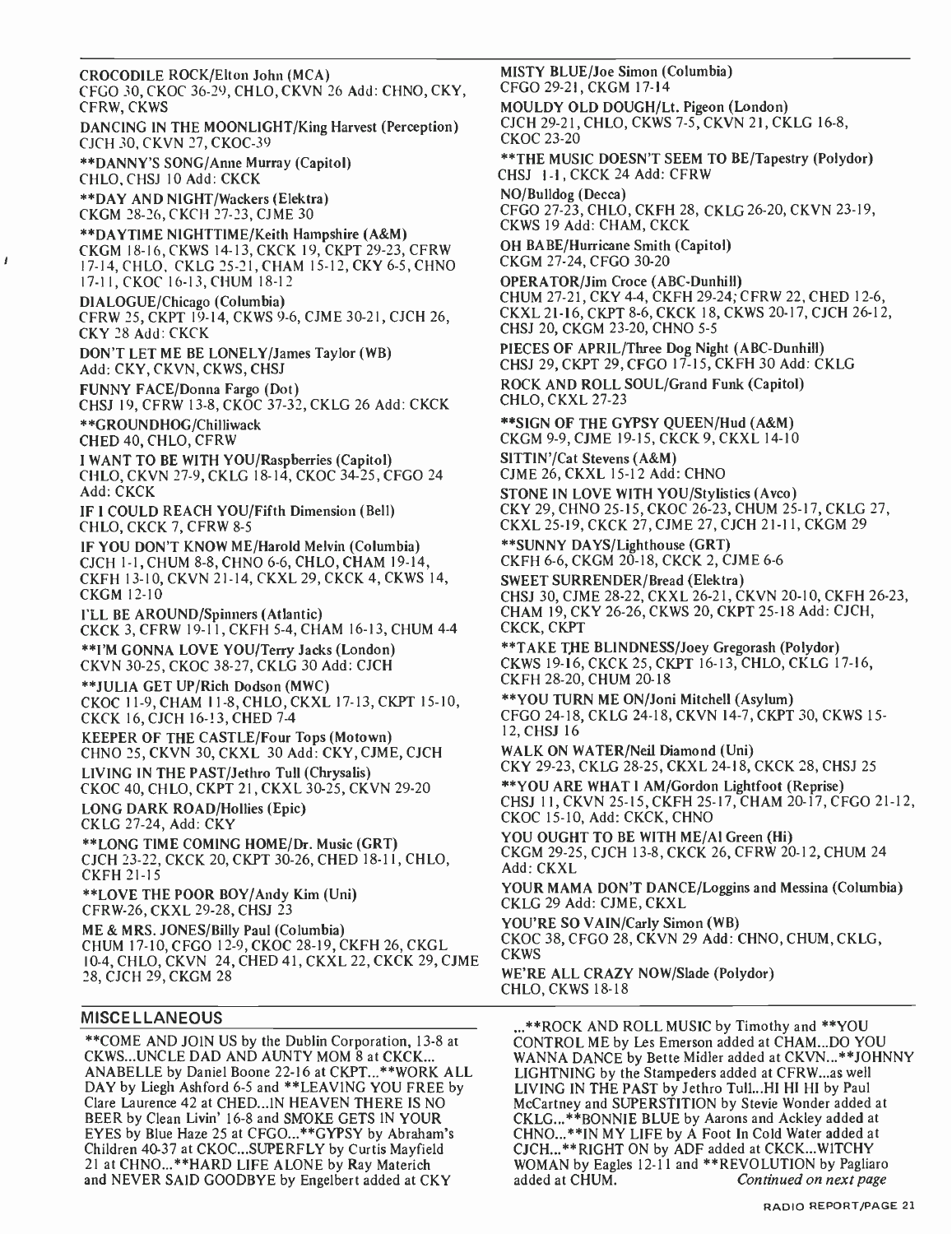# Continued from page 5

Contest they are going into now is "KFMB Presents a White Christmas in San Diego." Listeners are asked to call in San Diego. Listeners are asked to call in<br>once an hour and state, on the air, why<br>indice a listeners and early in one they would like to have a white Christmas. Every hour one listener is picked and at the end of the contest, one<br>listener will win a white Christmas – a couple of tons of snow will be dumped on the winner's house; snow machine creating snow. Second and third prize were one of these "Your Wish Come True" things with a \$1,000 limit.

Hamilton with a theatre party. Giving out plenty of tickets, also, to see the Junior Redwings take on the Moscow Selects.

CANADA-- CKY awarded a 1973 Chrysler to conclude Phase I of their "Superstar" contest. Phase II lasts about 2 months and awards a 1973 AMX sports car as grand prize.

CANADA -- CFGO, Ottawa, undertaking Casa Drive for needy families to have Christmas dinner in the conjunction with the Ontario Government Social Welfare Agency. It's running 'till December 10 as a leader to their "Christmas Wish" promotion, which begins December 15.

offering 5,000 albums to the high school petitions saying "We Love Super XL."

The winning school (625 students) managed 61,000 individual signatures.

LOS ANGELES -- KHJ is running a "Ski airline. Listeners send cards in...one picked at random and prize is skiing trip to Utah for two.

# BEDTIME STORIES

the new afternoon drive personality on<br>CANADA -- CKOC premiering WGAR here. Torvy told the Report office<br>"Deliverance" on December 14 in that he has adjustments to make but positions...mechanics, PD's and jocks<br>INDIANAPOLIS -- WXLW ran a contest included. A help in communicating CLEVELAND-- Jaan Torv (Torvy) from 2SM Radio in Sydney, Australia, is WGAR here. Torvy told the Report office that he has adjustments to make but "...I've wanted to work in American radio since I was 16 or 17 years old." The challenge of so many competitive stations and the enthusiasm projected here is quite a change from Australia. "There are only 7 or 8 good stations out of 116 in Australia," and he feels there are methods and ideas to research in the U.S. that would help the growth of Australian Radio. He will periodically be sending tapes to home stations along with a fellow jock who is on a similar sabatical in London. An observation by Torvy is that Australian radio is "less<br>plastic...more honest in basic approach." SAN ANTONIO-- The photo you see plastic...more honest in basic approach." There are no "super voice" DJ's in Australia...being yourself is more important than portraying a standard set image. They have an interesting policy of station personnel periodically alternating Nude America, with a KTSA T-shirt as positions...mechanics, PD's and jocks part of promotion trips...question is...will included. A help in communicating within and outside the stations. Torvy pointed out the difference in power availability in the two countires. The

maximum in Australia is 5,000 watts now. Another interesting thing is there are no FM stations there and probably won't be "coming in until 1974." Torvy's "trial" period is initially set for a year but 2SM station manager Rod Muir and GAR agree that the decision whether or not to stay longer will be left open to Torvy. Muir told Tory his position at the Sydney station will continue as long as he wants it whether it be communicating from the U.S. or back in Australia. Torvy does the 4-8pm show and Sundays from 1-4pm at GAR.



above this article is a result of part of the KTSA "Person to Person Campaign." Jock Michael O'Connor was given the opportunity to present Judy Day, Miss Nude America, with a KTSA T-shirt as she ever wear it?...(by the way, O'Connor has recently been promoted to Director of Research

| <b>BLACK MARKET</b> from page 18                                                                                                                                                                                                                                                                                                                                                                                                                                                                                                                                                                                                                                                                                                                                                                                                                                                                                                                                                                                                                                                                                                                    | Continued from page 21                                                                                                                                                                                                                                                                                                                                                                                                                                                                                                                                                                                                                                                                                                                                                                                                                    |  |  |
|-----------------------------------------------------------------------------------------------------------------------------------------------------------------------------------------------------------------------------------------------------------------------------------------------------------------------------------------------------------------------------------------------------------------------------------------------------------------------------------------------------------------------------------------------------------------------------------------------------------------------------------------------------------------------------------------------------------------------------------------------------------------------------------------------------------------------------------------------------------------------------------------------------------------------------------------------------------------------------------------------------------------------------------------------------------------------------------------------------------------------------------------------------|-------------------------------------------------------------------------------------------------------------------------------------------------------------------------------------------------------------------------------------------------------------------------------------------------------------------------------------------------------------------------------------------------------------------------------------------------------------------------------------------------------------------------------------------------------------------------------------------------------------------------------------------------------------------------------------------------------------------------------------------------------------------------------------------------------------------------------------------|--|--|
| WVON: Additions: J.R. Bailey, Joe Quarterman, Lawrence and<br>Rochelle.<br>WWIN: Chart Action: O'Jays 5-3, Futures 11-6, Whispers 17-11,<br>Mad House 21-12, Additions: Chi Lites, Detroit Emeralds,<br>Hudson & Landry, Inclinations, Clyde Brown, Pat Lundy, Lee<br>Dorsey.                                                                                                                                                                                                                                                                                                                                                                                                                                                                                                                                                                                                                                                                                                                                                                                                                                                                       | <b>CANADIAN REPORTERS</b><br>CHNO/Sudbury<br>Don Kredle<br><b>CHUM/Toronto</b><br><b>Jimmy Waters</b>                                                                                                                                                                                                                                                                                                                                                                                                                                                                                                                                                                                                                                                                                                                                     |  |  |
| KKDA: Chart Action: Isley Brothers 5-5, Jackson Five 8-8, Hank<br>Ballard 15-14, Jerry Butler 19-17, Albert King 18-18, Detroit<br>Emeralds 22-19, Syl Johnson 26-20, Millie Jackson 29-21, Donny<br>Hathaway 27-23, Temprees 33-25. Additions: Limmie & The<br>Family Cookin, Cornelius Brothers, Soul Searchers.<br>KATZ: Chart Action: Valerie Simpson 14-17, Johnny Nash 16-<br>8, Chi Lites 29-22, Albert King HB-32. Additions: Moon Glows,<br>Main Ingredient, Miracles, James Brown and Lynn Collins,<br>Delfonics.<br>WWRL: Chart Action: Johnny Williams 8-3, Joe Quarterman 11-<br>7, Johnnie Griffith 14-11, Montclairs 28-20, Additions: Cymanda<br>Brian Holland, James Brown and Lynn Collins.<br>WJLB: Chart Action: Valerie Simpson 7-7, Donald Austin 12-<br>Isaac Hayes 11-11, Persuaders 16-15, Brian Holland 28-17,<br>Tramanes 18, Tyronne Davis 22-19, Carl Carlton 27-22, HB-27,<br>Tommy Tate X-29, Additions: Ruby and The Party Gang, Mad<br>Day and The Pups, The Moments, Millie Jackson, King Hannibal,<br>The Silvers, Darnette Mims, Sam Dee, Bunny Siegler, Three<br>Sisters, J. Mack Brown, Rimshots, Manhattans. | <b>CFRW/Winnipeg</b><br><b>Bob Gibbons</b><br><b>CKOC/Hamilton</b><br><b>Nevin Grant</b><br><b>CKLW/Windsor</b><br>Alden Diehl<br>CJME/Regina<br>Dave Mitchell<br>CKY/Winnipeg<br>Dave Harrison<br><b>CKWS/Kingston</b><br><b>Greg Stewart</b><br><b>CKCK/Regina</b><br><b>Ken Singer</b><br><b>CHED/Edmonton</b><br>Wayne Beyant<br>CHLO/St. Thomas<br><b>Rick Janssen</b><br><b>CHAM/Hamilton</b><br>Don West<br><b>CKLG/Vancouver</b><br><b>Roy Hennessey</b><br><b>CKFH/Toronto</b><br>Mike Byford<br>CHSJ/Saint John<br><b>Jay Jeffrey</b><br>CFGO/Ottawa<br>Rick Allan<br>CKRA/Ottawa<br>Paul Ski<br><b>CKGM/Montreal</b><br>John Mackey<br><b>CKXL/Calgary</b><br><b>Greg Haraldson</b><br><b>CKVN/Vancouver</b><br><b>Cheryl Dawson</b><br><b>CJCH/Halifax</b><br>Randy Dewell<br><b>CKPT/Peterborough</b><br><b>Ken Cassovoy</b> |  |  |

PAGE 22 /RADIO REPORT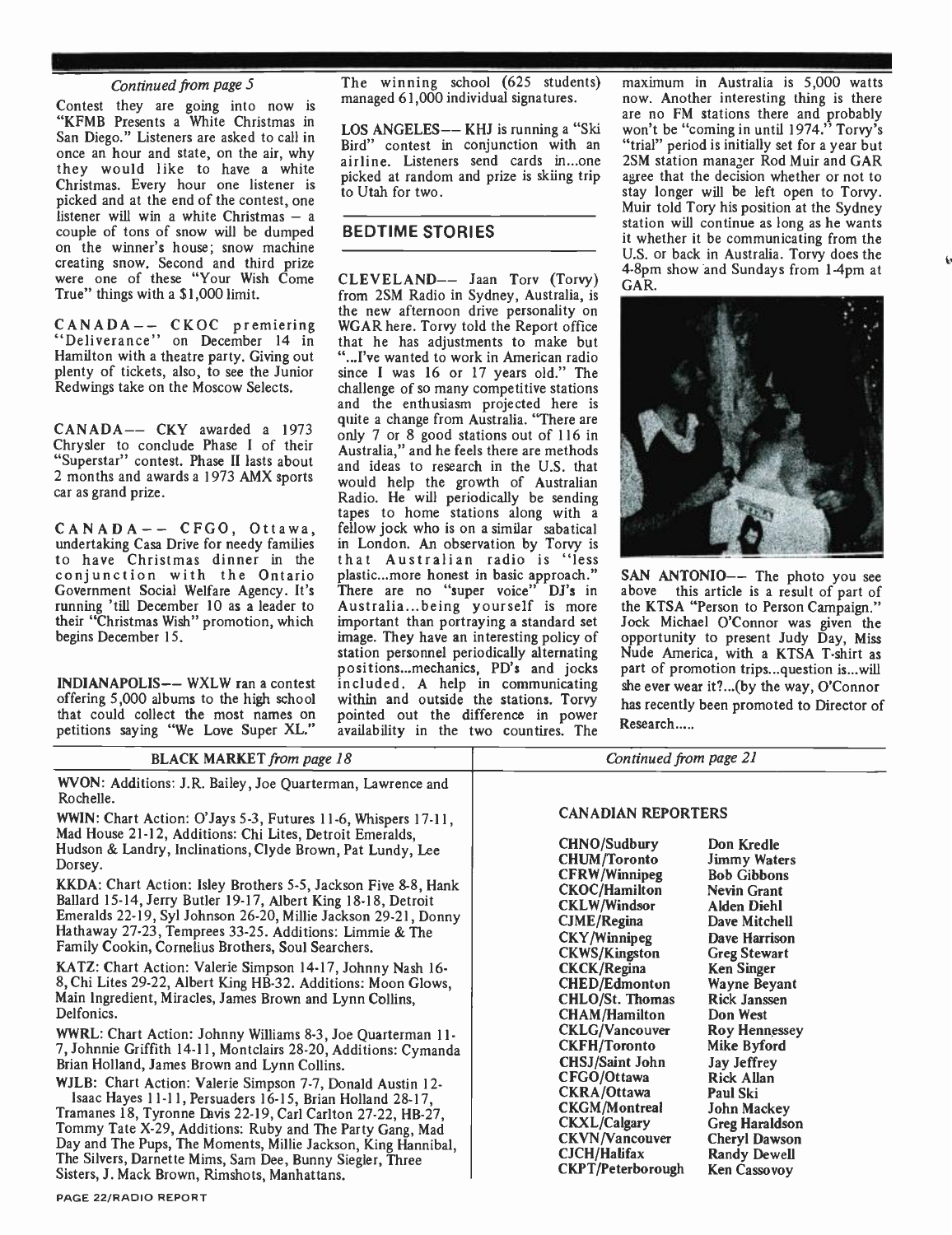# IN DEPTH

The following report is based on the following stations weekly telephone reports...and further guidance from the Black Market Report... Canada...Progressive MOR......The Communicators and Progressive Country....While the other reporters are listed elsewhere in the Report we wish to take this opportunity to acknowledge the following stations...many of whom have dedicated their time, week in and week out, for the past years.....

| <b>CITY</b>      | <b>STATION</b> |                    |             |                    |             |                |             |
|------------------|----------------|--------------------|-------------|--------------------|-------------|----------------|-------------|
| Atlanta          | <b>WQXI</b>    | Denver             | <b>KIMN</b> | Miami              | <b>WFUN</b> | Portland       | <b>KGW</b>  |
| <b>Baltimore</b> | <b>WCAO</b>    |                    | <b>KTLK</b> |                    | <b>WMYO</b> |                | <b>KISN</b> |
|                  | <b>WLPL</b>    | <b>Detroit</b>     | <b>CKLW</b> | Milwaukee          | WRIT        |                | <b>KPAM</b> |
| <b>Boston</b>    | <b>WRKO</b>    |                    | <b>WDRQ</b> |                    | <b>WOKY</b> | San Antonio    | <b>KONO</b> |
| <b>Buffalo</b>   | <b>WYSL</b>    | El Paso            | <b>KELP</b> | <b>Minneapolis</b> | <b>KDWB</b> |                | <b>KTSA</b> |
|                  | <b>WKBW</b>    | Fort Worth         | <b>KXOL</b> | <b>Nashville</b>   | <b>WMAK</b> | San Diego      | <b>KCBQ</b> |
| Charlotte        | <b>WAYS</b>    | Houston            | <b>KILT</b> | New York           | <b>WABC</b> | San Francisco  | <b>KFRC</b> |
|                  | <b>WIST</b>    | Indianapolis       | <b>WIFE</b> |                    | <b>WWDJ</b> |                | <b>KYA</b>  |
| Chicago          | <b>WLS</b>     |                    | <b>WXLW</b> |                    | <b>WXLO</b> | <b>Seattle</b> | <b>KING</b> |
|                  | <b>WCFL</b>    | <b>Kansas City</b> | <b>KUDL</b> | Oklahoma City      | <b>WKY</b>  |                | <b>KJR</b>  |
| Cincinnati       | <b>WSAI</b>    | Los Angeles        | <b>KHJ</b>  | Philadelphia       | <b>WFIL</b> |                | <b>KOL</b>  |
| Cleveland        | <b>WGAR</b>    | Louisville         | <b>WAKY</b> |                    | <b>WIBG</b> | St. Louis      | <b>KSLQ</b> |
|                  | <b>WIXY</b>    |                    | <b>WKLO</b> | Phoenix            | <b>KRUX</b> | <b>Toronto</b> | <b>CHUM</b> |
| <b>Dallas</b>    | <b>KLIF</b>    | <b>Memphis</b>     | <b>WHBQ</b> |                    | <b>KRIZ</b> | Washington     | <b>WPGC</b> |
|                  | <b>KNUS</b>    |                    |             | Pittsburgh         | <b>KQV</b>  |                |             |

# THE HITS

| LW. | ™ |                                                                                                       | LABEL       | TIME | <b>INTRO</b> | END. |
|-----|---|-------------------------------------------------------------------------------------------------------|-------------|------|--------------|------|
|     |   | ME & MRS. JONES/Billy Paul                                                                            | Phil. Int'l | 3:41 | :28          | Fade |
|     |   | Demographics: Super All                                                                               |             |      |              |      |
|     |   | WQX1 14-3, WRKO 6-3, WYSL 3-3, WKBW 26-11, WIST 12-6, WLS 13-7, WCFL 27-16, WSA1 10-2, WIXY 2-2, KIMN |             |      |              |      |

<sup>11</sup>-7, KTLK 20 -9, CKLW 1 -1, KELP 23 -16, KXOL 11 -6, KILT 15 -6, WIFE 10 -5, WXLW 1 -1, KUDL -28, KHJ 3 -1, WAKY 5-2, WKLO 6-4, WHBQ 16-11, WMYQ 25-20, WRIT 14-8, WOKY 18-8, KDWB 20-15, WMAK 19-5, WABC 8-5, WWDJ 3 -2, WXLO 1 -1, WKY 11 -5, WFIL 1 -1, WIBG 1 -1, KRIZ 6 -1, KQV 15 -10, KGW 21 -3, KISN 17-6, KPAM 1 -1, KONO 2 -1, KTSA 9 -3, KCBQ 29 -18, KFRC 2 -1, KYA 2 -1, KING 6 -2, KJR 1 -1, KOL 12-4, CHUM 17 -10, WPGC 1 -1, WAYS 16-12, KNUZ 18-6...Points increase 17% over last week's near record high...

5 2. I'M STONED IN LOVE WITH YOU/Stylistics Avco 3:12 :09 Cold Demographics: All strong young adult, good teens WCAO 7 -5, WRKO 26 -21, WKBW 13 -12, WIST 7 -3, WLS 15 -11, WCFL 22 -19, WSAI 13 -9, WIXY 1 -1, KLIF 11 -10, KIMN 20 -11, KTLK 14 -12, CKLW 5 -5, KELP 4-3, KXOL 5 -3, KILT 36 -23, WIFE 16 -13, KHJ 12 -10, WAKY 10 -8, WKLO 7 -1, WHBQ 4 -1, WRIT 20 -18, KDWB 25 -22, WMAK 10 -3, WABC 13 -9, WWDJ 10 -7, WFIL 14 -12, KRUX 15 -8, KQV 12 -1. KPAM 15-11, KTSA 6-2, KFRC 3-2, KYA 8-3, KING 18-15, KJR 27-19, KSLQ 3-1, CHUM 25-17, WPGC 9-4, WAYS 6-2, KNUZ 30-28...tremendous point increase, good requests a solid number 2...

| $\overline{2}$ |    | PAPA WAS A ROLLING STONE/Temptations<br>Demographics: All<br>Holding top 10 at 28 out of 57 reporters                                                                                                                                                                                                                                                                                                                                                                          | Gordy      | 6:15 | 1:53 | Fade |
|----------------|----|--------------------------------------------------------------------------------------------------------------------------------------------------------------------------------------------------------------------------------------------------------------------------------------------------------------------------------------------------------------------------------------------------------------------------------------------------------------------------------|------------|------|------|------|
| 3              |    | <b>CLAIR/Gilbert O'Sullivan</b><br>Demographics: Super All<br>WCAO 3-3, WYSL 8-2, WKBW 2-1, WIST 16-14, WLS 12-10, WCFL 6-4, WGAR 2-1, KIMN 5-2, KTLK 6-5, KELP 7-6,<br>WIFE 14-12, WXLW 7-2, KUDL 8-7, KHJ 13-9, WHBQ 21-18, WMYQ-17, KDWB 12-9, WMAK 11-9, WABC 11-7, WWDJ<br>9-6, WXLO 13-10, WFIL 15-10, WIBG 6-2, KRUX 19-17, KRIZ 22-12, KGW 35-7, KISN 6-2, KPAM 5-3, KTSA 5-4,<br>KCBQ 22-13, KYA 13-8, KING 7-5, KJR 2-2, KSLQ-19, CHUM 2-1, WAYS 23-18Super requests | <b>MAM</b> | 3:00 | :10  | Fade |
| 8              | 5. | ROCKIN PNEUMONIA BOOGIE WOOGIE FLU/<br><b>Johnny Rivers</b>                                                                                                                                                                                                                                                                                                                                                                                                                    | UA         | 3:30 | :37  | Fade |

Demographics: All, heavy male WCAO 17 -8, WRKO 8-5, WKBW 17 -14, WIST 17 -12, WLS 14 -12, WCLF 3 -3, CKLW 21 -20, WDRQ 21 -17, KELP 30 -24, KXOL 8-5, WIFE 8-6, KUDL 9-6, KHJ 18-16, WAKY 12-9, WKLO 10-9, WHBQ 8-4, WMYQ-23, WOKY 5-3, KDWB 10 -6, WMAK 7 -6, WABC 22 -15, WWDJ 19 -13, WKY 17 -7, WFIL 10 -7, WIBG 13-11, KRUX 18 -11, KQV 30 -13, KGW 25 -6, KISN 20 -18, KPAM 13 -9, KTSA 16 -11, KCBQ '23 -21, KFRC 24 -19, KYA -26, KOL 19 -16, KSLQ 7-4, CHUM -20, WPGC 17-11...points continue to build...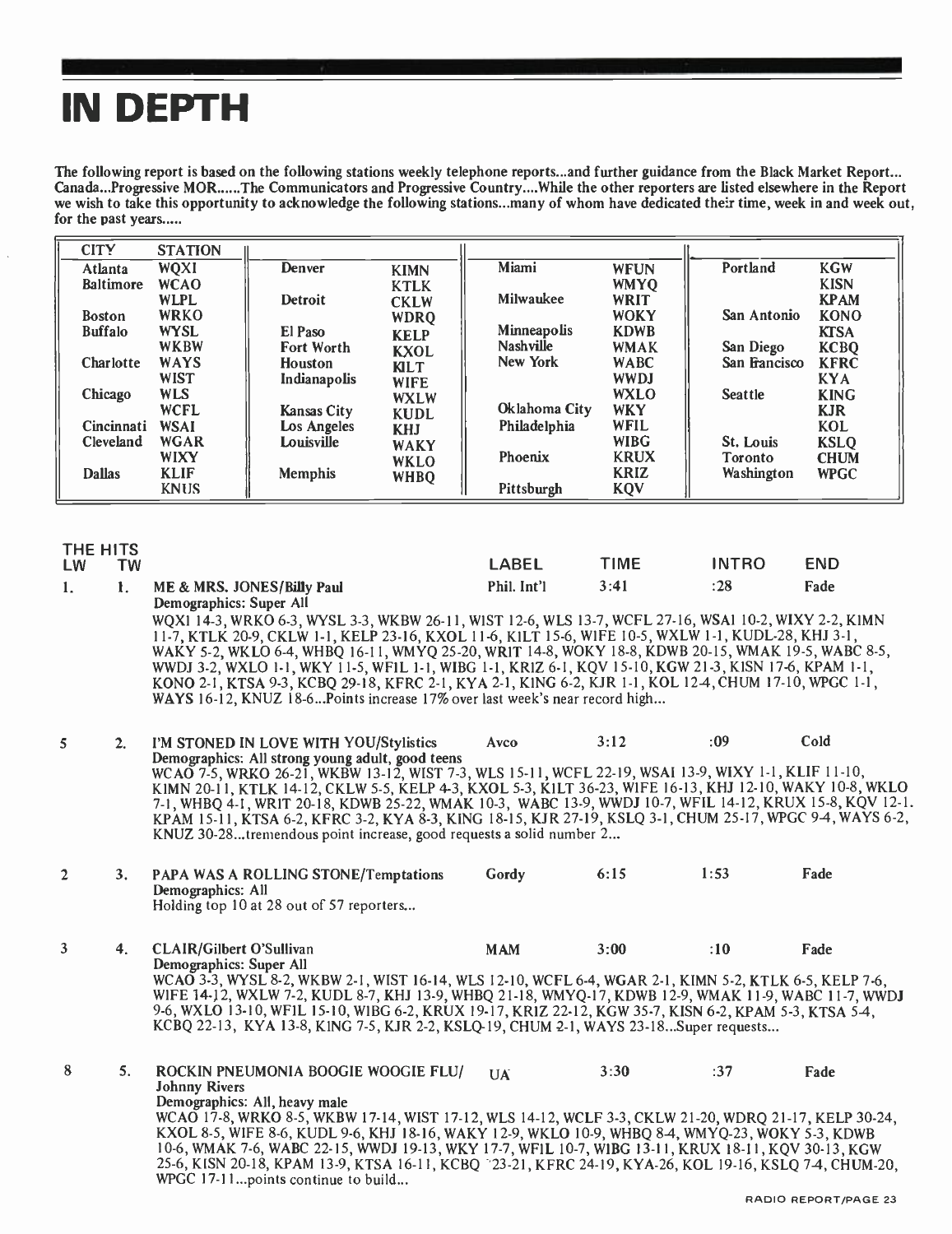| 17 | 6.  | YOU'RE SO VAIN/Carly Simon<br>Demographics: Super All<br>WQXI 19-7, WCAO HB-28, WRKO 23-8, WIST 22-18, WLS-29, WSAI 21-11, WIXY HB-22, WGAR-26, KLIF 4-3, KIMN                                                      | Elektra        | 4:25 | :17  | Fade |
|----|-----|---------------------------------------------------------------------------------------------------------------------------------------------------------------------------------------------------------------------|----------------|------|------|------|
|    |     | 14-12, KELP HB-27, KXOL 30-25, KILT 37-18, WXLW HB-19 KHJ HB-27, WAKY-24, WHBQ-24, WOKY HB-28, WMAK                                                                                                                 |                |      |      |      |
|    |     | 25-17, WABC 40-22, WWDJ HB-16, WXLO 22-14, WFIL 20-15, WIBG 23-8, KRUX 29-16, KRIZ 29-20, KISN 29-23,<br>KPAM 25-20, KTSA-26, KFRC 18-8, KYA-10, KJR 18-11, KOL 30-22, KSLQ-30, WPGC 33-17, KNUZ 32-25, Added at:   |                |      |      |      |
|    |     | WKBW, CKLW, WIFE, WKY, KQV, KGW, KONO, KING, CHUMSmash120% point increase                                                                                                                                           |                |      |      |      |
| 7  | 7.  | <b>SOMETHING'S WRONG/Austin Roberts</b>                                                                                                                                                                             | Chelsea        | 3:07 | :13  | Fade |
|    |     | Demographics: Young adult<br>WCAO 14-7, WYSL-19, WKBW 20-16, WIST 13-9, WLS 18-15, WCFL 14-12, WGAR 6-3, KTLK 19-15, KELP 10-7, WXLW                                                                                |                |      |      |      |
|    |     | 6-4, KUDL 26-17, WAKY 3-1, WKLO 9-6, WHBQ 10-5, WMYQ-25, KDWB 16-10, WABC 26-19, WWDJ 18-14, WFIL 25-<br>24, KQV 28-15, KGW 11-10, KISN 13-3, KPAM 7-6, KTSA 8-7, KFRC 15-13, KYA 26-20, KING 11-8, KSLQ 10-6, WPGC |                |      |      |      |
|    |     | 5-5, WAYS 14011, KNUZ 5-3                                                                                                                                                                                           |                |      |      |      |
| 6  | 8.  | IT NEVER RAINS IN SO. CALIF./Albert Hammond Mums                                                                                                                                                                    |                | 3:12 | :12  | Fade |
|    |     | Demographics: All<br>Still holding on many charts                                                                                                                                                                   |                |      |      |      |
|    |     | IF YOU DON'T KNOW ME BY NOW/Harold                                                                                                                                                                                  |                |      |      |      |
| 4  | 9.  | Melvin                                                                                                                                                                                                              | Phil. Int'l    | 3:27 | :16  | Fade |
|    |     | Demographics: All<br>Still topten at 16 of 55 reporters                                                                                                                                                             |                |      |      |      |
| 15 | 10  | SUPERFLY/Curtis Mayfield                                                                                                                                                                                            | Curtom         | 3:10 | : 20 | Fade |
|    |     | Heavy male teens<br>Demographics:<br>WQXI 18-15, WRKO -28, WYSL 20-15, WLS-24, KLIF-11, KXOL-26, KILT 9-5, WIFE 30-21, WXLW 18-16, KUDL-29,                                                                         |                |      |      |      |
|    |     | KHJ 25-17, WKLO 22-16, WMAK 29-23, WABC 21-13, WWDJ 13-12, WXLO 10-8, WFIL 23-20, WIBG 27-19, KISN 28-22,<br>KPAM 22-19, KONO 22-9, KCBQ 11-5, KYA 12-7, KING-30, KJR-40, KNUZ 10-8, Added at: WKBW, WIST, KELP,    |                |      |      |      |
|    |     | WAKY, WHBQ, KDWB, KQVall positions                                                                                                                                                                                  |                |      |      |      |
| 10 | 11. | YOU OUGHTA BE WITH ME/Al Green                                                                                                                                                                                      | Hi             | 3:15 | :18  | Fade |
|    |     | Demographics: All<br>Still top 10 at 18 of 57 reporters                                                                                                                                                             |                |      |      |      |
|    |     |                                                                                                                                                                                                                     |                |      |      |      |
| 9  | 12. | VENTURA HIGHWAY/America<br>Demographics: All                                                                                                                                                                        | <b>WB</b>      | 3:32 | :17  | Fade |
|    |     |                                                                                                                                                                                                                     |                |      |      |      |
| 13 |     | 13. SWEET SURRENDER/Bread                                                                                                                                                                                           | Elektra        | 2:35 | :12  | Cold |
|    |     | Demographics: Older teens, good female<br>WCAO 15-13, WKBW 21-18, WLS 24-20, WCFL 29-23, WIXY 12-11, WGAR 8-7, KLIF 8-6, KIMN 19-17, KTLK 21-18,                                                                    |                |      |      |      |
|    |     | KXOL 14-13, KILT 12-9, WIFE 19-15, WXLW 10-9, KUDL 18-14, KHJ 22-21, WAKY 25-18, WKLO 20-17, WHBQ 13-10,<br>WMYQ 26-22, WRIT 16-15, KDWB 15-12, WABC 28-24, WWDJ 20-18, WXLO 21-17, WKY-18, WFIL 22-21, KRUX 11-9,  |                |      |      |      |
|    |     | KQV-23, KISN 24-15, KONO 28-21, KFRC 22-21, KING 15-12, KSLQ 19-10, WAYS 28-21points remaining static                                                                                                               |                |      |      |      |
|    |     | 14. KEEPER OF CASTLE/Four Tops                                                                                                                                                                                      | <b>Dunhill</b> | 3:00 | :18  | Fade |
| 21 |     | Demographics: All<br>WQXI-16, WCAO 28-17, WRKO 16-14, WLS 26-21, WCFL 18-15, WSAI 22-20, WIXY 8-6, WGAR 21-11, CKLW 13-10,                                                                                          |                |      |      |      |
|    |     | KELP 18-15, KXOL 21-13, KILT 33-27, WIFE 27-22, WXLW 13-11, KHJ 14-11, WRIT 31-26, WOKY 25-22, KDWB                                                                                                                 |                |      |      |      |
|    |     | HB-28, WMAK HB-26, WABC 24-23, WWDJ 33-20, WKY-11, WFIL-30, WIBG 14-13, KQV-27, KGW 38-15, KISN 21-<br>12, KPAM 9-7, KONO-27, KFRC-23, KING 16-11, KJR 14-13, KOL 18-14, KSLQ 21-7, WPGC HB-28, WAYS 17-16,         |                |      |      |      |
|    |     | KNUZ 25-23Added at: WIST, WHBQ, KTSAgood point increases                                                                                                                                                            |                |      |      |      |
| 16 |     | 15. FUNNY FACE/Donna Fargo                                                                                                                                                                                          | Dot            | 2:42 | :04  | Fade |
|    |     | Demographics: Young adult, heavy female<br>WCAO 13-10, WIST 19-15, WLS 23-18, WCFL 33-26, WIXY 5-4, KLIF 18-13, KTLK 22-20, KILT 17-12, WIFE 15-11,                                                                 |                |      |      |      |
|    |     | WXLW 9-8, WHBQ 20-19, WABC-39, WFIL 28-23, WIBG HB-29, KRUX 21-20, KRIZ 27-25, KISN HB-30, KPAM-24,<br>KTSA 24-21, KING 20-6, KJR 12-4, KSLQ 22-20, WPGC 23-13, WAYS 10-9, KNUZ 15-14,Added at: WRKO, KHJ,          |                |      |      |      |
|    |     | WXLO, KYA                                                                                                                                                                                                           |                |      |      |      |
| 11 | 16. | <b>SUMMER BREEZE/Seals &amp; Crofts</b>                                                                                                                                                                             | <b>WB</b>      | 3:24 | :17  | Fade |
|    |     | Demographics: Young adult and heavy female<br>Still top 10,13 of 57 reporters                                                                                                                                       |                |      |      |      |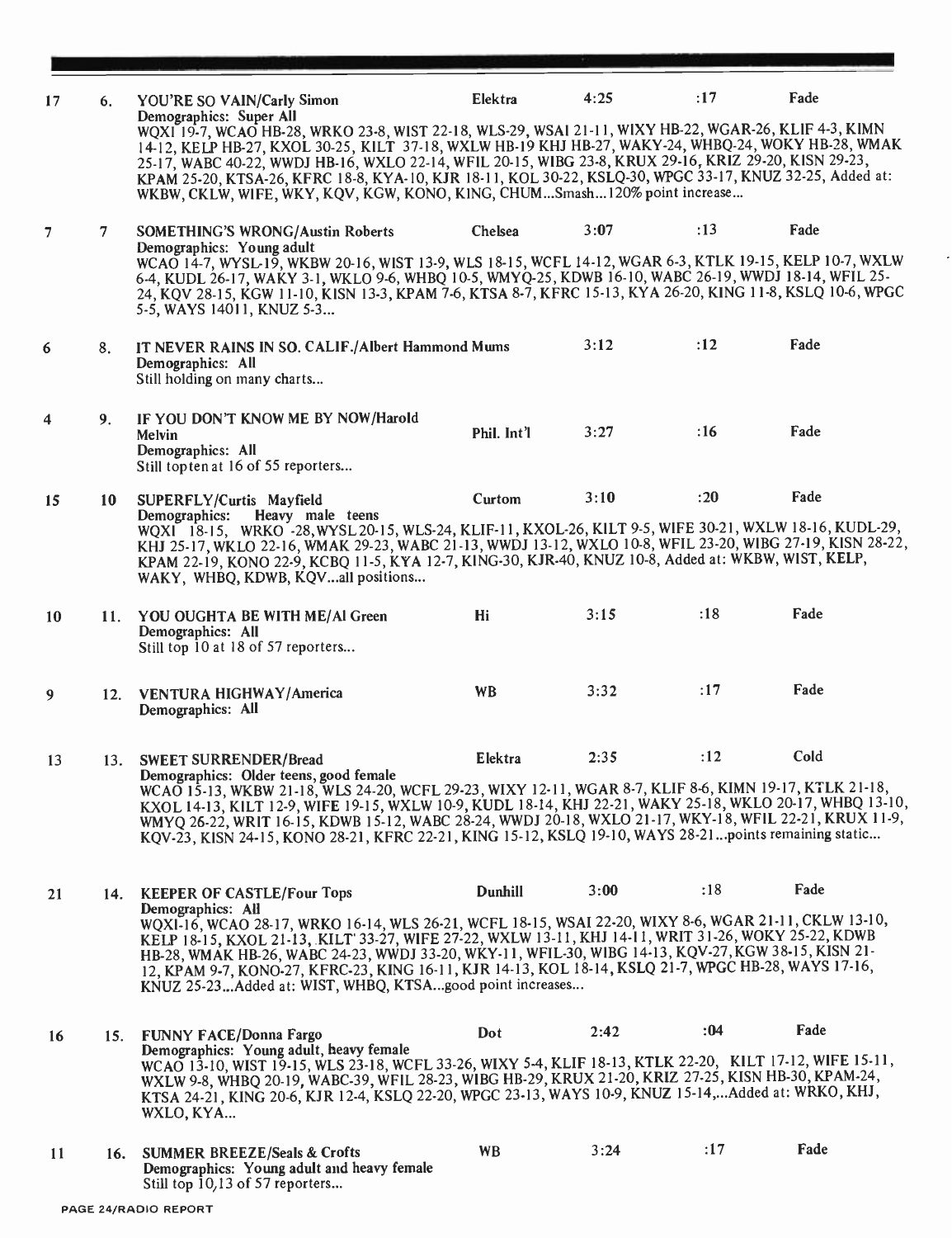| 18 | 17.        | WALK ON WATER/Neil Diamond<br>Demographics: Young adult, females, teens<br>building                                                                                                                                                                                                                                                                                                                                                                                          | Uni      | 3:05 | :18 | Cold |
|----|------------|------------------------------------------------------------------------------------------------------------------------------------------------------------------------------------------------------------------------------------------------------------------------------------------------------------------------------------------------------------------------------------------------------------------------------------------------------------------------------|----------|------|-----|------|
|    |            | WCAO 20-14, WLS 25-22, WGAR 9-5, KTLK 11-8, KXOL 13-9, WIFE 21-18, WXLW 20-18, KUDL 23-15, KDWB 14-<br>11, WABC-37, WWDJ 31-19, WXLO 23-18, WKY 18-15, KRUX 27-18, KQV 19-18, KGW 33-27, KISN 22-17, KPAM<br>21-13, KONO 20-13, KTSA 22-15, KYA-23, KING 27-22, KJR 22-14, KOL 16-9, KSLQ-14, WPGC 22-20, KNUZ<br>19-18, Added at: WKBW, WHBQ, KFRCGood requests WPGC, KJR, KTSAslowKQV                                                                                      |          |      |     |      |
| 12 | 18.        | I AM WOMAN/Helen Reddy<br>Demographics: All - heavy female                                                                                                                                                                                                                                                                                                                                                                                                                   | Capitol  | 3:08 | :11 | Fade |
|    |            | 19. SUPERSTITION/Stevie Wonder<br>Demographics: All - heavy teens<br>WCAO 36-25, WKBW 44-30, WLS-28, WIXY HB-15, KLIF 7-1, WDRQ 19-11, KELP HB-25, KXOL 26-23, KILT-30,<br>WIFE HB-25, WXLW HB-20, KHJ HB-30, WKLO-21, WMAK HB-25, WWDJ-29, WKY-12, WFIL-28, WIBG 21-7, KYA-<br>21, KSLQ 24-21, WPGC HB-31, WAYS-29, KNUZ-38Added at: WQXI, WRKO, WIST, WSAI, KDWB, WXLO, KISN,<br>KONO, KFRC, KING, KJRTotal positives                                                      | Tamla    | 3:59 | :29 | Fade |
| 14 | <b>20.</b> | I CAN SEE CLEARLY NOW/Johnny Nash<br>Demographics: All                                                                                                                                                                                                                                                                                                                                                                                                                       | Epic     | 2:48 | :07 | Fade |
|    |            | 21. YOUR MAMA DON'T DANCE/Loggins &<br>Messina<br>Demographics: Heavy female - Older teens<br>WQXI-20, WCAO 27-26, WLS 29-26, WSAI 23-16, WIXY 9-8, KLIF-15, KELP 28-21, KXOL 27-24, KILT-33, WIFE<br>HB-29, KUDL 17-12, KHJ 23-20, WAKY-26, WKLO 29-26, WHBQ 22-17, WOKY HB-26, WMAK-27, WXLO 25-22,<br>WKY-19, WIBG 29-26, KGW 24-20, KISN HB-27, KPAM-15, KONO-20, KJR-35, KSLQ-28, WPGC31-22, KNUZ-40,<br>Added at: WFIL, KRUX, KTSA, KYAtop 5 requests KLIF, WHBQ, KOIL | Columbia | 2:46 | :13 | Cold |

# OTHER RECORDS YOU MAY BE CONSIDERING

| <b>ANTHEM/Wayne Newton (Chelsea)</b>                       | C                       |
|------------------------------------------------------------|-------------------------|
| Fade<br>:06<br>2:52                                        |                         |
| WKLO-30, KISN 30-26                                        | W                       |
| <b>ALIVE/Bee Gees (Atco)</b>                               | K                       |
| Cold<br>:15<br>4:00                                        | S                       |
| WIXY 29-28, WGAR 24-17, WIFE 28-27                         | <b>C</b>                |
|                                                            | C                       |
| <b>AFRICA/Thundermug (Big Tree)</b>                        |                         |
| CKLW 25-24 Added at: WIXY                                  | K                       |
| <b>BEEN TO CANAAN/Carole King (Ode)</b>                    | D                       |
| 3:37<br>Cold<br>:16                                        |                         |
| WQXI-19, WYSL-10, WIXY 28-27, WGAR 19-12, KLIF 15-9,       | Α                       |
| KELP 16-13, KILT 29-24, KDWB 30-27, WIBG 19-18, KONO       | D                       |
| 16-11, KTSA-27, WPGC-29. Added at WOKY, KQV                |                         |
|                                                            | C                       |
| BECAUSE OF YOU THE SUN DON'T SHINE/Kracker                 | D                       |
| (Dunhill)                                                  | $\mathcal{O}$           |
|                                                            |                         |
|                                                            |                         |
| Cold<br>3:29<br>:11                                        |                         |
| WFIL 21-19, WIBG 22-21, Added at: KJR                      | N                       |
|                                                            | K                       |
| <b>BOOGIE WOOGIE MAN/Paul Davis (Bang)</b>                 | $\overline{c}$          |
| 2:18<br>Fade<br>:07                                        | $\overline{\mathbf{C}}$ |
| WRIT 19-17, WOKY 15-7, Added at KCBQ                       | D                       |
|                                                            |                         |
| <b>BRIGHTER SIDE OF DARKNESS/Love Jones (20th Century)</b> | N                       |
|                                                            | A                       |
| CKLW 15-11, WPGC-HB-40                                     | D                       |
| <b>CORNER OF THE SKY/Jackson 5 (Motown)</b>                |                         |
| 3:35<br>: 06<br>Fade                                       | ٧                       |
| WCAO 12-9, WKBW 33-29, WLS 21-16, WCFL 10-8, WIXY          | E                       |
| HB-29, KXOL 17-16, KHJ 24-23, KDWB-30, WABC 31-21,         |                         |
| WKY-20, KFRC 19-15, WAYS 18-15 Negs WFIL, all others       | K                       |
| positives                                                  | 2                       |

CRAZY HORSES/Osmonds (MGM)<br>2:40 :17 2:40 :17 Fade WKBW 24 -20, WCFL 24 -20, KXOL 25 -21, KRIZ 20 -11, KISN 19-16, KING 24-23, WAYS 20-14, Added at WAKY... Slow Charlotte, Louisville, Dallas, good requests Fort Worth, continued erratic pattern... COVER OF ROLLING STONE/Dr. Hook (Columbia)<br>2:53 :00 Cold 2:53 :00 Cold KILT -40, KUDL 5-4... DO YOU WANNA DANCE/Bette Midler (Atlantic)<br>2:44 :15 Fade 2:44 :15 Fade Added at KLIF, KILT... DAYTIME NIGHTTIME/Keith Hampshire (A&M)<br>3:07 :20 Fade 3:07 :20 Fade CKLW 24-23, CHUM 18-12 DON'T LET ME BE LONELY TONIGHT/James Taylor (WB)  $2:34$   $:03$  Cold WYSL -14, WKBW 18 -15, WSAI 24 -17, WIXY- HB -30, WGAR -22, KLIF 26-12, KELP 17-10, WRIT 29-25, WOKY-HB-25, WIBG 24-22, KPAM 26-23, KFRC-22, KJR 32-28, KOL-25, Added at: CKLW, WIFE, WKY, KYA... DO IT AGAIN/Steely Dan (Dunhill)<br> $3:57$ :42  $3:57$  :42 Fade WRKO 20-17, KILT 27-21, KPAM-22, KOL 14-12, KNUZ 38-20, Added'at WCFL, WIXY, KXOL... DO YA/Move (UA)<br>4:03 4:03 :20 Fade WRKO 22-13, Added at: WKBW... DANCING IN THE MOONLIGHT/King Harvest (Perception)<br>2:57 :14 Fade 2:57 :14 Fade KIMN-HB-27, CKLW-HB-25, KHJ-28, WRIT 34-16, WXLO 26 -24...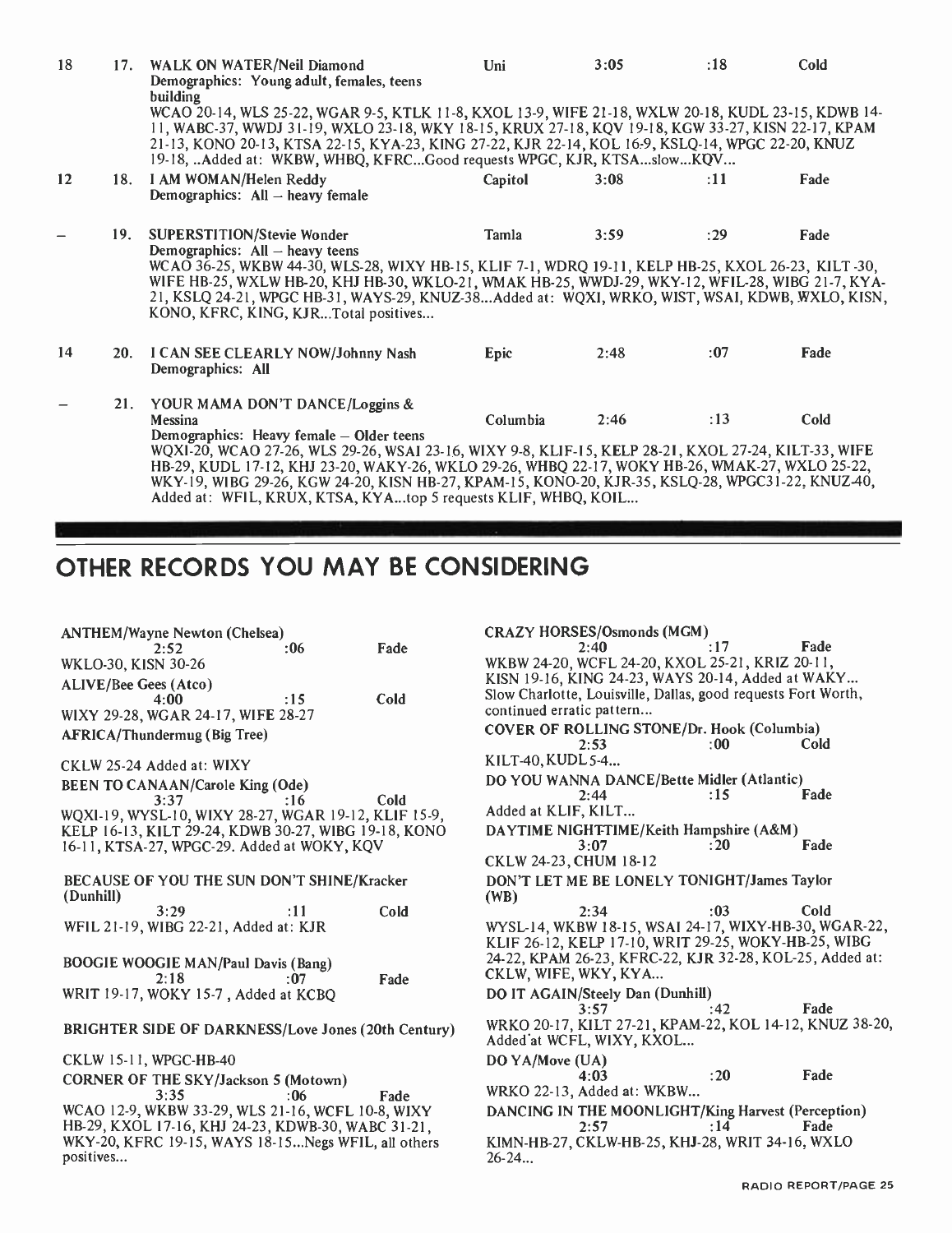# OTHER RECORDS YOU MAY BE CONSIDERING Cont.

ELECTED/Alice Cooper (WB)<br>3:40 3:40 :18 Fade KUDL 27-25, KRIZ 5-3... HAPPY/B..Darin (Motown)<br> $3:54$ 3:54 :17 Fade WKLO-28, Added at: WOKY... HARRY HIPPIE/Bobby Womack (UA)<br>04: 3:50 :04 Fade CKLW -29, WKLO 13 -10, Added at: WAKY... IN HEAVEN THERE IS NO BEER/Clean Living (Vanguard)<br>2:47 [17] Fade 2:47 :17 Fade WRIT 12-9, WIBG-HB-28, KJR 37-24, Added at: WPGC... I JUST WANNA MAKE LOVE TO YOU/Foghat (Bearsville)<br>3:14<br>Fade 3:14 :48 Fade KJR 13-12, WPGC 19-18... KNOCK, KNOCK, WHO'S THERE/Mary Hopkins (Apple)  $2:28$  :10 Cold WGAR-28; CKLW 29-28...Off at CKLW (3 weeks)... LONG DARK ROAD/Hollies (Epic)<br>3:25 :08 3:25 :08 Fade WCAO 23 -21, KXOL 20 -15, WIFE 29 -26, WRIT 25 -22, KDWB-22-19, KING 28-25, WPGC 21-19,...Dropped WFIL, KGW, KELP... LET US LOVE/Bill Withers (Sussex)<br> $3:34$  :17 3:34 :17 Fade KTLK -30, Added at: WIXY... LAST SONG/Edward Bear (Capitol) 3:15 :08 Fade CKLW 18 -13, WDRQ 15 -1, CHUM -26, Added at: WGAR, WIBG, KPAM... LIES/J.J. Cale (Shelter) 2:41 :34 Fade WIFE 26-23, KGW 19-14... NOTHING MOVES MY SOUL /Art Munson (Lion) WKLO 30-27, KCBQ 26-20...  $NO/Bulldog (Deca)$ <br>2:34 2:34 :00 Fade WRKO 14-12, WCFL 34-30, WIXY 25-10, CKLW 20-16, WDRO 17 -16, KILT 23 -13, KGW 36 -28, WPGC 27 -14, KNUZ 23 -13, Added at: KNUS, WOKY...looking very very strong... OH BABY, WHAT WOULD I DO/Hurricane Smith (Capitol) 3:22 :09 Fade WRKO 28 -16, WGAR 25 -15, CKLW 23 -21, WFIL 11 -9, WIBG 11 -6, KGW 40 -7, KISN 27 -24, KPAM 16 -12, KJR 39 -32, KOL-29, Added at: WIXY, WMAK, KING, WPGC...Definitely one to watch... ONE LAST TIME /Glen Campbell (Capitol) 3:14 :12 Fade Added at: WGAR, KONO PIECES OF APRIL/Three Dog Night (Dunhill)<br>(10) 10: 4:09 :10 Fade WCAO 25 -22, WYSL 17 -9, WLS -27, WIXY 26 -21, CKLW 27 -26, KELP 13-9, KUDL 25-13, WMAK 15-11, WIBG 15-14, KOV-24, KGW 32 -25, KISN 23 -14, KPAM 11 -8, KONO 14 -3, KTSA 17 -14, KING 25 -14, KJR 10 -7, KSLQ 28 -16, WPGC 20 -9, KNUZ 20 -17, Added at: KDWB...Good point increase... REDBACK SPIDER/Brownsville Station (Big Tree)<br>2:15 :02 Cold WKLO 28-25, WOKY 16-14...

REELIN & ROCKIN/Chuck Berry (Chess)<br>4:16 :02 4:16 :02 Cold KTLK 25-21, KHJ 21-15, KSLQ-18, WPGC 36-32... ROCKY MOUNTAIN HIGH/John Denver (RCA)<br>4:39 :10 Fade 4:39 :10 Fade WGAR 29 -20, KTLK -29, KELP- HB -29, KXOL 15 -10, WAKY 30-25,...Added at: WKY, WFIL... ROCK & ROLL SOUL/Gand Funk (Capitol)<br>3:36 :25 Fade 3:36 :25 Fade WCFL 20-18, KRIZ 28-17... SITTIN /Cat Stevens (A&M) 3:10 :17 Cold WCAO 34 -31, WRKO 24 -20, WYSL -13, WKBW 8 -6, WLS -23, WCFL 26 -22, WIXY 15 -12, WGAR 14 -10, KTLK 31 -22, KXOL 22-20, WIFE-HB-28, KHJ 20-19, WOKY-HB-27, KDWB 27-25 WABC-X-49, WFIL 30-27, KONO-24, KJR 33-23, WPGC-HB-33, WAYS 21-17... SEPARATE WAYS/Elvis Presley (RCA)<br>2:36 :06 2:36 :06 Fade WGAR 30 -24, WHBQ 24 -20, WMAK 22 -13, WKY 20 -14, WAYS - 23, Added at: KXOL... SUNNY DAYS/Lighthouse (Evolution)<br>3:38: 3:38 :25 Cold WKBW 30-26, WIFE 20-19, WHBO-25,... SLOW MOTION/Johnny Williams (Philadelphia International)<br>2:57 :01 Fade 2:57 :01 Fade WAKY 8-6, WKLO 8-5... SMOKE GETS IN YOUR EYES/Blue Haze (A&M)<br>3:15 :00 Fade 3:15 :00 Fade WRKO 16-7, CKLW-HB-30, KXOL 24-22, KHJ 30-29, WHBQ-26, WXLO 24-21, WIBG 30-27, KPAM 27-26, KONO-29, KING-27, KJR 26-17, KOL 28-21, KNUZ 36-35, ...Added at: WFIL... One to watch... TROUBLE MAN/Marvin Gaye (Tamla) 3:50 :16 Cold CKLW-27, Added at: WYSL... WOMAN TO WOMAN/Joe Cocker (A&M)<br>4:28<br>:32 4:28 :32 Fade WIXY 10-5, CKLW 2-2, KILT 34-28,...Added at: WAYS WHAT AM I CRYING FOR/Dennis Yost & The Classics 4  $(MGM$  South)<br>2:58 2:58 :10 Fade WCAO 26-23, WIXY 30-18, WPGC 14-12... WORK TO DO/Isley Bros.  $(T\text{-}Neck)$ <br>3:11  $:22$ 3:11 :22 Fade KYA 21-18, WAYS 24-20...Added at: KGW... WHY CAN'T WE LIVE TOGETHER/Timmy Thomas (Glades) 3:23 1:33 Fade WCFL 31 -25, WDRQ 7-4, WOKY 28 -24, WIBG- HB -30, KJR -30, KSLQ 30-9, WPGC-HB-37, WAYS 29-22,...Added at: WIST, KNUS, KELP, KILT, WMAK...AII positives where added... YOU'RE A LADY/Dawn (Bell)<br>4:45 :18 4:45 :18 Fade WGAR-30, KLIF 28-19, WHBQ 17-15, WMAK 17-15... Slow WIBG, WGAR, WMAK... YOU CAN DO MAGIC/Limmie & Family Cookin (Avco)<br>2:50 :06 Fade 2:50 :06 Fade WMAK 1-1, Added at: KLIF, KILT... YOU TURN ME ON, I'M A RADIO/Joni Mitchell (Asylum) 2:40 :17 Fade WRKO 19 -18, KXOL 29 -27, KOL 26 -18, Added at: WCAO, WCFL, WGAR...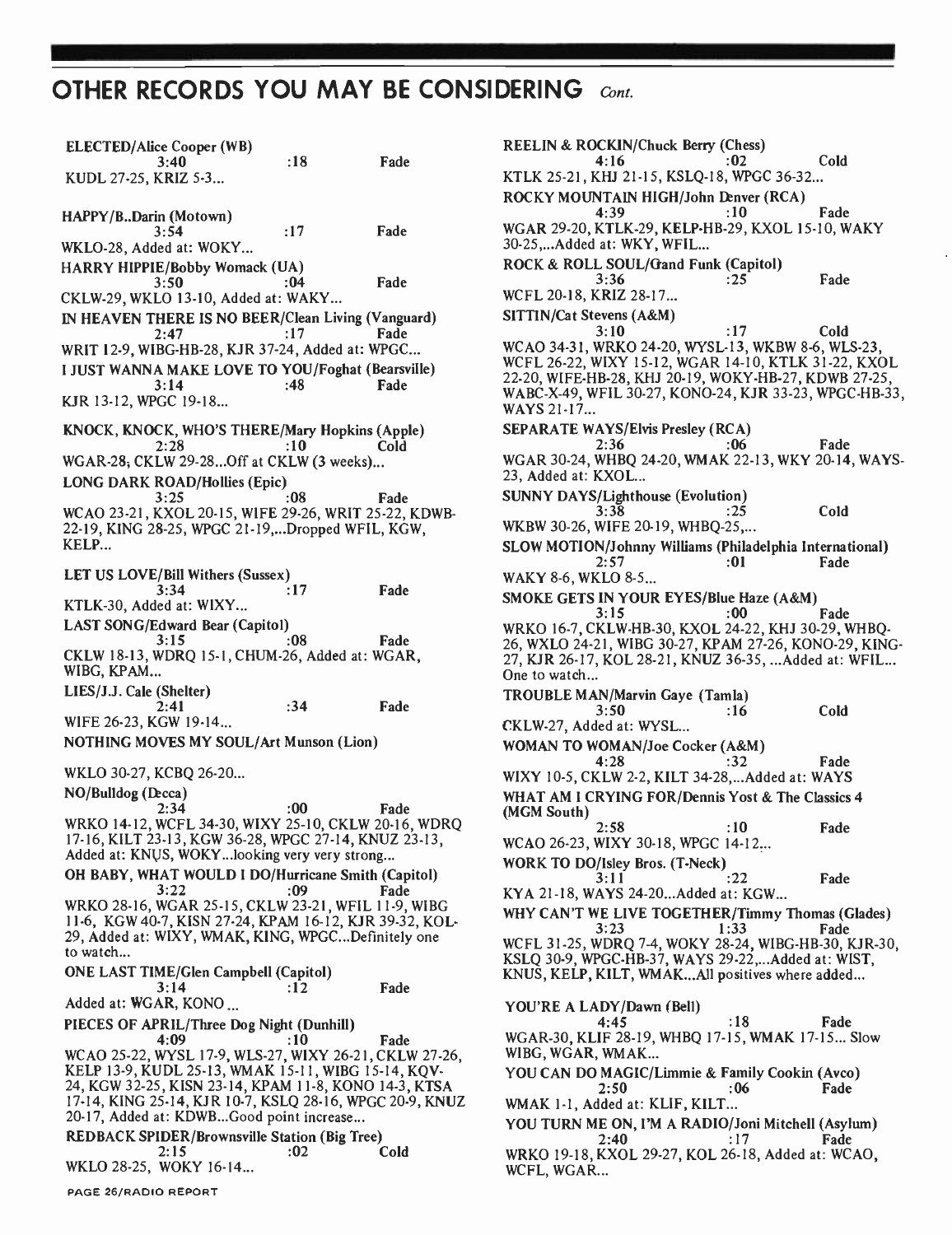# **DECEMBER 15 IS THE DEADLINE**

FOR PLACING YOUR ADVERTISING IN WHAT WILL BE THE MOST WIDELY READ BOOK IN THE HISTORY OF RADIO BROADCASTING

> IF YOU HAVE SOMETHING TO SAY TO THE PEOPLE OF 3,000 RADIO STATIONS AND 2,000 BROADCASTING RELATED COMPANIES WE STILL HAVE A FEW PAGES LEFT.

CONTACT DENNY CARHART OR MIKE KAGAN (213) 278 -2570